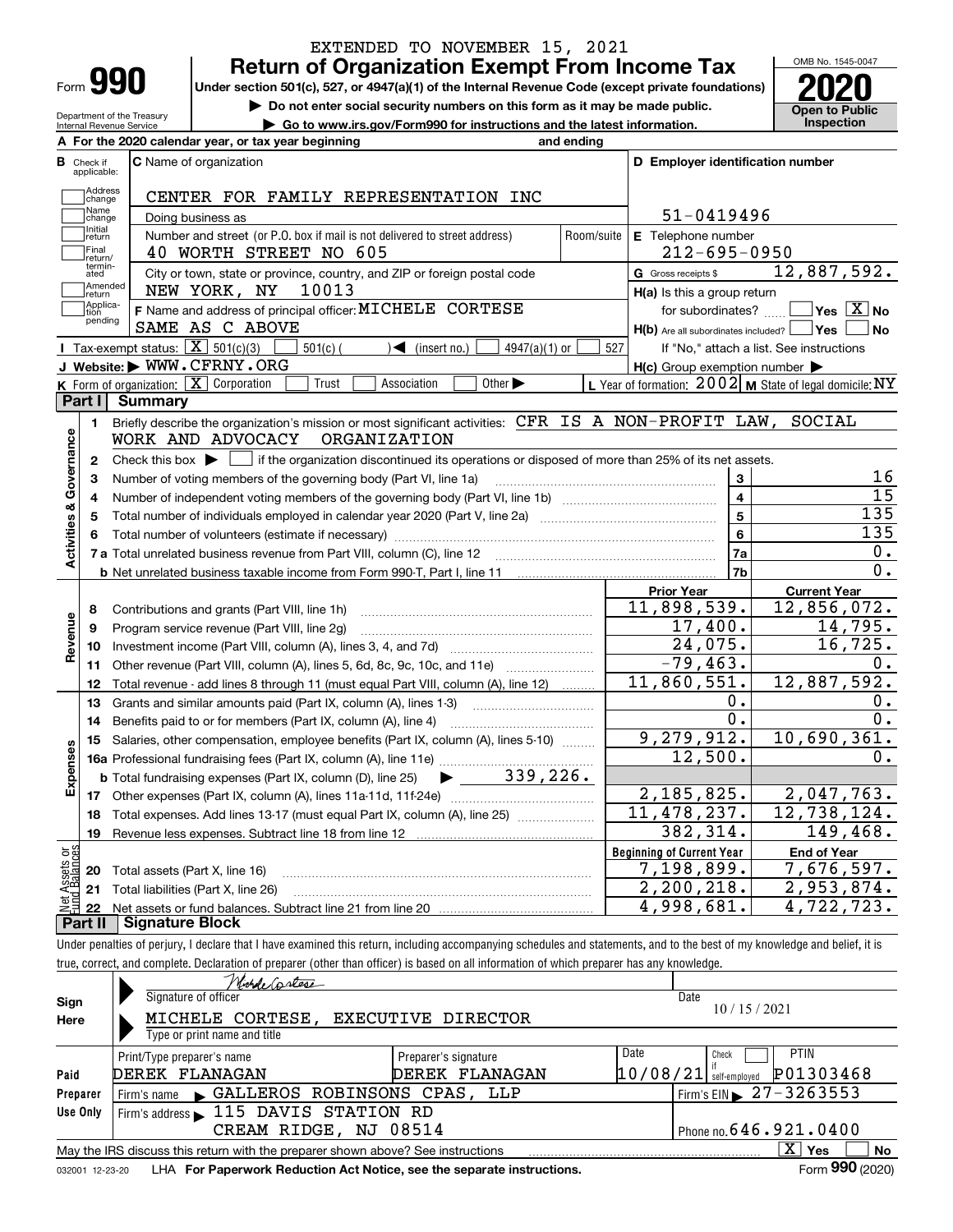|              | 51-0419496<br>CENTER FOR FAMILY REPRESENTATION INC<br>Page 2<br>Form 990 (2020)                                                                     |
|--------------|-----------------------------------------------------------------------------------------------------------------------------------------------------|
|              | <b>Statement of Program Service Accomplishments</b><br>Part III                                                                                     |
|              | $\overline{\mathtt{x}}$                                                                                                                             |
| 1            | Briefly describe the organization's mission:                                                                                                        |
|              | CFR IS A NON-PROFIT INTERDISCIPLINARY LEGAL DEFENSE AND ADVOCACY                                                                                    |
|              | ORGANIZATION WHOSE MISSION IS TO DEFEND PARENTS WHOSE CHILDREN ARE AT                                                                               |
|              | RISK OF FOSTER CARE AND YOUTH AT RISK OF INCARCERATION. .                                                                                           |
|              |                                                                                                                                                     |
|              |                                                                                                                                                     |
| $\mathbf{2}$ | Did the organization undertake any significant program services during the year which were not listed on the                                        |
|              | $\sqrt{\mathsf{Yes}\mathord{\;\mathbb{X}}\,}$ No<br>prior Form 990 or 990-EZ?                                                                       |
|              | If "Yes," describe these new services on Schedule O.                                                                                                |
| 3            | $\overline{Y}$ es $\overline{X}$ No<br>Did the organization cease conducting, or make significant changes in how it conducts, any program services? |
|              | If "Yes," describe these changes on Schedule O.                                                                                                     |
| 4            | Describe the organization's program service accomplishments for each of its three largest program services, as measured by expenses.                |
|              | Section 501(c)(3) and 501(c)(4) organizations are required to report the amount of grants and allocations to others, the total expenses, and        |
|              | revenue, if any, for each program service reported.                                                                                                 |
| 4a           | 9,191,944.<br>(Expenses \$<br>including grants of \$<br>) (Revenue \$<br>(Code:                                                                     |
|              | INTERDISCIPLINARY FAMILY DEFENSE TEAMS: OUR MISSION IS<br>TO DEFEND                                                                                 |
|              | PRIMARILY BLACK AND BROWN PARENTS AND PREVENT OR MINIMIZE THE TIME ANY                                                                              |
|              |                                                                                                                                                     |
|              | CHILD SPENDS IN FOSTER CARE. WE DEFEND 2500 PARENTS ANNUALLY AND HAVE                                                                               |
|              | DEFENDED NEARLY 11,000 PARENTS SINCE 2002, AGAINST CHARGES OF NEGLECT                                                                               |
|              | IN MANHATTAN AND QUEENS FAMILY COURTS. OUR SUCCESSFUL MODEL<br>OR ABUSE                                                                             |
|              | COMBINES AN ATTORNEY, A SOCIAL WORKER, AND A PARENT ADVOCATE- SYSTEM                                                                                |
|              | IMPACTED PARENTS WHO HAVE LOST THEIR CHILDREN TO FOSTER CARE AND                                                                                    |
|              | REUNIFIED THEIR FAMILIES. BY COMBINING LEGAL AND SOCIAL WORK ADVOCACY                                                                               |
|              | WITH PARENT MENTORING, WE CONSISTENTLY KEEP HALF OUR CLIENTS'<br>CHILDREN                                                                           |
|              | OUT OF CARE AND SIGNIFICANTLY REDUCE FOSTER CARE STAYS.<br><b>WE SAVE</b>                                                                           |
|              | MILLIONS IN TAX DOLLARS AND MORE IMPORTANTLY PERMIT CHILDREN TO GROW UP                                                                             |
|              | IN THEIR OWN FAMILIES.                                                                                                                              |
| 4b           | 632, 250. including grants of \$<br>) (Expenses \$<br>) (Revenue \$<br>(Code:                                                                       |
|              | JUVENILE JUSTICE PRACTICE: THE SAME CITY AGENCY THAT RUNS THE FOSTER                                                                                |
|              | CARE SYSTEM ALSO RUNS THE TEENAGE INCARCERATION SYSTEM.<br>WE REPRESENT                                                                             |
|              | PRIMARILY BLACK AND BROWN YOUTH WHO ARE CRIMINALLY CHARGED IN FAMILY                                                                                |
|              | IN QUEENS AND MANHATTAN WITH THE<br>"YOUTH PARTS"<br>COURT OR<br>SAME                                                                               |
|              | INTERDSICPLINARLY MODEL WE BRING TO FAMILY DEFENSE.<br>OUR GOAL IS TO KEEP                                                                          |
|              | YOUTH HOME, WITH THEIR FAMLIES TO AVOID THE DEVASTATING IMPACT OF                                                                                   |
|              | SEPARATION AND INCARCERATION.                                                                                                                       |
|              |                                                                                                                                                     |
|              |                                                                                                                                                     |
|              |                                                                                                                                                     |
|              |                                                                                                                                                     |
|              |                                                                                                                                                     |
|              |                                                                                                                                                     |
|              | $1,371,766$ and $\overline{\phantom{a}}$ including grants of \$<br>4c (Code:<br>) (Expenses \$<br>) (Revenue \$                                     |
|              | HOME FOR GOOD: CFR FAMILIES OFTEN FACE SEVERAL CHALLENGES IN ADDITION                                                                               |
|              | TO A FAMILY COURT CASE AND OFTEN NEED ASSISTANCE IN THE AREAS OF                                                                                    |
|              | HOUSING (TO PREVENT EVICTION AND OBTAIN STABLE HOUSING), IMMIGRATION                                                                                |
|              | (TO ACHIEVE LEGAL STATUS AND ACCESS CULTURALLY COMPETENT SERVICES),                                                                                 |
|              | PUBLIC BENEFITS (TO SECURE AND SUSTAIN IMPORTANT BENEFITS LIKE                                                                                      |
|              | MEDICAID), AND IN CRIMINAL COURT (TO DEFEND ALLEGATIONS THAT ARE                                                                                    |
|              | RELATED TO THEIR FAMILY COURT CASE). CHALLENGES IN ANY OF THESE AREAS                                                                               |
|              | CAN LEAD CHILDREN TO ENTER, REMAIN IN, OR RE-ENTER FOSTER CARE. OUR                                                                                 |
|              |                                                                                                                                                     |
|              | HOME FOR GOOD INITIATIVE GIVES FAMILIES A ONE-STOP SOLUTION TO PROVIDE                                                                              |
|              | NEEDED ADVOCACY IN THESE OTHER AREAS & SO KEEP THEIR FAMILIES STABLE.                                                                               |
|              | OUR CIVIL LEGAL SERVICES, IMMIGRATION & CRIMINAL DEFENSE TEAMS HAVE                                                                                 |
|              | ALREADY HELPED OVER 500 FAMILIES KEEP THEIR CHILDREN HOME                                                                                           |
|              | 4d Other program services (Describe on Schedule O.)                                                                                                 |

|    | __<br><b>coenses</b>                 | ״ ״<br>. .<br>ັ | including grants of \$ | (Revenue |  |
|----|--------------------------------------|-----------------|------------------------|----------|--|
| 4е | service expenses l<br>program<br>ота |                 | .                      |          |  |

Form 990 (2020)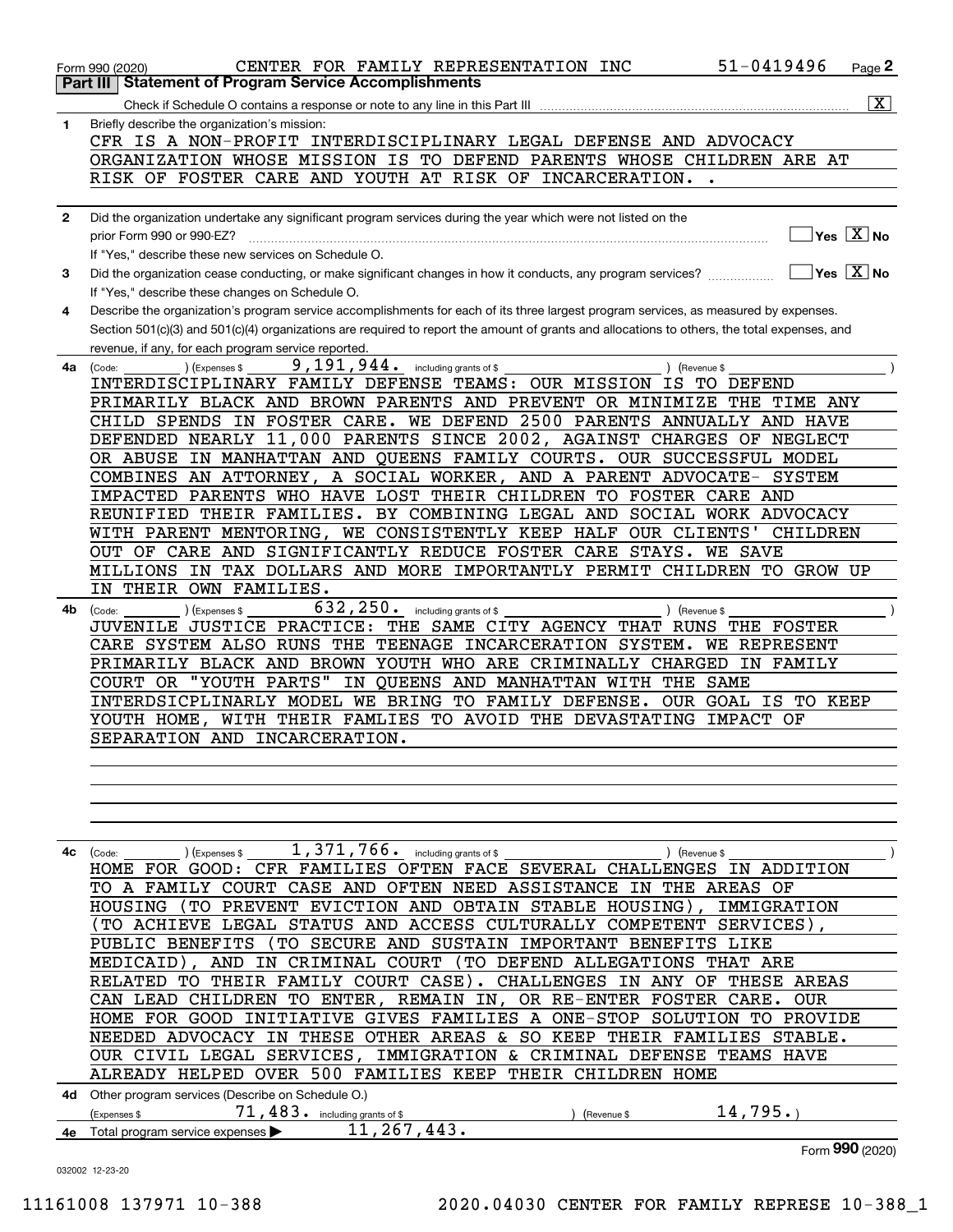|  | Form 990 (2020) |
|--|-----------------|

Part IV | Checklist of Required Schedules

|     |                                                                                                                                  |                 | Yes   No    |                 |
|-----|----------------------------------------------------------------------------------------------------------------------------------|-----------------|-------------|-----------------|
| 1   | Is the organization described in section $501(c)(3)$ or $4947(a)(1)$ (other than a private foundation)?                          |                 |             |                 |
|     |                                                                                                                                  | 1.              | x           |                 |
| 2   |                                                                                                                                  | $\overline{2}$  | $\mathbf X$ |                 |
| 3   | Did the organization engage in direct or indirect political campaign activities on behalf of or in opposition to candidates for  |                 |             |                 |
|     |                                                                                                                                  | 3               |             | x               |
| 4   | Section 501(c)(3) organizations. Did the organization engage in lobbying activities, or have a section 501(h) election in effect |                 |             |                 |
|     |                                                                                                                                  | 4               |             | x               |
| 5   | Is the organization a section 501(c)(4), 501(c)(5), or 501(c)(6) organization that receives membership dues, assessments, or     |                 |             |                 |
|     |                                                                                                                                  | 5               |             | x               |
| 6   | Did the organization maintain any donor advised funds or any similar funds or accounts for which donors have the right to        |                 |             |                 |
|     | provide advice on the distribution or investment of amounts in such funds or accounts? If "Yes," complete Schedule D, Part I     | 6               |             | x               |
| 7   | Did the organization receive or hold a conservation easement, including easements to preserve open space,                        |                 |             |                 |
|     |                                                                                                                                  | $\overline{7}$  |             | x               |
| 8   | Did the organization maintain collections of works of art, historical treasures, or other similar assets? If "Yes," complete     |                 |             |                 |
|     |                                                                                                                                  | 8               |             | x               |
| 9   | Did the organization report an amount in Part X, line 21, for escrow or custodial account liability, serve as a custodian for    |                 |             |                 |
|     | amounts not listed in Part X; or provide credit counseling, debt management, credit repair, or debt negotiation services?        |                 |             |                 |
|     |                                                                                                                                  | 9               |             | x               |
| 10  | Did the organization, directly or through a related organization, hold assets in donor-restricted endowments                     |                 |             |                 |
|     |                                                                                                                                  | 10              |             | x               |
| 11  | If the organization's answer to any of the following questions is "Yes," then complete Schedule D, Parts VI, VII, VIII, IX, or X |                 |             |                 |
|     | as applicable.                                                                                                                   |                 |             |                 |
|     | a Did the organization report an amount for land, buildings, and equipment in Part X, line 10? If "Yes." complete Schedule D.    |                 | X           |                 |
|     |                                                                                                                                  | 11a             |             |                 |
|     | Did the organization report an amount for investments - other securities in Part X, line 12, that is 5% or more of its total     | 11 <sub>b</sub> |             | x               |
|     | c Did the organization report an amount for investments - program related in Part X, line 13, that is 5% or more of its total    |                 |             |                 |
|     |                                                                                                                                  | 11c             |             | x               |
|     | d Did the organization report an amount for other assets in Part X, line 15, that is 5% or more of its total assets reported in  |                 |             |                 |
|     |                                                                                                                                  | 11d             |             | x               |
|     |                                                                                                                                  | 11e             | X           |                 |
| f   | Did the organization's separate or consolidated financial statements for the tax year include a footnote that addresses          |                 |             |                 |
|     | the organization's liability for uncertain tax positions under FIN 48 (ASC 740)? If "Yes," complete Schedule D, Part X           | 11f             | X           |                 |
|     | 12a Did the organization obtain separate, independent audited financial statements for the tax year? If "Yes," complete          |                 |             |                 |
|     |                                                                                                                                  | 12a             | X           |                 |
|     | <b>b</b> Was the organization included in consolidated, independent audited financial statements for the tax year?               |                 |             |                 |
|     | If "Yes," and if the organization answered "No" to line 12a, then completing Schedule D, Parts XI and XII is optional            | 12 <sub>b</sub> |             | 47              |
| 13  |                                                                                                                                  | 13              |             | X               |
| 14a | Did the organization maintain an office, employees, or agents outside of the United States?                                      | 14a             |             | X               |
| b   | Did the organization have aggregate revenues or expenses of more than \$10,000 from grantmaking, fundraising, business,          |                 |             |                 |
|     | investment, and program service activities outside the United States, or aggregate foreign investments valued at \$100,000       |                 |             |                 |
|     |                                                                                                                                  | 14b             |             | x               |
| 15  | Did the organization report on Part IX, column (A), line 3, more than \$5,000 of grants or other assistance to or for any        |                 |             |                 |
|     |                                                                                                                                  | 15              |             | x               |
| 16  | Did the organization report on Part IX, column (A), line 3, more than \$5,000 of aggregate grants or other assistance to         |                 |             |                 |
|     |                                                                                                                                  | 16              |             | x               |
| 17  | Did the organization report a total of more than \$15,000 of expenses for professional fundraising services on Part IX,          |                 |             |                 |
|     |                                                                                                                                  | 17              |             | x               |
| 18  | Did the organization report more than \$15,000 total of fundraising event gross income and contributions on Part VIII, lines     |                 |             |                 |
|     |                                                                                                                                  | 18              | x           |                 |
| 19  | Did the organization report more than \$15,000 of gross income from gaming activities on Part VIII, line 9a? If "Yes."           |                 |             |                 |
|     |                                                                                                                                  | 19              |             | X.              |
| 20a |                                                                                                                                  | <b>20a</b>      |             | X               |
|     | b If "Yes" to line 20a, did the organization attach a copy of its audited financial statements to this return?                   | 20 <sub>b</sub> |             |                 |
| 21  | Did the organization report more than \$5,000 of grants or other assistance to any domestic organization or                      |                 |             |                 |
|     |                                                                                                                                  | 21              |             | x               |
|     | 032003 12-23-20                                                                                                                  |                 |             | Form 990 (2020) |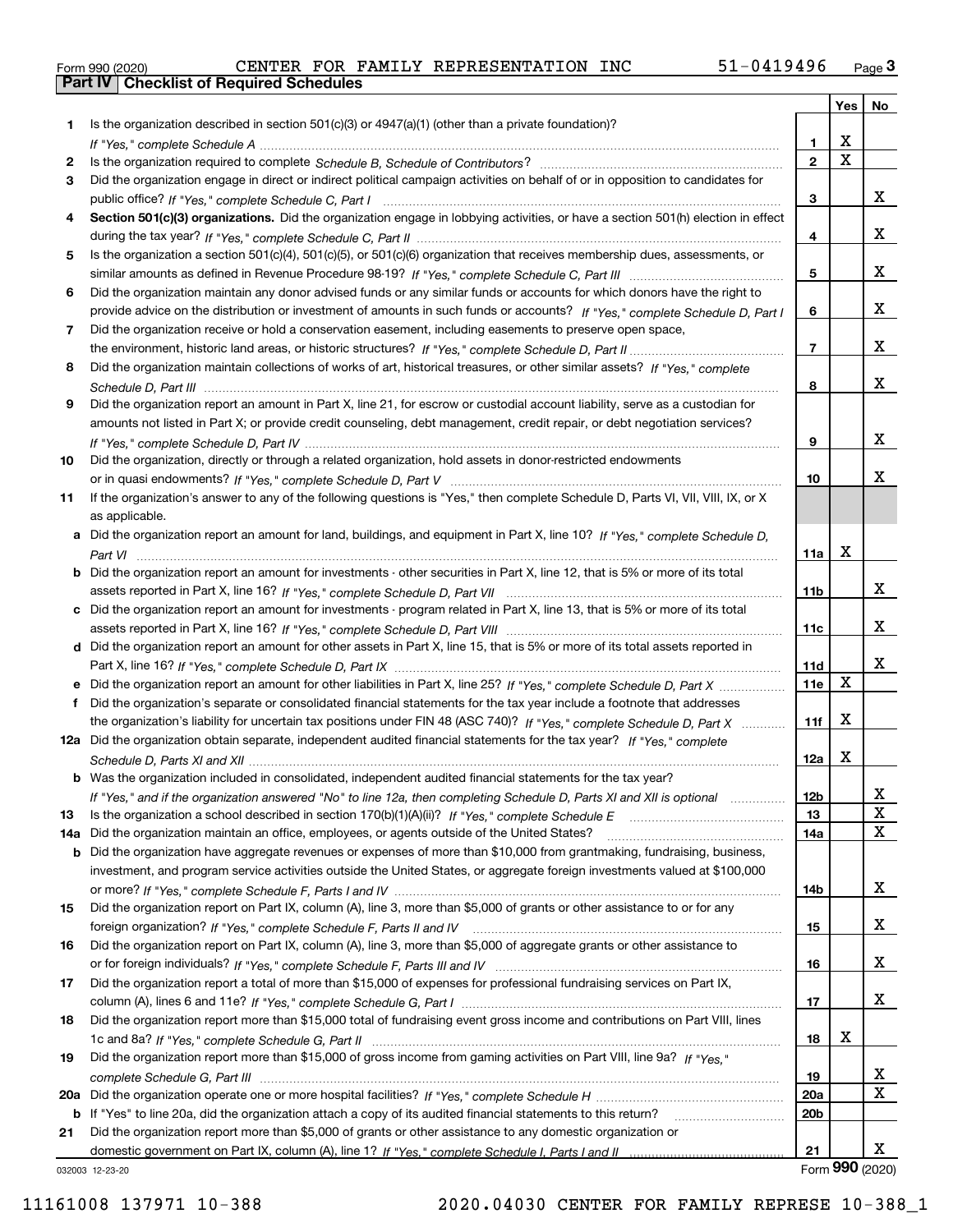|  | Form 990 (2020) |
|--|-----------------|
|  |                 |

Part IV | Checklist of Required Schedules

(continued)

|               |                                                                                                                                       |                 | Yes | No                      |
|---------------|---------------------------------------------------------------------------------------------------------------------------------------|-----------------|-----|-------------------------|
| 22            | Did the organization report more than \$5,000 of grants or other assistance to or for domestic individuals on                         |                 |     |                         |
|               |                                                                                                                                       | 22              |     | x                       |
| 23            | Did the organization answer "Yes" to Part VII, Section A, line 3, 4, or 5 about compensation of the organization's current            |                 |     |                         |
|               | and former officers, directors, trustees, key employees, and highest compensated employees? If "Yes," complete                        |                 |     |                         |
|               |                                                                                                                                       | 23              | х   |                         |
|               | 24a Did the organization have a tax-exempt bond issue with an outstanding principal amount of more than \$100,000 as of the           |                 |     |                         |
|               | last day of the year, that was issued after December 31, 2002? If "Yes," answer lines 24b through 24d and complete                    |                 |     |                         |
|               |                                                                                                                                       | 24a             |     | x                       |
|               | <b>b</b> Did the organization invest any proceeds of tax-exempt bonds beyond a temporary period exception?                            | 24 <sub>b</sub> |     |                         |
|               | c Did the organization maintain an escrow account other than a refunding escrow at any time during the year to defease                |                 |     |                         |
|               |                                                                                                                                       | 24c             |     |                         |
|               |                                                                                                                                       | 24d             |     |                         |
|               | 25a Section 501(c)(3), 501(c)(4), and 501(c)(29) organizations. Did the organization engage in an excess benefit                      |                 |     |                         |
|               |                                                                                                                                       | 25a             |     | x                       |
|               | b Is the organization aware that it engaged in an excess benefit transaction with a disqualified person in a prior year, and          |                 |     |                         |
|               | that the transaction has not been reported on any of the organization's prior Forms 990 or 990-EZ? If "Yes," complete                 |                 |     | x                       |
| 26            | Schedule L, Part I<br>Did the organization report any amount on Part X, line 5 or 22, for receivables from or payables to any current | 25b             |     |                         |
|               | or former officer, director, trustee, key employee, creator or founder, substantial contributor, or 35%                               |                 |     |                         |
|               | controlled entity or family member of any of these persons? If "Yes," complete Schedule L, Part II                                    | 26              |     | x                       |
| 27            | Did the organization provide a grant or other assistance to any current or former officer, director, trustee, key employee,           |                 |     |                         |
|               | creator or founder, substantial contributor or employee thereof, a grant selection committee member, or to a 35% controlled           |                 |     |                         |
|               | entity (including an employee thereof) or family member of any of these persons? If "Yes," complete Schedule L, Part III              | 27              |     | x                       |
| 28            | Was the organization a party to a business transaction with one of the following parties (see Schedule L, Part IV                     |                 |     |                         |
|               | instructions, for applicable filing thresholds, conditions, and exceptions):                                                          |                 |     |                         |
|               | a A current or former officer, director, trustee, key employee, creator or founder, or substantial contributor? If                    |                 |     |                         |
|               |                                                                                                                                       | 28a             |     | х                       |
|               |                                                                                                                                       | 28 <sub>b</sub> |     | $\overline{\mathtt{x}}$ |
|               | c A 35% controlled entity of one or more individuals and/or organizations described in lines 28a or 28b? If                           |                 |     |                         |
|               |                                                                                                                                       | 28c             |     | x                       |
| 29            |                                                                                                                                       | 29              |     | $\overline{\mathbf{x}}$ |
| 30            | Did the organization receive contributions of art, historical treasures, or other similar assets, or qualified conservation           |                 |     |                         |
|               |                                                                                                                                       | 30              |     | X                       |
| 31            | Did the organization liquidate, terminate, or dissolve and cease operations? If "Yes," complete Schedule N, Part I                    | 31              |     | $\overline{\mathbf{x}}$ |
| 32            | Did the organization sell, exchange, dispose of, or transfer more than 25% of its net assets? If "Yes," complete                      |                 |     |                         |
|               |                                                                                                                                       | 32              |     | x                       |
| 33            | Did the organization own 100% of an entity disregarded as separate from the organization under Regulations                            |                 |     |                         |
|               |                                                                                                                                       | 33              |     | x                       |
| 34            | Was the organization related to any tax-exempt or taxable entity? If "Yes," complete Schedule R, Part II, III, or IV, and             |                 |     |                         |
|               |                                                                                                                                       | 34              |     | X                       |
|               | 35a Did the organization have a controlled entity within the meaning of section 512(b)(13)?                                           | 35a             |     | X                       |
|               | b If "Yes" to line 35a, did the organization receive any payment from or engage in any transaction with a controlled entity           |                 |     |                         |
|               |                                                                                                                                       | 35 <sub>b</sub> |     |                         |
| 36            | Section 501(c)(3) organizations. Did the organization make any transfers to an exempt non-charitable related organization?            |                 |     |                         |
|               |                                                                                                                                       | 36              |     | x                       |
| 37            | Did the organization conduct more than 5% of its activities through an entity that is not a related organization                      |                 |     | x                       |
| 38            | Did the organization complete Schedule O and provide explanations in Schedule O for Part VI, lines 11b and 19?                        | 37              |     |                         |
|               | Note: All Form 990 filers are required to complete Schedule O                                                                         | 38              | x   |                         |
| <b>Part V</b> | <b>Statements Regarding Other IRS Filings and Tax Compliance</b>                                                                      |                 |     |                         |
|               | Check if Schedule O contains a response or note to any line in this Part V                                                            |                 |     |                         |
|               |                                                                                                                                       |                 | Yes | No                      |
|               | 21<br>1a                                                                                                                              |                 |     |                         |
| b             | 0<br>Enter the number of Forms W-2G included in line 1a. Enter -0- if not applicable<br>1b                                            |                 |     |                         |
| c             | Did the organization comply with backup withholding rules for reportable payments to vendors and reportable gaming                    |                 |     |                         |
|               | (gambling) winnings to prize winners?                                                                                                 | 1c              | х   |                         |
|               | 032004 12-23-20                                                                                                                       |                 |     | Form 990 (2020)         |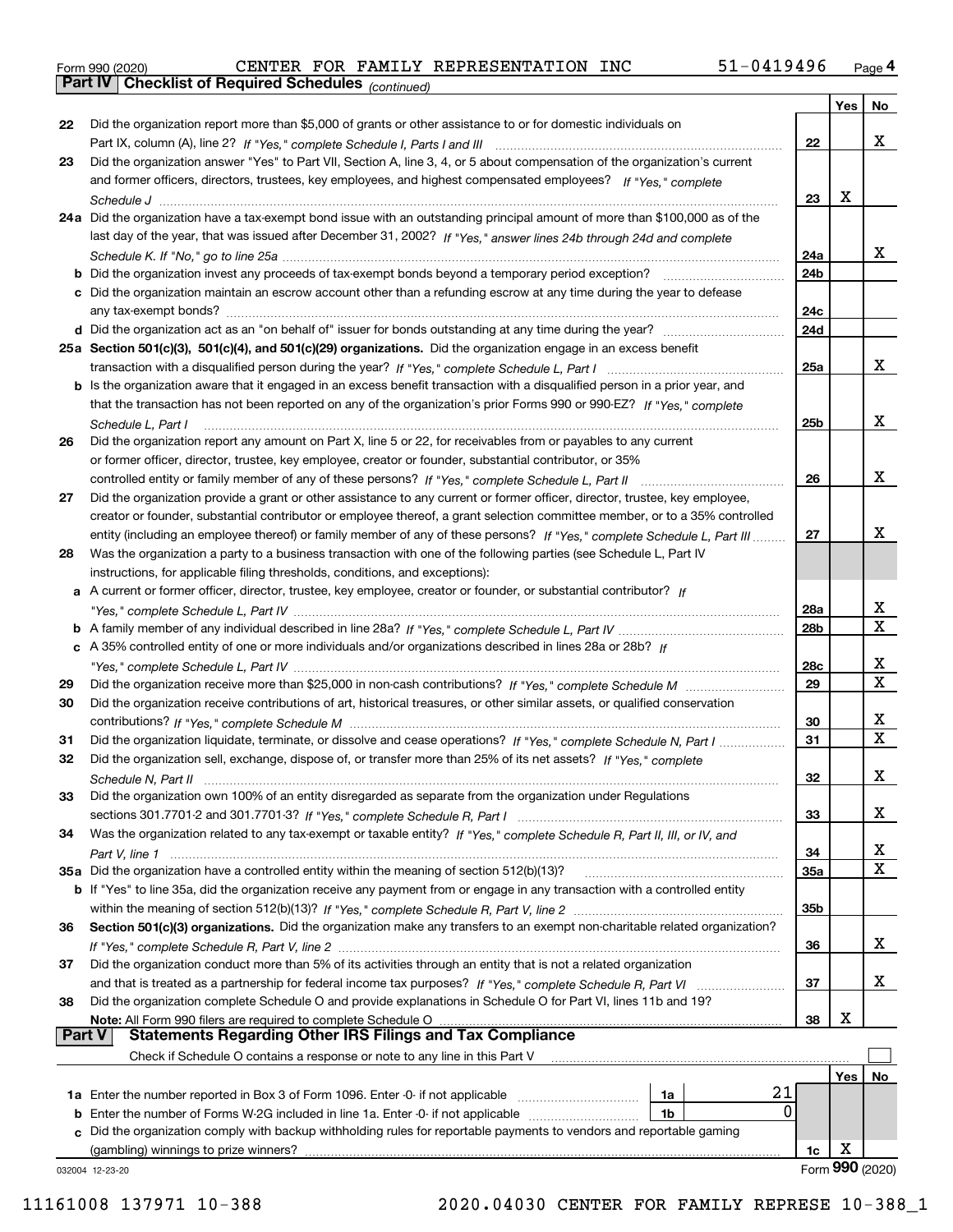|               | 51-0419496<br>CENTER FOR FAMILY REPRESENTATION INC<br>Form 990 (2020)                                                                           |                |     | $_{\text{Page}}$ 5 |
|---------------|-------------------------------------------------------------------------------------------------------------------------------------------------|----------------|-----|--------------------|
| <b>Part V</b> | Statements Regarding Other IRS Filings and Tax Compliance (continued)                                                                           |                |     |                    |
|               |                                                                                                                                                 |                | Yes | No                 |
|               | 2a Enter the number of employees reported on Form W-3, Transmittal of Wage and Tax Statements,                                                  |                |     |                    |
|               | 135<br>filed for the calendar year ending with or within the year covered by this return<br>2a                                                  |                |     |                    |
| b             |                                                                                                                                                 | 2b             | X   |                    |
|               |                                                                                                                                                 |                |     |                    |
|               | 3a Did the organization have unrelated business gross income of \$1,000 or more during the year?                                                | 3a             |     | х                  |
| b             |                                                                                                                                                 | 3 <sub>b</sub> |     |                    |
|               | 4a At any time during the calendar year, did the organization have an interest in, or a signature or other authority over, a                    |                |     |                    |
|               |                                                                                                                                                 | 4a             |     | х                  |
|               | <b>b</b> If "Yes," enter the name of the foreign country $\triangleright$                                                                       |                |     |                    |
|               | See instructions for filing requirements for FinCEN Form 114, Report of Foreign Bank and Financial Accounts (FBAR).                             |                |     |                    |
|               |                                                                                                                                                 | 5a             |     | х                  |
| b             |                                                                                                                                                 | 5b             |     | X                  |
| с             |                                                                                                                                                 | 5 <sub>c</sub> |     |                    |
|               | 6a Does the organization have annual gross receipts that are normally greater than \$100,000, and did the organization solicit                  |                |     |                    |
|               | any contributions that were not tax deductible as charitable contributions?                                                                     | 6a             |     | x                  |
| b             | If "Yes," did the organization include with every solicitation an express statement that such contributions or gifts                            |                |     |                    |
|               | were not tax deductible?                                                                                                                        | 6b             |     |                    |
| 7             | Organizations that may receive deductible contributions under section 170(c).                                                                   |                |     |                    |
| а             | Did the organization receive a payment in excess of \$75 made partly as a contribution and partly for goods and services provided to the payor? | 7a             |     | х                  |
| b             | If "Yes," did the organization notify the donor of the value of the goods or services provided?                                                 | 7b             |     |                    |
| с             | Did the organization sell, exchange, or otherwise dispose of tangible personal property for which it was required                               |                |     |                    |
|               |                                                                                                                                                 | 7c             |     | x                  |
| d             | 7d                                                                                                                                              |                |     |                    |
| е             | Did the organization receive any funds, directly or indirectly, to pay premiums on a personal benefit contract?                                 | 7e             |     |                    |
| f             | Did the organization, during the year, pay premiums, directly or indirectly, on a personal benefit contract?                                    | 7f             |     |                    |
| g             | If the organization received a contribution of qualified intellectual property, did the organization file Form 8899 as required?                | 7g             |     |                    |
| h             | If the organization received a contribution of cars, boats, airplanes, or other vehicles, did the organization file a Form 1098-C?              | 7h             |     |                    |
| 8             | Sponsoring organizations maintaining donor advised funds. Did a donor advised fund maintained by the                                            |                |     |                    |
|               | sponsoring organization have excess business holdings at any time during the year?                                                              | 8              |     |                    |
| 9             | Sponsoring organizations maintaining donor advised funds.                                                                                       |                |     |                    |
| а             | Did the sponsoring organization make any taxable distributions under section 4966?                                                              | 9а             |     |                    |
| b             |                                                                                                                                                 | 9b             |     |                    |
| 10            | Section 501(c)(7) organizations. Enter:                                                                                                         |                |     |                    |
| а             | 10a<br> 10b <br>Gross receipts, included on Form 990, Part VIII, line 12, for public use of club facilities                                     |                |     |                    |
|               |                                                                                                                                                 |                |     |                    |
| 11            | Section 501(c)(12) organizations. Enter:<br>11a                                                                                                 |                |     |                    |
| а<br>b        | Gross income from members or shareholders<br>Gross income from other sources (Do not net amounts due or paid to other sources against           |                |     |                    |
|               | 11 <sub>b</sub><br>amounts due or received from them.)                                                                                          |                |     |                    |
|               | 12a Section 4947(a)(1) non-exempt charitable trusts. Is the organization filing Form 990 in lieu of Form 1041?                                  | 12a            |     |                    |
|               | 12 <sub>b</sub><br><b>b</b> If "Yes," enter the amount of tax-exempt interest received or accrued during the year <i>manument</i>               |                |     |                    |
| 13            | Section 501(c)(29) qualified nonprofit health insurance issuers.                                                                                |                |     |                    |
| a             | Is the organization licensed to issue qualified health plans in more than one state?                                                            | 13a            |     |                    |
|               | Note: See the instructions for additional information the organization must report on Schedule O.                                               |                |     |                    |
| b             | Enter the amount of reserves the organization is required to maintain by the states in which the                                                |                |     |                    |
|               | 13 <sub>b</sub>                                                                                                                                 |                |     |                    |
| c             | 13 <sub>c</sub>                                                                                                                                 |                |     |                    |
| 14a           | Did the organization receive any payments for indoor tanning services during the tax year?                                                      | 14a            |     | х                  |
|               | <b>b</b> If "Yes," has it filed a Form 720 to report these payments? If "No," provide an explanation on Schedule O                              | 14b            |     |                    |
| 15            | Is the organization subject to the section 4960 tax on payment(s) of more than \$1,000,000 in remuneration or                                   |                |     |                    |
|               | excess parachute payment(s) during the year?                                                                                                    | 15             |     | х                  |
|               | If "Yes," see instructions and file Form 4720, Schedule N.                                                                                      |                |     |                    |
| 16            | Is the organization an educational institution subject to the section 4968 excise tax on net investment income?                                 | 16             |     | х                  |
|               | If "Yes," complete Form 4720, Schedule O.                                                                                                       |                |     |                    |
|               |                                                                                                                                                 |                | ההה |                    |

Form 990 (2020)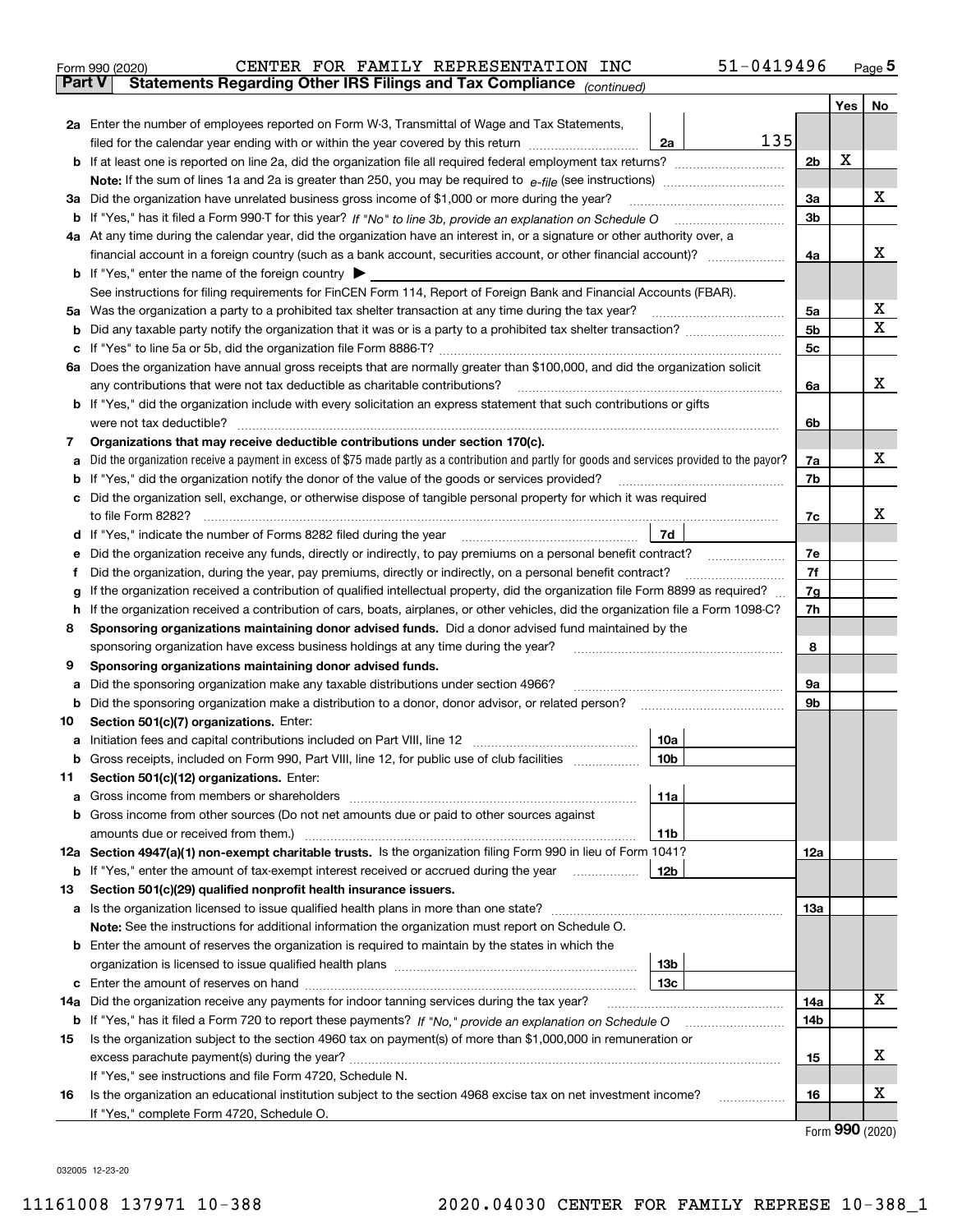|  | Form 990 (2020) |
|--|-----------------|
|  |                 |

#### Form 990 (2020) CENTER FOR FAMILY REPRESENTATION INC 51-0419496 Page CENTER FOR FAMILY REPRESENTATION INC 51-0419496

 $51 - 0419496$  Page 6

|  | <b>Part VI</b> Governance, Management, and Disclosure For each "Yes" response to lines 2 through 7b below, and for a "No" respons |  |
|--|-----------------------------------------------------------------------------------------------------------------------------------|--|
|  | to line 8a, 8b, or 10b below, describe the circumstances, processes, or changes on Schedule O. See instructions.                  |  |

|     | Check if Schedule O contains a response or note to any line in this Part VI                                                                                           |    |    |                         |     | $ {\bf X} $     |
|-----|-----------------------------------------------------------------------------------------------------------------------------------------------------------------------|----|----|-------------------------|-----|-----------------|
|     | <b>Section A. Governing Body and Management</b>                                                                                                                       |    |    |                         |     |                 |
|     |                                                                                                                                                                       |    |    |                         | Yes | No              |
|     | 1a Enter the number of voting members of the governing body at the end of the tax year                                                                                | 1a | 16 |                         |     |                 |
|     | If there are material differences in voting rights among members of the governing body, or if the governing                                                           |    |    |                         |     |                 |
|     | body delegated broad authority to an executive committee or similar committee, explain on Schedule O.                                                                 |    |    |                         |     |                 |
| b   | Enter the number of voting members included on line 1a, above, who are independent                                                                                    | 1b | 15 |                         |     |                 |
| 2   | Did any officer, director, trustee, or key employee have a family relationship or a business relationship with any other                                              |    |    |                         |     |                 |
|     | officer, director, trustee, or key employee?                                                                                                                          |    |    | 2                       |     | X               |
| 3   | Did the organization delegate control over management duties customarily performed by or under the direct supervision                                                 |    |    |                         |     |                 |
|     | of officers, directors, trustees, or key employees to a management company or other person?                                                                           |    |    | 3                       |     | x               |
| 4   | Did the organization make any significant changes to its governing documents since the prior Form 990 was filed?                                                      |    |    | $\overline{\mathbf{4}}$ | X   |                 |
| 5   |                                                                                                                                                                       |    |    | 5                       |     | X               |
| 6   | Did the organization have members or stockholders?                                                                                                                    |    |    | 6                       |     | X               |
| 7a  | Did the organization have members, stockholders, or other persons who had the power to elect or appoint one or                                                        |    |    |                         |     |                 |
|     | more members of the governing body?                                                                                                                                   |    |    | 7a                      |     | X               |
| b   | Are any governance decisions of the organization reserved to (or subject to approval by) members, stockholders, or                                                    |    |    |                         |     |                 |
|     | persons other than the governing body?                                                                                                                                |    |    | 7b                      |     | х               |
| 8   | Did the organization contemporaneously document the meetings held or written actions undertaken during the year by the following:                                     |    |    |                         |     |                 |
| a   |                                                                                                                                                                       |    |    | 8a                      | х   |                 |
| b   | Each committee with authority to act on behalf of the governing body?                                                                                                 |    |    | 8b                      | X   |                 |
| 9   | Is there any officer, director, trustee, or key employee listed in Part VII, Section A, who cannot be reached at the                                                  |    |    |                         |     |                 |
|     |                                                                                                                                                                       |    |    | 9                       |     | x               |
|     | <b>Section B. Policies</b> (This Section B requests information about policies not required by the Internal Revenue Code.)                                            |    |    |                         |     |                 |
|     |                                                                                                                                                                       |    |    |                         |     | No              |
|     |                                                                                                                                                                       |    |    |                         | Yes | x               |
|     |                                                                                                                                                                       |    |    | 10a                     |     |                 |
|     | <b>b</b> If "Yes," did the organization have written policies and procedures governing the activities of such chapters, affiliates,                                   |    |    | 10 <sub>b</sub>         |     |                 |
|     | and branches to ensure their operations are consistent with the organization's exempt purposes?                                                                       |    |    |                         | X   |                 |
|     | 11a Has the organization provided a complete copy of this Form 990 to all members of its governing body before filing the form?                                       |    |    | 11a                     |     |                 |
| b   | Describe in Schedule O the process, if any, used by the organization to review this Form 990.                                                                         |    |    |                         | X   |                 |
| 12a |                                                                                                                                                                       |    |    | 12a                     | X   |                 |
| b   | Were officers, directors, or trustees, and key employees required to disclose annually interests that could give rise to conflicts?                                   |    |    | 12 <sub>b</sub>         |     |                 |
| c   | Did the organization regularly and consistently monitor and enforce compliance with the policy? If "Yes." describe                                                    |    |    |                         |     |                 |
|     | in Schedule O how this was done measured and the control of the control of the state of the control of the cont                                                       |    |    | 12c                     | х   |                 |
| 13  | Did the organization have a written whistleblower policy?                                                                                                             |    |    | 13                      | X   |                 |
| 14  | Did the organization have a written document retention and destruction policy?                                                                                        |    |    | 14                      | X   |                 |
| 15  | Did the process for determining compensation of the following persons include a review and approval by independent                                                    |    |    |                         |     |                 |
|     | persons, comparability data, and contemporaneous substantiation of the deliberation and decision?                                                                     |    |    |                         |     |                 |
| а   | The organization's CEO, Executive Director, or top management official manufactured content of the organization's CEO, Executive Director, or top management official |    |    | 15a                     | Χ   |                 |
| b   | Other officers or key employees of the organization                                                                                                                   |    |    | 15b                     | x   |                 |
|     | If "Yes" to line 15a or 15b, describe the process in Schedule O (see instructions).                                                                                   |    |    |                         |     |                 |
|     | 16a Did the organization invest in, contribute assets to, or participate in a joint venture or similar arrangement with a                                             |    |    |                         |     |                 |
|     | taxable entity during the year?                                                                                                                                       |    |    | 16a                     |     | X               |
|     | b If "Yes," did the organization follow a written policy or procedure requiring the organization to evaluate its participation                                        |    |    |                         |     |                 |
|     | in joint venture arrangements under applicable federal tax law, and take steps to safeguard the organization's                                                        |    |    |                         |     |                 |
|     | exempt status with respect to such arrangements?                                                                                                                      |    |    | 16b                     |     |                 |
|     | <b>Section C. Disclosure</b>                                                                                                                                          |    |    |                         |     |                 |
| 17  | List the states with which a copy of this Form 990 is required to be filed $\blacktriangleright$ NY                                                                   |    |    |                         |     |                 |
| 18  | Section 6104 requires an organization to make its Forms 1023 (1024 or 1024-A, if applicable), 990, and 990-T (Section 501(c)(3)s only) available                      |    |    |                         |     |                 |
|     | for public inspection. Indicate how you made these available. Check all that apply.                                                                                   |    |    |                         |     |                 |
|     | $\lfloor X \rfloor$ Own website<br>$X$ Another's website<br>$X$ Upon request<br>Other (explain on Schedule O)                                                         |    |    |                         |     |                 |
| 19  | Describe on Schedule O whether (and if so, how) the organization made its governing documents, conflict of interest policy, and financial                             |    |    |                         |     |                 |
|     | statements available to the public during the tax year.                                                                                                               |    |    |                         |     |                 |
| 20  | State the name, address, and telephone number of the person who possesses the organization's books and records                                                        |    |    |                         |     |                 |
|     | GENEVIEVE CHRISTY - (212) 691-0950                                                                                                                                    |    |    |                         |     |                 |
|     | 10013<br>WORTH STREET STE 605, NEW YORK,<br>ΝY<br>40                                                                                                                  |    |    |                         |     |                 |
|     | 032006 12-23-20                                                                                                                                                       |    |    |                         |     | Form 990 (2020) |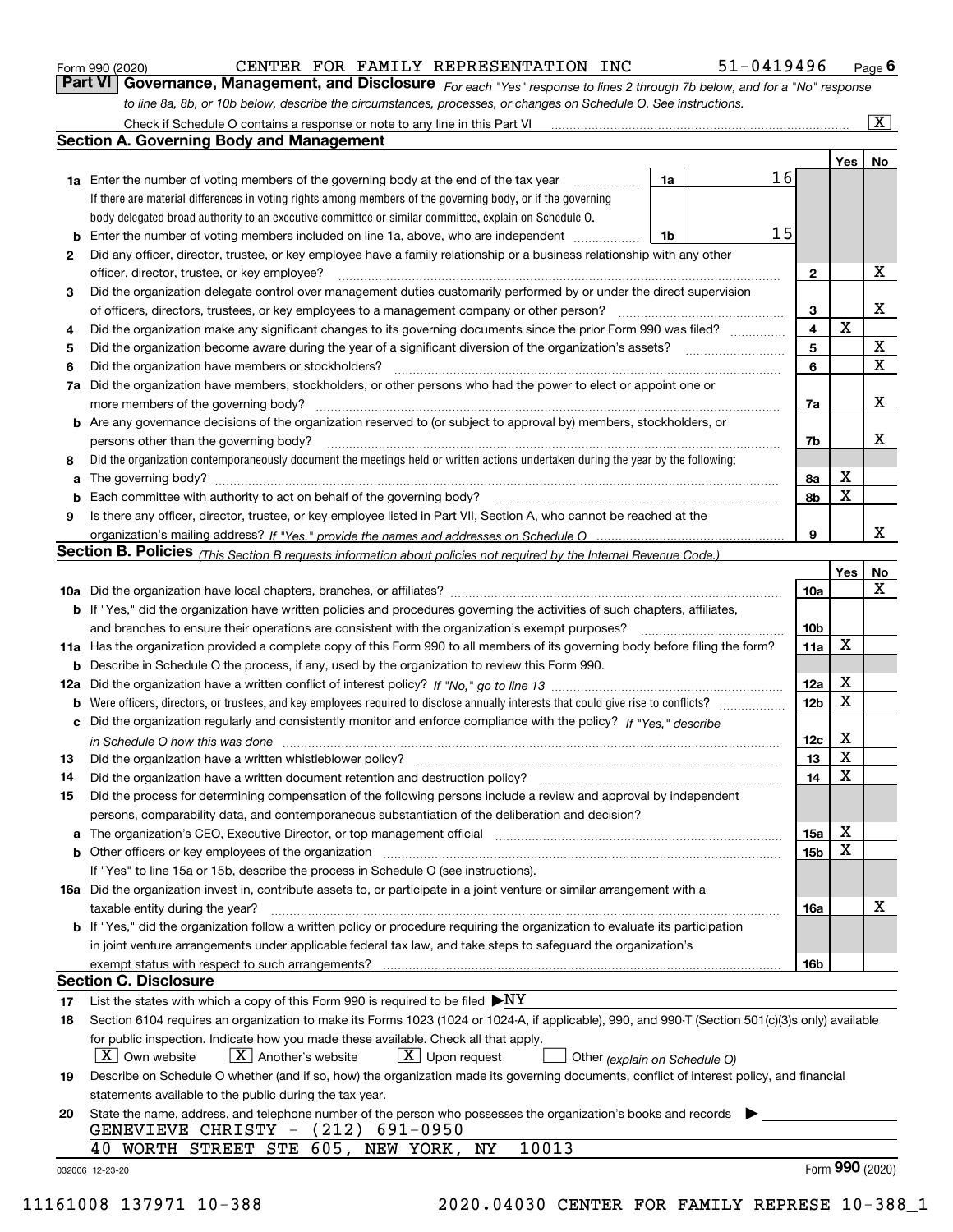$_{\rm Form}$   $_{990}$   $_{(2020)}$   $_{\rm CENTER}$  FOR FAMILY REPRESENTATION INC  $_{\rm 51-0419496}$   $_{\rm Page}$ 

 $\begin{array}{c} \hline \end{array}$ 

Part VII Compensation of Officers, Directors, Trustees, Key Employees, Highest Compensated

#### Employees, and Independent Contractors

Check if Schedule O contains a response or note to any line in this Part VII

Section A. Officers, Directors, Trustees, Key Employees, and Highest Compensated Employees

1a Complete this table for all persons required to be listed. Report compensation for the calendar year ending with or within the organization's tax year. Ist all of the organization's current officers, directors, trustees (whether individuals or organizations), regardless of amount of compensation.

Enter -0- in columns (D), (E), and (F) if no compensation was paid.

**•** List all of the organization's current key employees, if any. See instructions for definition of "key employee."

● List the organization's five current highest compensated employees (other than an officer, director, trustee, or key employee) who received reportable compensation (Box 5 of Form W-2 and/or Box 7 of Form 1099-MISC) of more than \$100,000 from the organization and any related organizations.

List all of the organization's former officers, key employees, and highest compensated employees who received more than \$100,000 of reportable compensation from the organization and any related organizations.

• List all of the organization's former directors or trustees that received, in the capacity as a former director or trustee of the organization, more than \$10,000 of reportable compensation from the organization and any related organizations.

See instructions for the order in which to list the persons above.

Check this box if neither the organization nor any related organization compensated any current officer, director, or trustee.  $\Box$ 

| (A)                             | (B)                    | (C)                                     |                      |                         |              |                                                                  |        | (D)             | (E)                              | (F)                      |  |  |
|---------------------------------|------------------------|-----------------------------------------|----------------------|-------------------------|--------------|------------------------------------------------------------------|--------|-----------------|----------------------------------|--------------------------|--|--|
| Name and title                  | Average                | Position<br>(do not check more than one |                      |                         |              |                                                                  |        | Reportable      | Reportable                       | Estimated                |  |  |
|                                 | hours per              |                                         |                      |                         |              | box, unless person is both an<br>officer and a director/trustee) |        | compensation    | compensation                     | amount of                |  |  |
|                                 | week                   |                                         |                      |                         |              |                                                                  |        | from<br>the     | from related                     | other                    |  |  |
|                                 | (list any<br>hours for |                                         |                      |                         |              |                                                                  |        | organization    | organizations<br>(W-2/1099-MISC) | compensation<br>from the |  |  |
|                                 | related                |                                         |                      |                         |              |                                                                  |        | (W-2/1099-MISC) |                                  | organization             |  |  |
|                                 | organizations          |                                         |                      |                         |              |                                                                  |        |                 |                                  | and related              |  |  |
|                                 | below                  | ndividual trustee or director           | nstitutional trustee |                         | Key employee |                                                                  |        |                 |                                  | organizations            |  |  |
|                                 | line)                  |                                         |                      | Officer                 |              | Highest compensated<br> employee                                 | Former |                 |                                  |                          |  |  |
| MICHELE CORTESE<br>(1)          | 40.00                  |                                         |                      |                         |              |                                                                  |        |                 |                                  |                          |  |  |
| EXECUTIVE DIRECTOR              |                        |                                         |                      | $\mathbf X$             |              |                                                                  |        | 188,700.        | $\mathbf 0$ .                    | 9,435.                   |  |  |
| (2)<br>GENEVIEVE CHRISTY        | 40.00                  |                                         |                      |                         |              |                                                                  |        |                 |                                  |                          |  |  |
| CFO                             |                        | $\overline{\text{X}}$                   |                      | $\overline{\mathbf{X}}$ |              |                                                                  |        | 157,100.        | 0.                               | 13,900.                  |  |  |
| <b>MAURA KEATING</b><br>(3)     | 40.00                  |                                         |                      |                         |              |                                                                  |        |                 |                                  |                          |  |  |
| LITIGATION CO-DIRECTOR          |                        |                                         |                      |                         |              | X                                                                |        | 129,872.        | $\mathbf 0$ .                    | 17,350.                  |  |  |
| ANNE CONROY<br>(4)              | 40.00                  |                                         |                      |                         |              |                                                                  |        |                 |                                  |                          |  |  |
| DEVELOPMENT DIRECTOR            |                        |                                         |                      |                         |              | X                                                                |        | 125,510.        | $\mathbf{0}$ .                   | 18,931.                  |  |  |
| WENDELL CRUZ<br>(5)             | 40.00                  |                                         |                      |                         |              |                                                                  |        |                 |                                  |                          |  |  |
| LITIGATION SUPERVISOR           |                        |                                         |                      |                         |              | X                                                                |        | 125,378.        | $\mathbf{0}$ .                   | 6,375.                   |  |  |
| ANASTASIA RIVERA-BONILLA<br>(6) | 40.00                  |                                         |                      |                         |              |                                                                  |        |                 |                                  |                          |  |  |
| LITIGATION SUPERVISOR           |                        |                                         |                      |                         |              | X                                                                |        | 124,493.        | $\mathbf 0$ .                    | 6,225.                   |  |  |
| CORINNE LUNDSTRUM<br>(7)        | 40.00                  |                                         |                      |                         |              |                                                                  |        |                 |                                  |                          |  |  |
| LITIGATION CO-DIRECTOR          |                        |                                         |                      |                         |              | X                                                                |        | 116,052.        | $\mathbf 0$ .                    | 11,848.                  |  |  |
| LINDA MCCARTHY<br>(8)           | 40.00                  |                                         |                      |                         |              |                                                                  |        |                 |                                  |                          |  |  |
| LITIGATION SUPERVISOR           |                        |                                         |                      |                         |              | X                                                                |        | 115, 153.       | $\mathbf 0$ .                    | 16,389.                  |  |  |
| ALEXANDRA ROSIN<br>(9)          | 40.00                  |                                         |                      |                         |              |                                                                  |        |                 |                                  |                          |  |  |
| LITIGATION CO-DIRECTOR          |                        |                                         |                      |                         |              | X                                                                |        | 110,895.        | $\mathbf 0$ .                    | 18,016.                  |  |  |
| (10) SANDEEP KANDHARI           | 40.00                  |                                         |                      |                         |              |                                                                  |        |                 |                                  |                          |  |  |
| LITIGATION SUPERVISOR           |                        |                                         |                      |                         |              | X                                                                |        | 109,755.        | $\mathbf 0$ .                    | 4,705.                   |  |  |
| (11) CHRISTINE WAER             | 40.00                  |                                         |                      |                         |              |                                                                  |        |                 |                                  |                          |  |  |
| LITIGATION SUPERVISOR           |                        |                                         |                      |                         |              | X                                                                |        | 102,583.        | $\mathbf 0$ .                    | 5,129.                   |  |  |
| (12) HAMM GORDON                | 40.00                  |                                         |                      |                         |              |                                                                  |        |                 |                                  |                          |  |  |
| DIRECTOR OF IT                  |                        |                                         |                      |                         |              | X                                                                |        | 101,100.        | 0.                               | 10,281.                  |  |  |
| (13) MARGARET A DALE ESQ        | 1.00                   |                                         |                      |                         |              |                                                                  |        |                 |                                  |                          |  |  |
| <b>CHAIR</b>                    |                        | $\mathbf X$                             |                      | X                       |              |                                                                  |        | 0.              | $\mathbf 0$ .                    | 0.                       |  |  |
| (14) SHIVA S FAROUKI ESQ        | 1.00                   |                                         |                      |                         |              |                                                                  |        |                 |                                  |                          |  |  |
| <b>BOARD MEMBER</b>             |                        | $\rm X$                                 |                      |                         |              |                                                                  |        | 0.              | $\mathbf 0$ .                    | $\mathbf 0$ .            |  |  |
| (15) LAURA GORDON               | 1.00                   |                                         |                      |                         |              |                                                                  |        |                 |                                  |                          |  |  |
| <b>BOARD MEMBER</b>             |                        | X                                       |                      |                         |              |                                                                  |        | 0.              | 0.                               | 0.                       |  |  |
| (16) PROF MARTIN GUGGENHEIM ESO | 1.00                   |                                         |                      |                         |              |                                                                  |        |                 |                                  |                          |  |  |
| <b>BOARD MEMBER</b>             |                        | $\rm X$                                 |                      |                         |              |                                                                  |        | 0.              | $\mathbf 0$ .                    | $\mathbf 0$ .            |  |  |
| (17) INBAL HASBANI ESQ          | 1.00                   |                                         |                      |                         |              |                                                                  |        |                 |                                  |                          |  |  |
| <b>BOARD MEMBER</b>             |                        | $\rm X$                                 |                      |                         |              |                                                                  |        | 0.              | $\mathbf 0$ .                    | 0.                       |  |  |
|                                 |                        |                                         |                      |                         |              |                                                                  |        |                 |                                  |                          |  |  |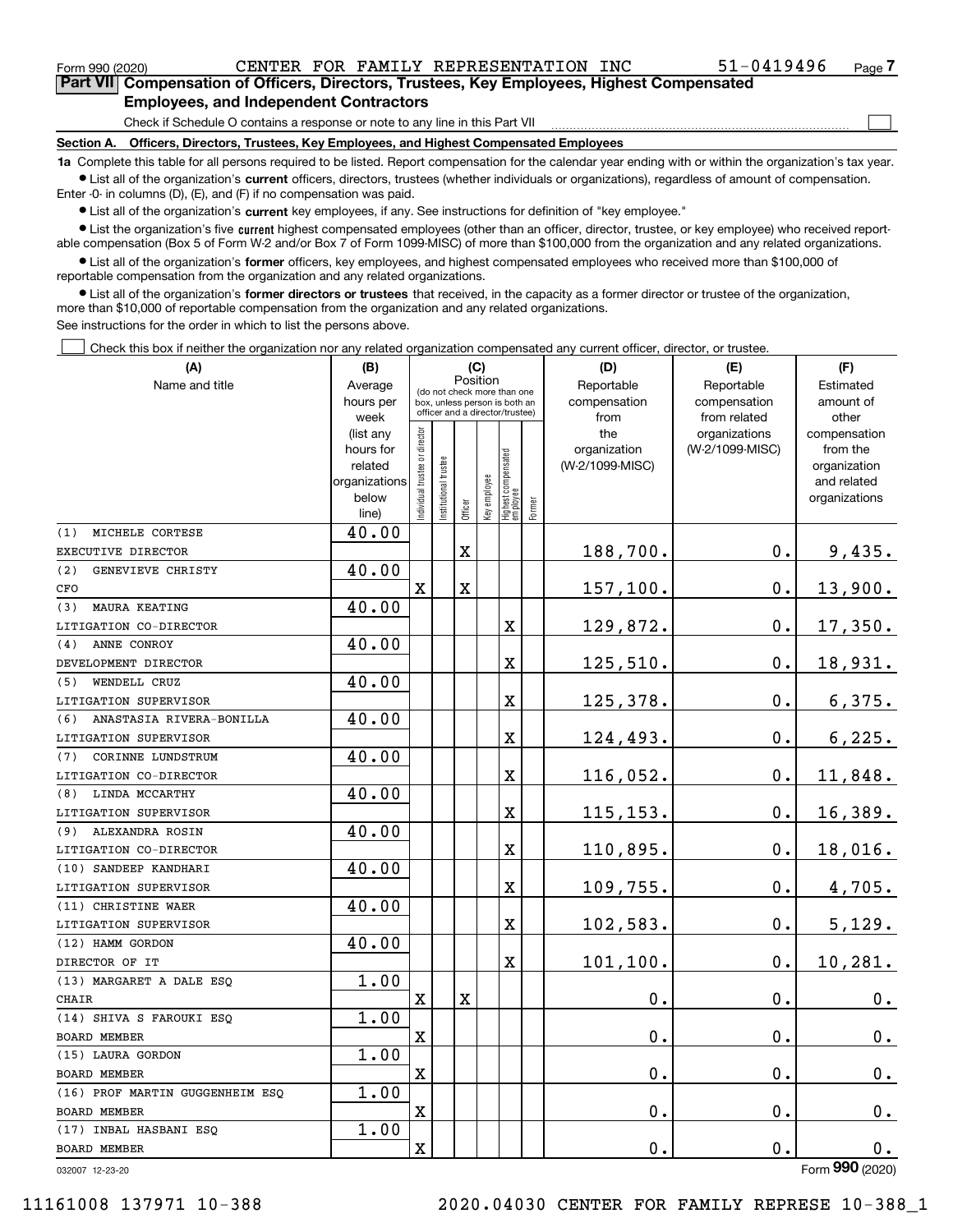| CENTER FOR FAMILY REPRESENTATION INC<br>Form 990 (2020)                                                                                   |                          |                                |                        |         |              |                                                              |        |                         | 51-0419496       |              |                              | Page 8   |
|-------------------------------------------------------------------------------------------------------------------------------------------|--------------------------|--------------------------------|------------------------|---------|--------------|--------------------------------------------------------------|--------|-------------------------|------------------|--------------|------------------------------|----------|
| <b>Part VII</b><br>Section A. Officers, Directors, Trustees, Key Employees, and Highest Compensated Employees (continued)                 |                          |                                |                        |         |              |                                                              |        |                         |                  |              |                              |          |
| (A)                                                                                                                                       | (B)                      |                                |                        |         | (C)          |                                                              |        | (D)                     | (E)              |              | (F)                          |          |
| Name and title                                                                                                                            | Average                  |                                |                        |         | Position     |                                                              |        | Reportable              | Reportable       |              | Estimated                    |          |
|                                                                                                                                           | hours per                |                                |                        |         |              | (do not check more than one<br>box, unless person is both an |        | compensation            | compensation     |              | amount of                    |          |
|                                                                                                                                           | week                     |                                |                        |         |              | officer and a director/trustee)                              |        | from                    | from related     |              | other                        |          |
|                                                                                                                                           | (list any                |                                |                        |         |              |                                                              |        | the                     | organizations    |              | compensation                 |          |
|                                                                                                                                           | hours for                |                                |                        |         |              |                                                              |        | organization            | (W-2/1099-MISC)  |              | from the                     |          |
|                                                                                                                                           | related<br>organizations |                                |                        |         |              |                                                              |        | (W-2/1099-MISC)         |                  |              | organization                 |          |
|                                                                                                                                           | below                    |                                |                        |         |              |                                                              |        |                         |                  |              | and related<br>organizations |          |
|                                                                                                                                           | line)                    | Individual trustee or director | In stitutional trustee | Officer | Key employee | Highest compensated<br>employee                              | Former |                         |                  |              |                              |          |
| (18) CLAIRE E JAMES ESQ                                                                                                                   | 1.00                     |                                |                        |         |              |                                                              |        |                         |                  |              |                              |          |
| <b>BOARD MEMBER</b>                                                                                                                       |                          | $\mathbf X$                    |                        |         |              |                                                              |        | 0.                      | 0.               |              |                              | 0.       |
| (19) CHRISTOPHER G KARAGHEUZOFF ESQ                                                                                                       | 1.00                     |                                |                        |         |              |                                                              |        |                         |                  |              |                              |          |
| <b>BOARD MEMBER</b>                                                                                                                       |                          | $\mathbf X$                    |                        |         |              |                                                              |        | $0$ .                   | 0.               |              |                              | $0_{.}$  |
| (20) MICHAELA M. KENNY                                                                                                                    | 1.00                     |                                |                        |         |              |                                                              |        |                         |                  |              |                              |          |
| BOARD MEMBER                                                                                                                              |                          | $\mathbf X$                    |                        |         |              |                                                              |        | $\mathbf 0$ .           | 0.               |              |                              | $0_{.}$  |
| (21) JEFFREY L KESSLER ESQ                                                                                                                | 1.00                     |                                |                        |         |              |                                                              |        |                         |                  |              |                              |          |
| BOARD MEMBER                                                                                                                              |                          | $\mathbf X$                    |                        |         |              |                                                              |        | $\mathbf 0$ .           | 0.               |              |                              | $0_{.}$  |
| (22) RICHE T MCNIGHT                                                                                                                      | 1.00                     |                                |                        |         |              |                                                              |        |                         |                  |              |                              |          |
| <b>BOARD MEMBER</b>                                                                                                                       |                          | $\mathbf X$                    |                        |         |              |                                                              |        | $\mathbf 0$ .           | 0.               |              |                              | $0_{.}$  |
| (23) VAIBHAV PURANIK                                                                                                                      | 1.00                     |                                |                        |         |              |                                                              |        |                         |                  |              |                              |          |
| <b>BOARD MEMBER</b>                                                                                                                       |                          | $\mathbf X$                    |                        |         |              |                                                              |        | $\mathbf 0$ .           | 0.               |              |                              | $0_{.}$  |
| (24) PHILIP C SEGAL ESQ                                                                                                                   | 1.00                     |                                |                        |         |              |                                                              |        |                         |                  |              |                              |          |
| BOARD MEMBER                                                                                                                              |                          | $\mathbf X$                    |                        |         |              |                                                              |        | $\mathbf 0$ .           | 0.               |              |                              | $0$ .    |
| (25) HOWARD SEIFE ESQ                                                                                                                     | 1.00                     |                                |                        |         |              |                                                              |        |                         |                  |              |                              |          |
| BOARD MEMBER                                                                                                                              |                          | $\overline{\mathbf{X}}$        |                        |         |              |                                                              |        | $\mathbf 0$ .           | $\mathbf 0$ .    |              |                              | 0.       |
| (26) PROF JANE M SPINAK ESQ                                                                                                               | 1.00                     |                                |                        |         |              |                                                              |        |                         |                  |              |                              |          |
| BOARD MEMBER                                                                                                                              |                          | $\mathbf x$                    |                        |         |              |                                                              |        | 0.                      | 0.               |              |                              | $0\cdot$ |
| 1b Subtotal                                                                                                                               |                          |                                |                        |         |              |                                                              |        | 1,506,591.              | $\overline{0}$ . |              | 138, 584.                    |          |
| c Total from continuation sheets to Part VII, Section A                                                                                   |                          |                                |                        |         |              |                                                              |        | 0.                      | 0.               |              |                              | 0.       |
| d Total (add lines 1b and 1c)                                                                                                             |                          |                                |                        |         |              |                                                              |        | 1,506,591.              | $\overline{0}$ . |              | 138,584.                     |          |
| Total number of individuals (including but not limited to those listed above) who received more than \$100,000 of reportable<br>2         |                          |                                |                        |         |              |                                                              |        |                         |                  |              |                              |          |
| compensation from the organization                                                                                                        |                          |                                |                        |         |              |                                                              |        |                         |                  |              | <b>Yes</b>                   | 12<br>No |
|                                                                                                                                           |                          |                                |                        |         |              |                                                              |        |                         |                  |              |                              |          |
| 3<br>Did the organization list any former officer, director, trustee, key employee, or highest compensated employee on                    |                          |                                |                        |         |              |                                                              |        |                         |                  |              |                              |          |
| line 1a? If "Yes," complete Schedule J for such individual manufactured contained and the Ves," complete Schedule J for such individual   |                          |                                |                        |         |              |                                                              |        |                         |                  | 3            |                              | х        |
| 4<br>For any individual listed on line 1a, is the sum of reportable compensation and other compensation from the organization             |                          |                                |                        |         |              |                                                              |        |                         |                  |              | х                            |          |
| Did any person listed on line 1a receive or accrue compensation from any unrelated organization or individual for services<br>5           |                          |                                |                        |         |              |                                                              |        |                         |                  | 4            |                              |          |
|                                                                                                                                           |                          |                                |                        |         |              |                                                              |        |                         |                  | 5            |                              | х        |
| <b>Section B. Independent Contractors</b>                                                                                                 |                          |                                |                        |         |              |                                                              |        |                         |                  |              |                              |          |
| Complete this table for your five highest compensated independent contractors that received more than \$100,000 of compensation from<br>1 |                          |                                |                        |         |              |                                                              |        |                         |                  |              |                              |          |
| the organization. Report compensation for the calendar year ending with or within the organization's tax year.                            |                          |                                |                        |         |              |                                                              |        |                         |                  |              |                              |          |
| (A)                                                                                                                                       |                          |                                |                        |         |              |                                                              |        | (B)                     |                  | (C)          |                              |          |
| Name and business address                                                                                                                 |                          |                                | <b>NONE</b>            |         |              |                                                              |        | Description of services |                  | Compensation |                              |          |
|                                                                                                                                           |                          |                                |                        |         |              |                                                              |        |                         |                  |              |                              |          |
|                                                                                                                                           |                          |                                |                        |         |              |                                                              |        |                         |                  |              |                              |          |
|                                                                                                                                           |                          |                                |                        |         |              |                                                              |        |                         |                  |              |                              |          |
|                                                                                                                                           |                          |                                |                        |         |              |                                                              |        |                         |                  |              |                              |          |
|                                                                                                                                           |                          |                                |                        |         |              |                                                              |        |                         |                  |              |                              |          |
|                                                                                                                                           |                          |                                |                        |         |              |                                                              |        |                         |                  |              |                              |          |
|                                                                                                                                           |                          |                                |                        |         |              |                                                              |        |                         |                  |              |                              |          |
|                                                                                                                                           |                          |                                |                        |         |              |                                                              |        |                         |                  |              |                              |          |
|                                                                                                                                           |                          |                                |                        |         |              |                                                              |        |                         |                  |              |                              |          |
|                                                                                                                                           |                          |                                |                        |         |              |                                                              |        |                         |                  |              |                              |          |
| Total number of independent contractors (including but not limited to those listed above) who received more than<br>2                     |                          |                                |                        |         |              |                                                              |        |                         |                  |              |                              |          |

\$100,000 of compensation from the organization | 0

\$100,000 of compensation from the organization  $\overline{\triangleright}$  0<br>SEE PART VII, SECTION A CONTINUATION SHEETS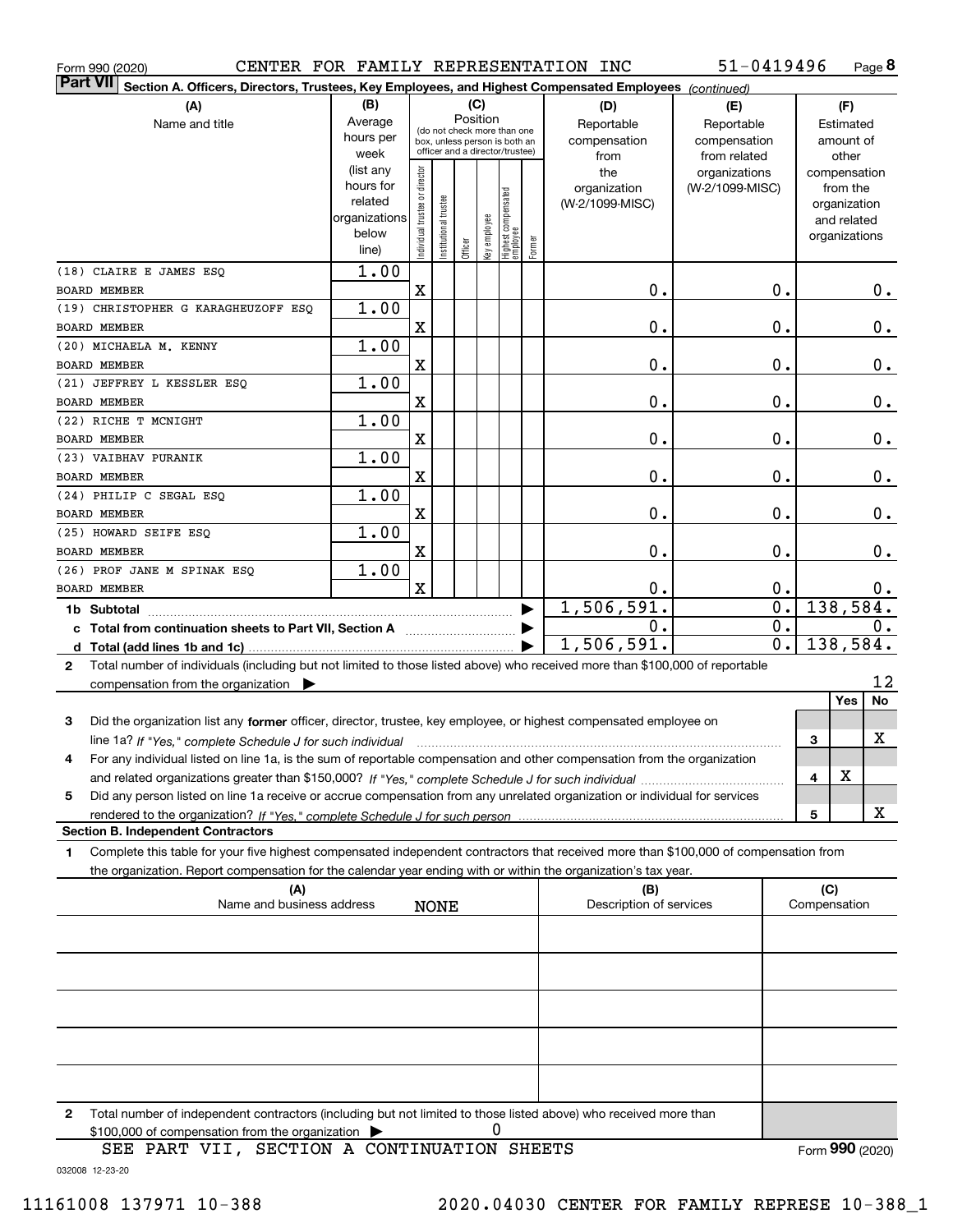| CENTER FOR FAMILY REPRESENTATION INC<br>Form 990                                                                             |                          |                                |                                    |         |              |                              |            |                 | $51 - 0419496$  |                              |
|------------------------------------------------------------------------------------------------------------------------------|--------------------------|--------------------------------|------------------------------------|---------|--------------|------------------------------|------------|-----------------|-----------------|------------------------------|
| <b>Part VII</b><br>Section A.<br>Officers, Directors, Trustees, Key Employees, and Highest Compensated Employees (continued) |                          |                                |                                    |         |              |                              |            |                 |                 |                              |
| (A)                                                                                                                          | (B)<br>(C)               |                                |                                    |         |              |                              | (D)        | (E)             | (F)             |                              |
| Name and title                                                                                                               | Average                  |                                | Position<br>(check all that apply) |         |              |                              | Reportable | Reportable      | Estimated       |                              |
|                                                                                                                              | hours                    |                                |                                    |         |              |                              |            | compensation    | compensation    | amount of                    |
|                                                                                                                              | per                      |                                |                                    |         |              |                              |            | from            | from related    | other                        |
|                                                                                                                              | week                     |                                |                                    |         |              |                              |            | the             | organizations   | compensation                 |
|                                                                                                                              | (list any                |                                |                                    |         |              |                              |            | organization    | (W-2/1099-MISC) | from the                     |
|                                                                                                                              | hours for                |                                |                                    |         |              |                              |            | (W-2/1099-MISC) |                 | organization                 |
|                                                                                                                              | related<br>organizations |                                |                                    |         |              |                              |            |                 |                 | and related<br>organizations |
|                                                                                                                              | below                    |                                |                                    |         |              |                              |            |                 |                 |                              |
|                                                                                                                              | line)                    | Individual trustee or director | Institutional trustee              | Officer | Key employee | Highest compensated employee | Former     |                 |                 |                              |
| (27) BRIAN R STEINWURTZEL                                                                                                    | 1.00                     |                                |                                    |         |              |                              |            |                 |                 |                              |
| BOARD MEMBER                                                                                                                 |                          | $\mathbf x$                    |                                    |         |              |                              |            | $\mathbf 0$ .   | $0$ .           | 0.                           |
| (28) S. PENNY WINDLE ESQ                                                                                                     | 1.00                     |                                |                                    |         |              |                              |            |                 |                 |                              |
| BOARD MEMBER                                                                                                                 |                          | $\mathbf x$                    |                                    |         |              |                              |            | $\mathbf 0$ .   | $\mathbf 0$ .   | 0.                           |
|                                                                                                                              |                          |                                |                                    |         |              |                              |            |                 |                 |                              |
|                                                                                                                              |                          |                                |                                    |         |              |                              |            |                 |                 |                              |
|                                                                                                                              |                          |                                |                                    |         |              |                              |            |                 |                 |                              |
|                                                                                                                              |                          |                                |                                    |         |              |                              |            |                 |                 |                              |
|                                                                                                                              |                          |                                |                                    |         |              |                              |            |                 |                 |                              |
|                                                                                                                              |                          |                                |                                    |         |              |                              |            |                 |                 |                              |
|                                                                                                                              |                          |                                |                                    |         |              |                              |            |                 |                 |                              |
|                                                                                                                              |                          |                                |                                    |         |              |                              |            |                 |                 |                              |
|                                                                                                                              |                          |                                |                                    |         |              |                              |            |                 |                 |                              |
|                                                                                                                              |                          |                                |                                    |         |              |                              |            |                 |                 |                              |
|                                                                                                                              |                          |                                |                                    |         |              |                              |            |                 |                 |                              |
|                                                                                                                              |                          |                                |                                    |         |              |                              |            |                 |                 |                              |
|                                                                                                                              |                          |                                |                                    |         |              |                              |            |                 |                 |                              |
|                                                                                                                              |                          |                                |                                    |         |              |                              |            |                 |                 |                              |
|                                                                                                                              |                          |                                |                                    |         |              |                              |            |                 |                 |                              |
|                                                                                                                              |                          |                                |                                    |         |              |                              |            |                 |                 |                              |
|                                                                                                                              |                          |                                |                                    |         |              |                              |            |                 |                 |                              |
|                                                                                                                              |                          |                                |                                    |         |              |                              |            |                 |                 |                              |
|                                                                                                                              |                          |                                |                                    |         |              |                              |            |                 |                 |                              |
|                                                                                                                              |                          |                                |                                    |         |              |                              |            |                 |                 |                              |
|                                                                                                                              |                          |                                |                                    |         |              |                              |            |                 |                 |                              |
|                                                                                                                              |                          |                                |                                    |         |              |                              |            |                 |                 |                              |
|                                                                                                                              |                          |                                |                                    |         |              |                              |            |                 |                 |                              |
|                                                                                                                              |                          |                                |                                    |         |              |                              |            |                 |                 |                              |
|                                                                                                                              |                          |                                |                                    |         |              |                              |            |                 |                 |                              |
|                                                                                                                              |                          |                                |                                    |         |              |                              |            |                 |                 |                              |
|                                                                                                                              |                          |                                |                                    |         |              |                              |            |                 |                 |                              |
|                                                                                                                              |                          |                                |                                    |         |              |                              |            |                 |                 |                              |
|                                                                                                                              |                          |                                |                                    |         |              |                              |            |                 |                 |                              |
|                                                                                                                              |                          |                                |                                    |         |              |                              |            |                 |                 |                              |
|                                                                                                                              |                          |                                |                                    |         |              |                              |            |                 |                 |                              |
|                                                                                                                              |                          |                                |                                    |         |              |                              |            |                 |                 |                              |
|                                                                                                                              |                          |                                |                                    |         |              |                              |            |                 |                 |                              |
|                                                                                                                              |                          |                                |                                    |         |              |                              |            |                 |                 |                              |
|                                                                                                                              |                          |                                |                                    |         |              |                              |            |                 |                 |                              |
|                                                                                                                              |                          |                                |                                    |         |              |                              |            |                 |                 |                              |
|                                                                                                                              |                          |                                |                                    |         |              |                              |            |                 |                 |                              |
|                                                                                                                              |                          |                                |                                    |         |              |                              |            |                 |                 |                              |
|                                                                                                                              |                          |                                |                                    |         |              |                              |            |                 |                 |                              |

032201 04-01-20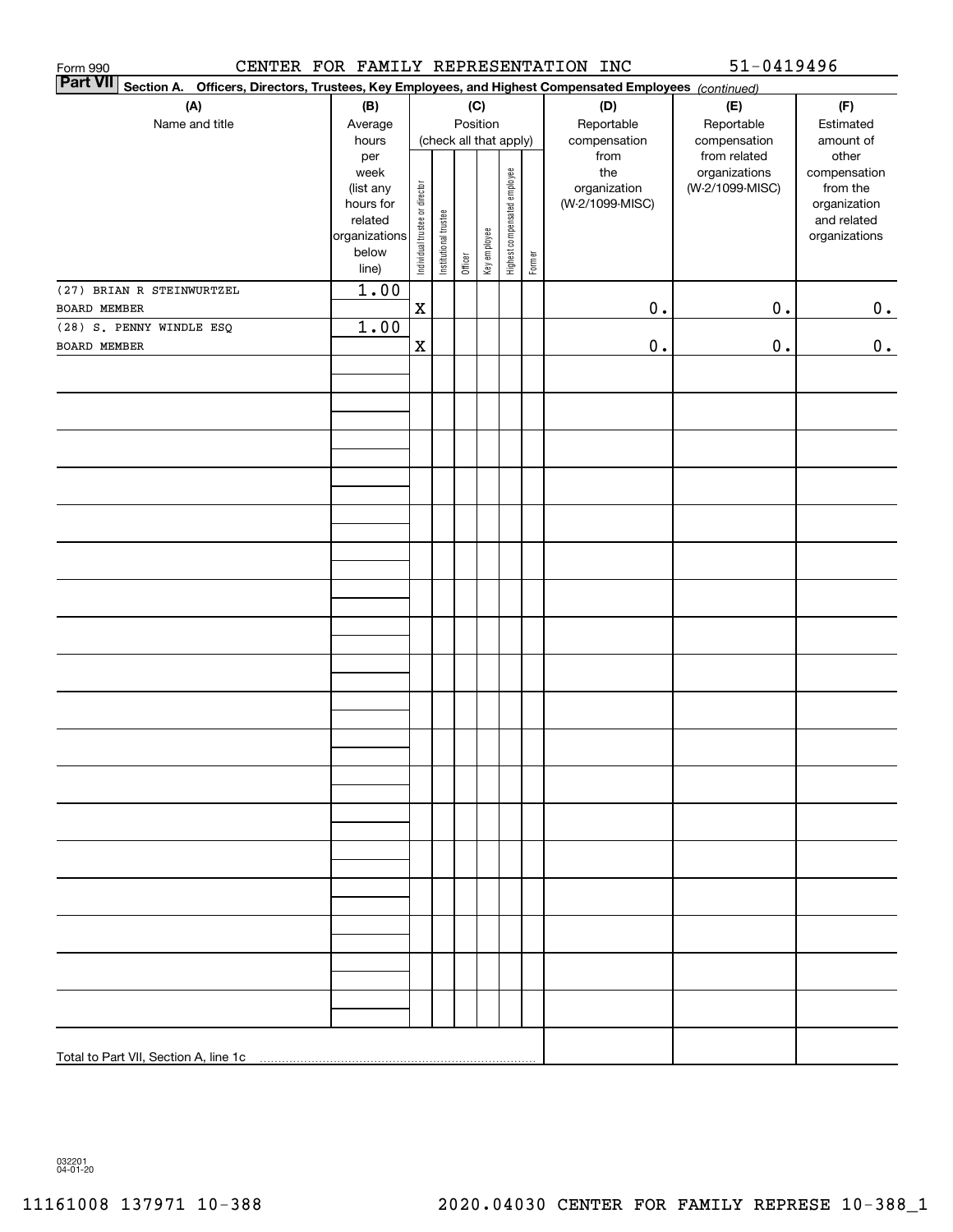|                                                           |      |    | Form 990 (2020)                                                                                                                                                                           |                                            |                 |                       | CENTER FOR FAMILY REPRESENTATION INC |                                       | 51-0419496                    | Page 9                                                          |
|-----------------------------------------------------------|------|----|-------------------------------------------------------------------------------------------------------------------------------------------------------------------------------------------|--------------------------------------------|-----------------|-----------------------|--------------------------------------|---------------------------------------|-------------------------------|-----------------------------------------------------------------|
| <b>Part VIII</b>                                          |      |    | <b>Statement of Revenue</b>                                                                                                                                                               |                                            |                 |                       |                                      |                                       |                               |                                                                 |
|                                                           |      |    | Check if Schedule O contains a response or note to any line in this Part VIII                                                                                                             |                                            |                 |                       |                                      | $\overline{(B)}$                      | $\overline{(\overline{C})}$   |                                                                 |
|                                                           |      |    |                                                                                                                                                                                           |                                            |                 |                       | (A<br>Total revenue                  | Related or exempt<br>function revenue | Unrelated<br>business revenue | (D)<br>Revenue excluded<br>from tax under<br>sections 512 - 514 |
|                                                           |      |    | <b>1 a</b> Federated campaigns                                                                                                                                                            | 1a<br>$\cdots$                             |                 |                       |                                      |                                       |                               |                                                                 |
| Contributions, Gifts, Grants<br>and Other Similar Amounts |      | b  | Membership dues                                                                                                                                                                           | 1 <sub>b</sub>                             |                 |                       |                                      |                                       |                               |                                                                 |
|                                                           |      | с  | Fundraising events                                                                                                                                                                        | 1 <sub>c</sub>                             |                 | 273,649.              |                                      |                                       |                               |                                                                 |
|                                                           |      | d  | Related organizations                                                                                                                                                                     | 1 <sub>d</sub><br>$\overline{\phantom{a}}$ |                 |                       |                                      |                                       |                               |                                                                 |
|                                                           |      |    | Government grants (contributions)                                                                                                                                                         | 1e                                         |                 | 11,510,288.           |                                      |                                       |                               |                                                                 |
|                                                           |      | f  | All other contributions, gifts, grants, and                                                                                                                                               |                                            |                 |                       |                                      |                                       |                               |                                                                 |
|                                                           |      |    | similar amounts not included above                                                                                                                                                        | 1f                                         |                 | 1,072,135.            |                                      |                                       |                               |                                                                 |
|                                                           |      |    | Noncash contributions included in lines 1a-1f                                                                                                                                             | $1g$ \$                                    |                 |                       |                                      |                                       |                               |                                                                 |
|                                                           |      | h. |                                                                                                                                                                                           |                                            |                 | <b>Business Code</b>  | 12,856,072.                          |                                       |                               |                                                                 |
|                                                           | 2a   |    | TRAINING                                                                                                                                                                                  |                                            |                 | 900099                | 14,795.                              | 14,795.                               |                               |                                                                 |
|                                                           |      | b  |                                                                                                                                                                                           |                                            |                 |                       |                                      |                                       |                               |                                                                 |
|                                                           |      | с  | <u> 1989 - Johann Stein, mars an t-Amerikaansk kommunister (</u><br><u> 1989 - Johann Barn, mars and de Branch Barn, mars and de Branch Barn, mars and de Branch Barn, mars and de Br</u> |                                            |                 |                       |                                      |                                       |                               |                                                                 |
|                                                           |      | d  | <u> 1989 - Johann Stein, mars an deus an deus Amerikaanse komme</u>                                                                                                                       |                                            |                 |                       |                                      |                                       |                               |                                                                 |
| Program Service<br>Revenue                                |      | е  |                                                                                                                                                                                           |                                            |                 |                       |                                      |                                       |                               |                                                                 |
|                                                           |      | f  |                                                                                                                                                                                           |                                            |                 |                       |                                      |                                       |                               |                                                                 |
|                                                           |      |    |                                                                                                                                                                                           |                                            |                 | $\blacktriangleright$ | 14,795.                              |                                       |                               |                                                                 |
|                                                           | 3    |    | Investment income (including dividends, interest, and                                                                                                                                     |                                            |                 |                       |                                      |                                       |                               |                                                                 |
|                                                           |      |    |                                                                                                                                                                                           |                                            |                 |                       | 16,725.                              |                                       |                               | 16,725.                                                         |
|                                                           | 4    |    | Income from investment of tax-exempt bond proceeds                                                                                                                                        |                                            |                 |                       |                                      |                                       |                               |                                                                 |
|                                                           | 5    |    |                                                                                                                                                                                           | (i) Real                                   |                 | (ii) Personal         |                                      |                                       |                               |                                                                 |
|                                                           |      |    |                                                                                                                                                                                           |                                            |                 |                       |                                      |                                       |                               |                                                                 |
|                                                           | 6а   | b  | Gross rents<br>Less: rental expenses                                                                                                                                                      | 6а<br>6b                                   |                 |                       |                                      |                                       |                               |                                                                 |
|                                                           |      | с  | Rental income or (loss)                                                                                                                                                                   | 6c                                         |                 |                       |                                      |                                       |                               |                                                                 |
|                                                           |      | d  | Net rental income or (loss)                                                                                                                                                               |                                            |                 |                       |                                      |                                       |                               |                                                                 |
|                                                           |      |    | 7 a Gross amount from sales of                                                                                                                                                            | (i) Securities                             |                 | (ii) Other            |                                      |                                       |                               |                                                                 |
|                                                           |      |    | assets other than inventory                                                                                                                                                               | 7a                                         |                 |                       |                                      |                                       |                               |                                                                 |
|                                                           |      |    | <b>b</b> Less: cost or other basis                                                                                                                                                        |                                            |                 |                       |                                      |                                       |                               |                                                                 |
|                                                           |      |    | and sales expenses                                                                                                                                                                        | 7b                                         |                 |                       |                                      |                                       |                               |                                                                 |
| evenue                                                    |      |    | c Gain or (loss)                                                                                                                                                                          | 7c                                         |                 |                       |                                      |                                       |                               |                                                                 |
|                                                           |      |    |                                                                                                                                                                                           |                                            |                 |                       |                                      |                                       |                               |                                                                 |
| Other <sub>R</sub>                                        |      |    | 8 a Gross income from fundraising events (not                                                                                                                                             |                                            |                 |                       |                                      |                                       |                               |                                                                 |
|                                                           |      |    | including \$<br>$273,649$ . of<br>contributions reported on line 1c). See                                                                                                                 |                                            |                 |                       |                                      |                                       |                               |                                                                 |
|                                                           |      |    |                                                                                                                                                                                           |                                            | 8a              | 0.                    |                                      |                                       |                               |                                                                 |
|                                                           |      | b  | Less: direct expenses                                                                                                                                                                     |                                            | 8b              | 0.                    |                                      |                                       |                               |                                                                 |
|                                                           |      | с  | Net income or (loss) from fundraising events                                                                                                                                              |                                            |                 |                       | 0.                                   |                                       |                               |                                                                 |
|                                                           |      |    | 9 a Gross income from gaming activities. See                                                                                                                                              |                                            |                 |                       |                                      |                                       |                               |                                                                 |
|                                                           |      |    |                                                                                                                                                                                           |                                            | 9a              |                       |                                      |                                       |                               |                                                                 |
|                                                           |      |    | <b>b</b> Less: direct expenses <b>manually</b>                                                                                                                                            |                                            | 9 <sub>b</sub>  |                       |                                      |                                       |                               |                                                                 |
|                                                           |      | с  | Net income or (loss) from gaming activities                                                                                                                                               |                                            |                 |                       |                                      |                                       |                               |                                                                 |
|                                                           |      |    | 10 a Gross sales of inventory, less returns                                                                                                                                               |                                            |                 |                       |                                      |                                       |                               |                                                                 |
|                                                           |      |    |                                                                                                                                                                                           |                                            | 10a             |                       |                                      |                                       |                               |                                                                 |
|                                                           |      |    | <b>b</b> Less: cost of goods sold                                                                                                                                                         |                                            | 10 <sub>b</sub> |                       |                                      |                                       |                               |                                                                 |
|                                                           |      |    |                                                                                                                                                                                           |                                            |                 | <b>Business Code</b>  |                                      |                                       |                               |                                                                 |
|                                                           | 11 a |    |                                                                                                                                                                                           |                                            |                 |                       |                                      |                                       |                               |                                                                 |
| Miscellaneous<br>Revenue                                  |      | b  | <u> 1989 - Johann Barn, mars ann an t-Amhain ann an t-Amhain an t-Amhain an t-Amhain an t-Amhain an t-Amhain an t-</u>                                                                    |                                            |                 |                       |                                      |                                       |                               |                                                                 |
|                                                           |      | с  |                                                                                                                                                                                           |                                            |                 |                       |                                      |                                       |                               |                                                                 |
|                                                           |      |    |                                                                                                                                                                                           |                                            |                 |                       |                                      |                                       |                               |                                                                 |
|                                                           |      |    |                                                                                                                                                                                           |                                            |                 | ▶                     |                                      |                                       |                               |                                                                 |
|                                                           | 12   |    |                                                                                                                                                                                           |                                            |                 |                       | 12,887,592.                          | 14,795.                               | $\mathbf{0}$ .                | 16, 725.                                                        |
| 032009 12-23-20                                           |      |    |                                                                                                                                                                                           |                                            |                 |                       |                                      |                                       |                               | Form 990 (2020)                                                 |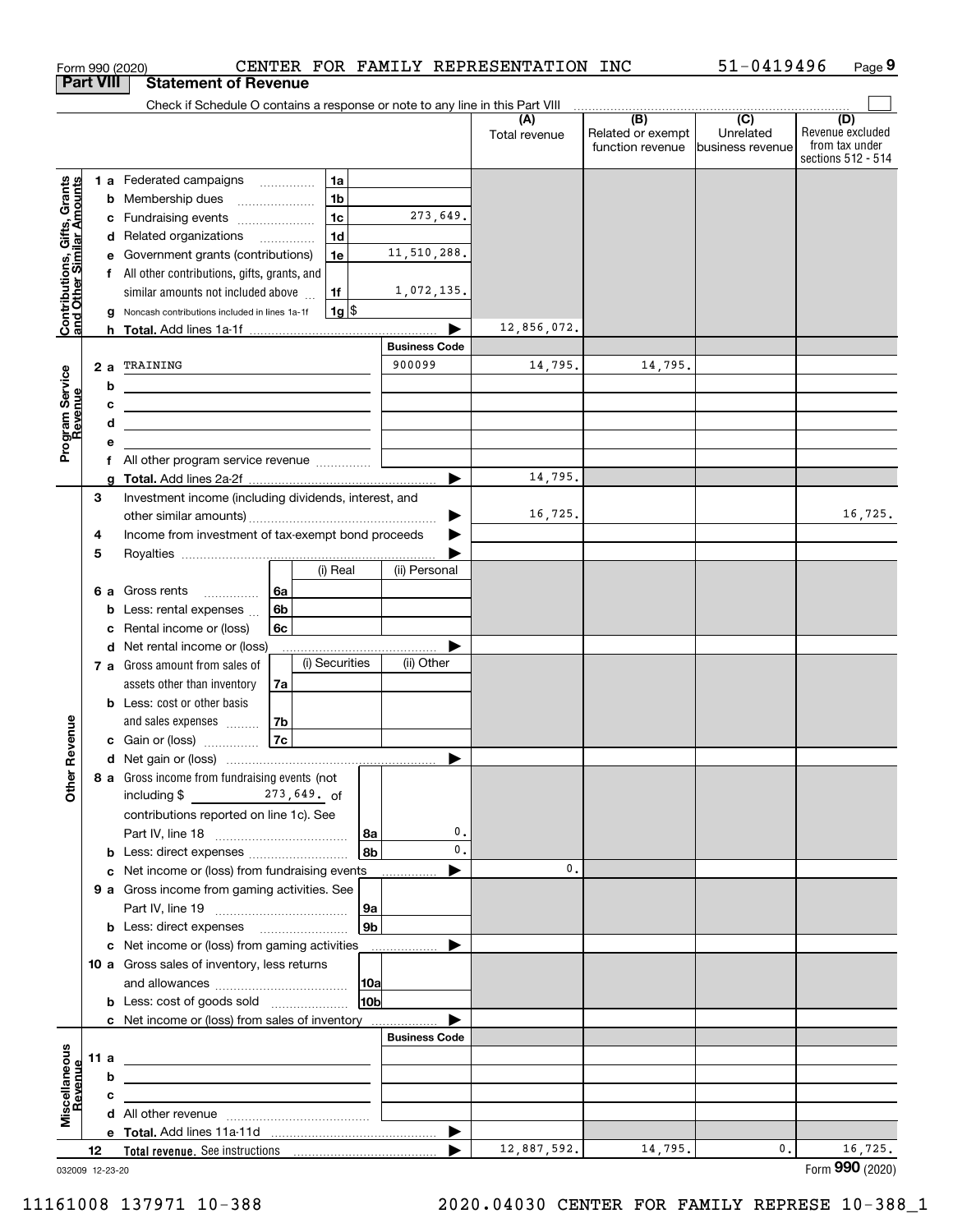Form 990 (2020) CENTER FOR FAMILY REPRESENTATION INC 51-0419496 Page<br>| **Part IX | Statement of Functional Expenses** CENTER FOR FAMILY REPRESENTATION INC 51-0419496

Section 501(c)(3) and 501(c)(4) organizations must complete all columns. All other organizations must complete column (A).

|                  | Do not include amounts reported on lines 6b,<br>7b, 8b, 9b, and 10b of Part VIII.                                             | (A)<br>Total expenses   | (B)<br>Program service<br>expenses | $\overline{C}$<br>Management and<br>general expenses | (D)<br>Fundraising<br>expenses |
|------------------|-------------------------------------------------------------------------------------------------------------------------------|-------------------------|------------------------------------|------------------------------------------------------|--------------------------------|
| 1.               | Grants and other assistance to domestic organizations                                                                         |                         |                                    |                                                      |                                |
|                  | and domestic governments. See Part IV, line 21                                                                                |                         |                                    |                                                      |                                |
| $\mathbf{2}$     | Grants and other assistance to domestic                                                                                       |                         |                                    |                                                      |                                |
|                  | individuals. See Part IV, line 22                                                                                             |                         |                                    |                                                      |                                |
| 3                | Grants and other assistance to foreign                                                                                        |                         |                                    |                                                      |                                |
|                  | organizations, foreign governments, and foreign                                                                               |                         |                                    |                                                      |                                |
|                  | individuals. See Part IV, lines 15 and 16                                                                                     |                         |                                    |                                                      |                                |
| 4                | Benefits paid to or for members                                                                                               |                         |                                    |                                                      |                                |
| 5                | Compensation of current officers, directors,                                                                                  |                         |                                    |                                                      |                                |
|                  | trustees, and key employees                                                                                                   | 369, 135.               | 332,960.                           | 26,947.                                              | 9,228.                         |
| 6                | Compensation not included above to disqualified                                                                               |                         |                                    |                                                      |                                |
|                  | persons (as defined under section 4958(f)(1)) and                                                                             |                         |                                    |                                                      |                                |
|                  | persons described in section 4958(c)(3)(B)<br>1.1.1.1.1.1.1                                                                   |                         |                                    |                                                      |                                |
| 7                |                                                                                                                               | 8,398,715.              | 7,574,073.                         | $\overline{617,828}$ .                               | 206, 814.                      |
| 8                | Pension plan accruals and contributions (include                                                                              |                         |                                    |                                                      |                                |
|                  | section 401(k) and 403(b) employer contributions)                                                                             | 368,304.                | 332,210.                           | 26,886.                                              | $\frac{9,208}{18,384}$         |
| 9                |                                                                                                                               | 833,057.                | 753,699.                           | 60,974.                                              |                                |
| 10               |                                                                                                                               | 721, 150.               | 649,035.                           | 52,644.                                              | 19,471.                        |
| 11               | Fees for services (nonemployees):                                                                                             |                         |                                    |                                                      |                                |
| a                |                                                                                                                               |                         |                                    |                                                      |                                |
| b                |                                                                                                                               | 50, 276.                | 16,340.                            | 33,735.                                              | $\overline{201}$ .             |
| c                |                                                                                                                               |                         |                                    |                                                      |                                |
| d                |                                                                                                                               |                         |                                    |                                                      |                                |
| е                | Professional fundraising services. See Part IV, line 17                                                                       |                         |                                    |                                                      |                                |
| f                | Investment management fees<br>Other. (If line 11g amount exceeds 10% of line 25,                                              |                         |                                    |                                                      |                                |
| g                | column (A) amount, list line 11g expenses on Sch 0.)                                                                          | 314,721.                | 102, 340.                          | 211, 200.                                            | <u>1,181.</u>                  |
| 12 <sup>12</sup> |                                                                                                                               |                         |                                    |                                                      |                                |
| 13               |                                                                                                                               | $\overline{266, 747}$ . | 240,588.                           | 19,594.                                              | 6,565.                         |
| 14               |                                                                                                                               |                         |                                    |                                                      |                                |
| 15               |                                                                                                                               |                         |                                    |                                                      |                                |
| 16               |                                                                                                                               | 847,128.                | 764,875.                           | 63,697.                                              | 18,556.                        |
| 17               | Travel                                                                                                                        | 16, 162.                | 16, 162.                           |                                                      |                                |
| 18               | Payments of travel or entertainment expenses                                                                                  |                         |                                    |                                                      |                                |
|                  | for any federal, state, or local public officials                                                                             |                         |                                    |                                                      |                                |
| 19               | Conferences, conventions, and meetings                                                                                        |                         |                                    |                                                      |                                |
| 20               | Interest                                                                                                                      |                         |                                    |                                                      |                                |
| 21               |                                                                                                                               |                         |                                    |                                                      |                                |
| 22               | Depreciation, depletion, and amortization                                                                                     | $\overline{71,916}$ .   | 64,864.                            | 5,282.                                               | 1,770.                         |
| 23               | Insurance                                                                                                                     | 37,540.                 | 37,540.                            |                                                      |                                |
| 24               | Other expenses. Itemize expenses not covered                                                                                  |                         |                                    |                                                      |                                |
|                  | above (List miscellaneous expenses on line 24e. If<br>line 24e amount exceeds 10% of line 25, column (A)                      |                         |                                    |                                                      |                                |
|                  | amount, list line 24e expenses on Schedule O.)                                                                                |                         |                                    |                                                      |                                |
| a                | CASE RELATED EXPENSES                                                                                                         | 150,478.                | 150,478.                           |                                                      |                                |
| b                | OTHER EXPENSES                                                                                                                | 102,928.                | 96,094.                            | 6,834.                                               |                                |
| c                | EQUIPMENT AND MAINTENAN                                                                                                       | 79,415.                 | 71,626.                            | $\overline{5,834}$ .                                 | 1,955.                         |
| d                | RESEARCH SERVICES AND P                                                                                                       | 64,559.                 | 64,559.                            |                                                      |                                |
|                  | e All other expenses                                                                                                          | 45,893.                 |                                    |                                                      | 45,893.                        |
| 25               | Total functional expenses. Add lines 1 through 24e                                                                            | 12,738,124.             | 11, 267, 443.                      | 1, 131, 455.                                         | 339,226.                       |
| 26               | Joint costs. Complete this line only if the organization                                                                      |                         |                                    |                                                      |                                |
|                  | reported in column (B) joint costs from a combined                                                                            |                         |                                    |                                                      |                                |
|                  | educational campaign and fundraising solicitation.<br>Check here $\blacktriangleright$<br>if following SOP 98-2 (ASC 958-720) |                         |                                    |                                                      |                                |
|                  |                                                                                                                               |                         |                                    |                                                      |                                |

032010 12-23-20

Form 990 (2020)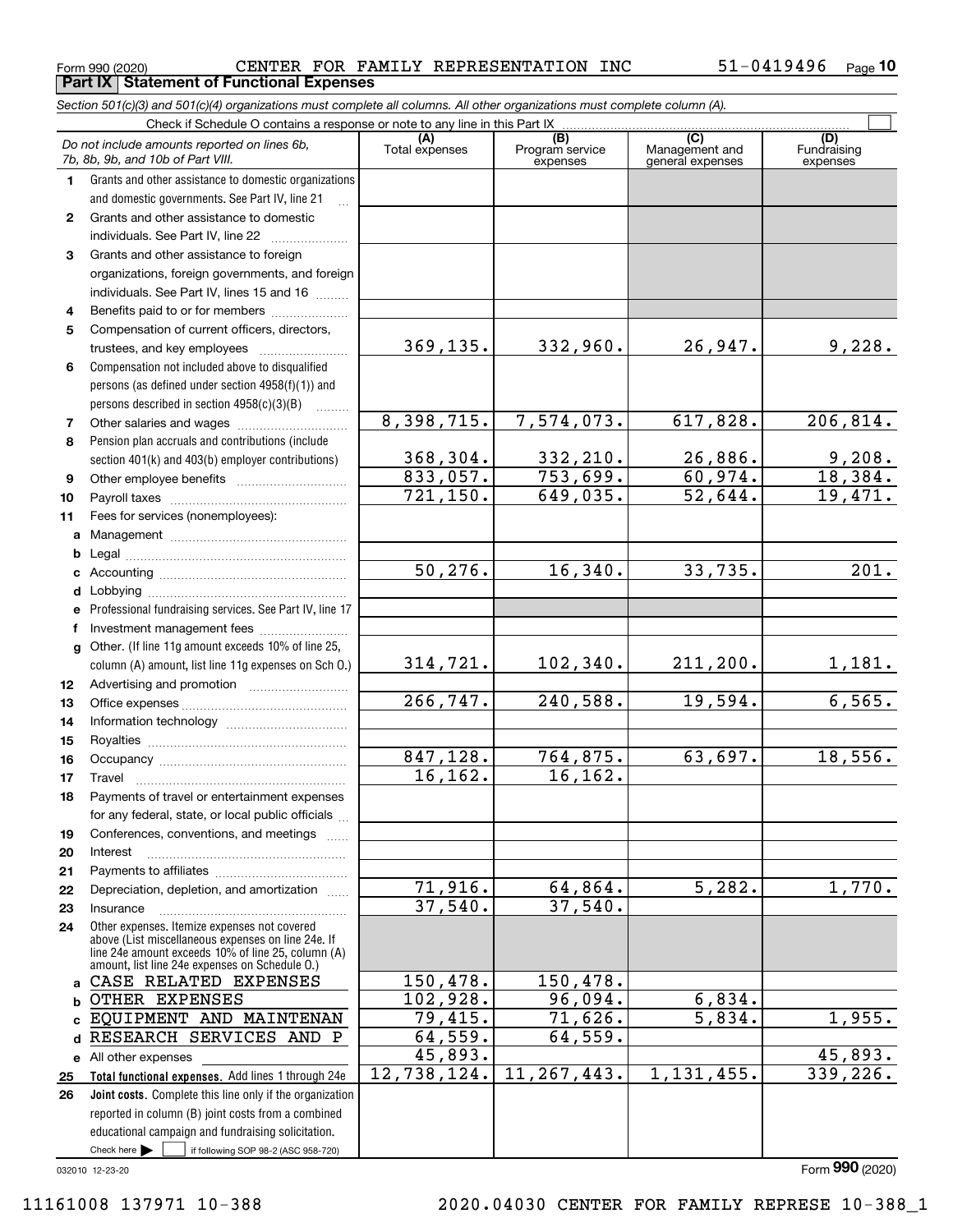Form 990 (2020)<br>**Part X | Balance Sheet** 

 $_{\rm Form}$   $_{990}$  (2020)  $\hbox{CENTER}$   $\hbox{FOR}$   $\hbox{FAMILY}$   $\hbox{REPRESENTATION}$   $\hbox{INC}$   $\hbox{51-0419496}$   $\hbox{Page}$ 

 $51 - 0419496$  Page 11

|                             |    |                                                                                                                                  |                 |                             | (A)<br>Beginning of year |                         | (B)<br>End of year       |
|-----------------------------|----|----------------------------------------------------------------------------------------------------------------------------------|-----------------|-----------------------------|--------------------------|-------------------------|--------------------------|
|                             | 1  |                                                                                                                                  |                 |                             | $\overline{2}3, 262.$    | $\mathbf{1}$            | $\overline{1,715},226.$  |
|                             | 2  |                                                                                                                                  |                 |                             | 5, 133, 263.             | $\mathbf 2$             | 3,053,853.               |
|                             | 3  |                                                                                                                                  |                 |                             | 142,594.                 | 3                       | 246,536.                 |
|                             | 4  |                                                                                                                                  |                 |                             | 1,192,877.               | $\overline{\mathbf{4}}$ | $\overline{1,829,666}$ . |
|                             | 5  | Loans and other receivables from any current or former officer, director,                                                        |                 |                             |                          |                         |                          |
|                             |    | trustee, key employee, creator or founder, substantial contributor, or 35%                                                       |                 |                             |                          |                         |                          |
|                             |    | controlled entity or family member of any of these persons                                                                       |                 |                             |                          | 5                       |                          |
|                             | 6  | Loans and other receivables from other disqualified persons (as defined                                                          |                 |                             |                          |                         |                          |
|                             |    | under section 4958(f)(1)), and persons described in section 4958(c)(3)(B)                                                        |                 | 1.1.1.1                     |                          | 6                       |                          |
|                             | 7  |                                                                                                                                  |                 |                             | $\overline{\phantom{a}}$ |                         |                          |
| Assets                      | 8  |                                                                                                                                  |                 |                             |                          | 8                       |                          |
|                             | 9  | Prepaid expenses and deferred charges                                                                                            |                 | 200,398.                    | 9                        | 202,759.                |                          |
|                             |    | <b>10a</b> Land, buildings, and equipment: cost or other                                                                         |                 |                             |                          |                         |                          |
|                             |    | basis. Complete Part VI of Schedule D                                                                                            | 10a             | $\frac{944,555}{490,098}$ . |                          |                         |                          |
|                             |    | <b>b</b> Less: accumulated depreciation<br>. 1                                                                                   | 10 <sub>b</sub> |                             | 332,405.                 | 10 <sub>c</sub>         | 454,457.                 |
|                             | 11 |                                                                                                                                  |                 | 11                          |                          |                         |                          |
|                             | 12 |                                                                                                                                  |                 | 12                          |                          |                         |                          |
|                             | 13 |                                                                                                                                  |                 | 13                          |                          |                         |                          |
|                             | 14 |                                                                                                                                  |                 | 14                          |                          |                         |                          |
|                             | 15 |                                                                                                                                  | 174, 100.       | 15                          | 174, 100.                |                         |                          |
|                             | 16 |                                                                                                                                  |                 |                             | 7,198,899.               | 16                      | 7,676,597.               |
|                             | 17 |                                                                                                                                  | 496,180.        | 17                          | 765, 596.                |                         |                          |
|                             | 18 |                                                                                                                                  |                 | 18                          |                          |                         |                          |
|                             | 19 |                                                                                                                                  |                 | 19                          |                          |                         |                          |
|                             | 20 |                                                                                                                                  |                 |                             |                          | 20                      |                          |
|                             | 21 | Escrow or custodial account liability. Complete Part IV of Schedule D                                                            |                 | 1.1.1.1.1.1.1.1.1.1         |                          | 21                      |                          |
|                             | 22 | Loans and other payables to any current or former officer, director,                                                             |                 |                             |                          |                         |                          |
| Liabilities                 |    | trustee, key employee, creator or founder, substantial contributor, or 35%                                                       |                 |                             |                          |                         |                          |
|                             |    | controlled entity or family member of any of these persons                                                                       |                 |                             |                          | 22                      |                          |
|                             | 23 | Secured mortgages and notes payable to unrelated third parties                                                                   |                 |                             |                          | 23                      |                          |
|                             | 24 |                                                                                                                                  |                 |                             |                          | 24                      |                          |
|                             | 25 | Other liabilities (including federal income tax, payables to related third                                                       |                 |                             |                          |                         |                          |
|                             |    | parties, and other liabilities not included on lines 17-24). Complete Part X                                                     |                 |                             | 1,704,038.               |                         | 2,188,278.               |
|                             |    | of Schedule D                                                                                                                    |                 |                             | 2,200,218.               | 25<br>26                | $\overline{2,953,874.}$  |
|                             | 26 | Total liabilities. Add lines 17 through 25<br>Organizations that follow FASB ASC 958, check here $\blacktriangleright \boxed{X}$ |                 |                             |                          |                         |                          |
|                             |    | and complete lines 27, 28, 32, and 33.                                                                                           |                 |                             |                          |                         |                          |
|                             | 27 |                                                                                                                                  |                 |                             | 4,748,681.               | 27                      | 4,522,723.               |
|                             | 28 |                                                                                                                                  |                 |                             | 250,000.                 | 28                      | 200,000.                 |
|                             |    | Organizations that do not follow FASB ASC 958, check here ▶ [                                                                    |                 |                             |                          |                         |                          |
|                             |    | and complete lines 29 through 33.                                                                                                |                 |                             |                          |                         |                          |
|                             | 29 |                                                                                                                                  |                 |                             | 29                       |                         |                          |
|                             | 30 | Paid-in or capital surplus, or land, building, or equipment fund                                                                 |                 |                             | 30                       |                         |                          |
|                             | 31 | Retained earnings, endowment, accumulated income, or other funds                                                                 |                 | 31                          |                          |                         |                          |
| Net Assets or Fund Balances | 32 |                                                                                                                                  |                 |                             | $\overline{4,998},681.$  | 32                      | 4,722,723.               |
|                             | 33 |                                                                                                                                  |                 |                             | 7,198,899.               | 33                      | 7,676,597.               |
|                             |    |                                                                                                                                  |                 |                             |                          |                         |                          |

Form 990 (2020)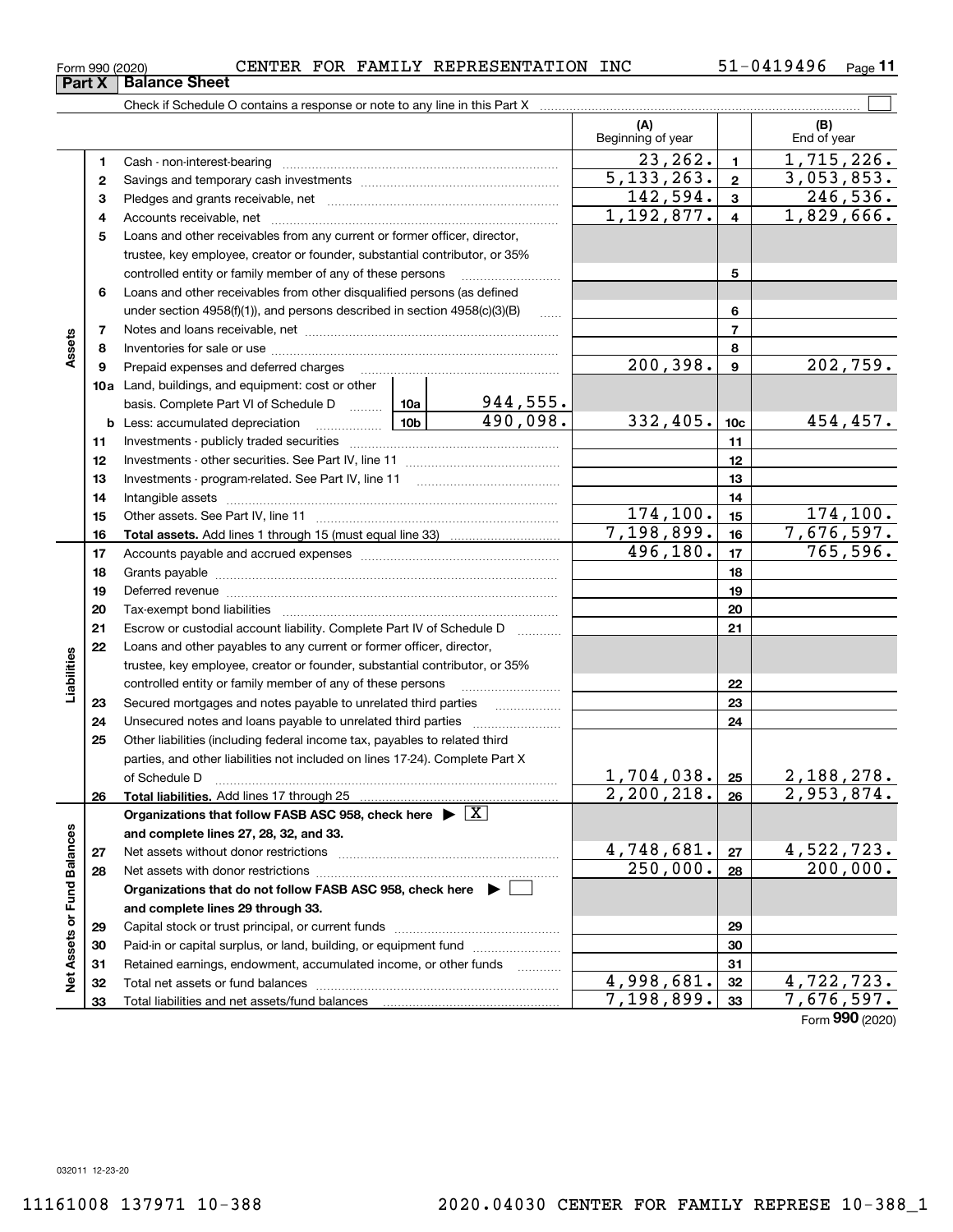|                | CENTER FOR FAMILY REPRESENTATION INC<br>Form 990 (2020)                                                                                                                                                                        |                | 51-0419496     |            | Page 12                 |
|----------------|--------------------------------------------------------------------------------------------------------------------------------------------------------------------------------------------------------------------------------|----------------|----------------|------------|-------------------------|
|                | <b>Reconciliation of Net Assets</b><br>Part XI                                                                                                                                                                                 |                |                |            |                         |
|                |                                                                                                                                                                                                                                |                |                |            |                         |
|                |                                                                                                                                                                                                                                |                |                |            |                         |
| 1              |                                                                                                                                                                                                                                | $\mathbf{1}$   | 12,887,592.    |            |                         |
| $\overline{2}$ |                                                                                                                                                                                                                                | $\mathbf{2}$   | 12,738,124.    |            |                         |
| 3              | Revenue less expenses. Subtract line 2 from line 1                                                                                                                                                                             | 3              |                |            | 149,468.                |
| 4              | Net assets or fund balances at beginning of year (must equal Part X, line 32, column (A)) <i>massets</i> or fund balances at beginning of year (must equal Part X, line 32, column (A))                                        | $\overline{4}$ | 4,998,681.     |            |                         |
| 5              |                                                                                                                                                                                                                                | 5              |                |            |                         |
| 6              | Donated services and use of facilities [111] matter contracts and the service of facilities [11] matter contracts and use of facilities [11] matter contracts and the service of facilities [11] matter contracts and the serv | 6              |                |            |                         |
| 7              | Investment expenses www.communication.com/www.communication.com/www.communication.com/www.com                                                                                                                                  | $\overline{7}$ |                |            |                         |
| 8              | Prior period adjustments                                                                                                                                                                                                       | 8              | $-425, 426.$   |            |                         |
| 9              | Other changes in net assets or fund balances (explain on Schedule O)                                                                                                                                                           | 9              |                |            | 0.                      |
| 10             | Net assets or fund balances at end of year. Combine lines 3 through 9 (must equal Part X, line 32,                                                                                                                             |                |                |            |                         |
|                |                                                                                                                                                                                                                                | 10             | 4,722,723.     |            |                         |
|                | Part XII Financial Statements and Reporting                                                                                                                                                                                    |                |                |            |                         |
|                | Check if Schedule O contains a response or note to any line in this Part XII [11] [12] Check if Schedule O contains a response or note to any line in this Part XII                                                            |                |                |            | $\overline{\mathbf{x}}$ |
|                |                                                                                                                                                                                                                                |                |                | <b>Yes</b> | <b>No</b>               |
| 1              | $\mathbf{X}$ Accrual<br>Accounting method used to prepare the Form 990: <u>June</u> Cash<br>Other<br>$\mathbf{1}$                                                                                                              |                |                |            |                         |
|                | If the organization changed its method of accounting from a prior year or checked "Other," explain in Schedule O.                                                                                                              |                |                |            |                         |
|                | 2a Were the organization's financial statements compiled or reviewed by an independent accountant?                                                                                                                             |                | 2a             |            | х                       |
|                | If "Yes," check a box below to indicate whether the financial statements for the year were compiled or reviewed on a                                                                                                           |                |                |            |                         |
|                | separate basis, consolidated basis, or both:                                                                                                                                                                                   |                |                |            |                         |
|                | Both consolidated and separate basis<br>Separate basis<br><b>Consolidated basis</b>                                                                                                                                            |                |                |            |                         |
|                | <b>b</b> Were the organization's financial statements audited by an independent accountant?                                                                                                                                    |                | 2 <sub>b</sub> | X          |                         |
|                | If "Yes," check a box below to indicate whether the financial statements for the year were audited on a separate basis,                                                                                                        |                |                |            |                         |
|                | consolidated basis, or both:                                                                                                                                                                                                   |                |                |            |                         |
|                | $X$ Separate basis<br><b>Consolidated basis</b><br>Both consolidated and separate basis                                                                                                                                        |                |                |            |                         |
|                | c If "Yes" to line 2a or 2b, does the organization have a committee that assumes responsibility for oversight of the audit,                                                                                                    |                |                |            |                         |
|                |                                                                                                                                                                                                                                |                | 2c             | Χ          |                         |
|                | If the organization changed either its oversight process or selection process during the tax year, explain on Schedule O.                                                                                                      |                |                |            |                         |
|                | 3a As a result of a federal award, was the organization required to undergo an audit or audits as set forth in the Single Audit                                                                                                |                |                |            |                         |
|                |                                                                                                                                                                                                                                |                | 3a             |            | x                       |
|                | b If "Yes," did the organization undergo the required audit or audits? If the organization did not undergo the required audit                                                                                                  |                |                |            |                         |
|                | or audits, explain why on Schedule O and describe any steps taken to undergo such audits matured contains the successive or and the successive or and the successive or and the successive or and the successive or and the su |                | 3b             | 000        |                         |

Form 990 (2020)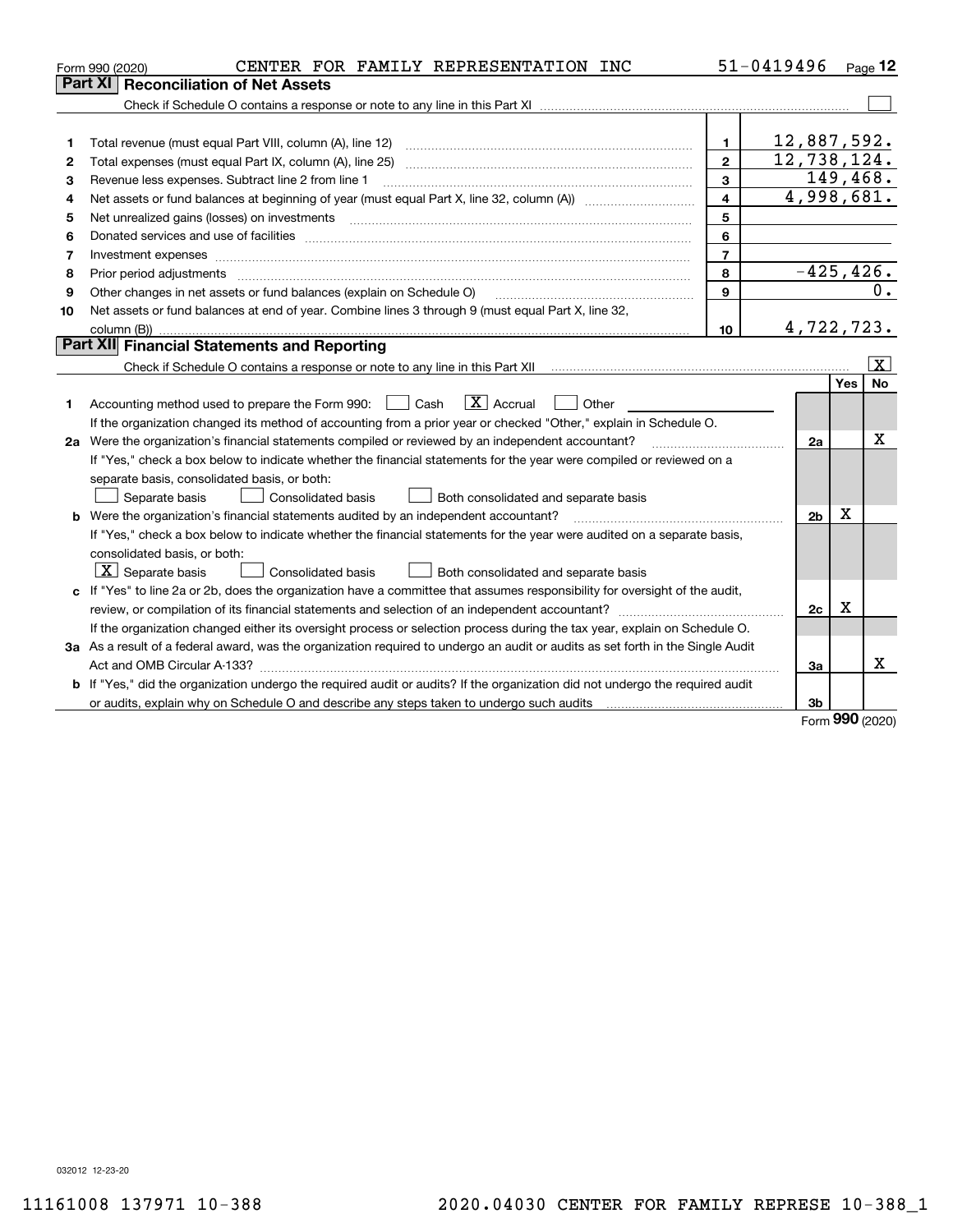| <b>SCHEDULE A</b> |  |
|-------------------|--|
|-------------------|--|

| (Form 990 or 990-EZ) |  |  |  |  |
|----------------------|--|--|--|--|
|----------------------|--|--|--|--|

## **Public Charity Status and Public Support**

Complete if the organization is a section 501(c)(3) organization or a section 4947(a)(1) nonexempt charitable trust. | Attach to Form 990 or Form 990-EZ.

| OMB No. 1545-0047                   |
|-------------------------------------|
| 2020                                |
| <b>Open to Public</b><br>Inspection |

|        | Department of the Treasury<br>Attach to Form 990 or Form 990-EZ.<br>Internal Revenue Service<br>$\blacktriangleright$ Go to www.irs.gov/Form990 for instructions and the latest information. |  |                                                                        |                                                                                                                                              |     |                                                                |                            | <b>Open to Public</b><br>Inspection |                                       |  |  |
|--------|----------------------------------------------------------------------------------------------------------------------------------------------------------------------------------------------|--|------------------------------------------------------------------------|----------------------------------------------------------------------------------------------------------------------------------------------|-----|----------------------------------------------------------------|----------------------------|-------------------------------------|---------------------------------------|--|--|
|        | Name of the organization                                                                                                                                                                     |  |                                                                        |                                                                                                                                              |     |                                                                |                            |                                     | <b>Employer identification number</b> |  |  |
|        |                                                                                                                                                                                              |  |                                                                        | CENTER FOR FAMILY REPRESENTATION INC                                                                                                         |     |                                                                |                            |                                     | 51-0419496                            |  |  |
| Part I |                                                                                                                                                                                              |  |                                                                        | Reason for Public Charity Status. (All organizations must complete this part.) See instructions.                                             |     |                                                                |                            |                                     |                                       |  |  |
|        |                                                                                                                                                                                              |  |                                                                        | The organization is not a private foundation because it is: (For lines 1 through 12, check only one box.)                                    |     |                                                                |                            |                                     |                                       |  |  |
| 1      |                                                                                                                                                                                              |  |                                                                        | A church, convention of churches, or association of churches described in section 170(b)(1)(A)(i).                                           |     |                                                                |                            |                                     |                                       |  |  |
| 2      |                                                                                                                                                                                              |  |                                                                        | A school described in section 170(b)(1)(A)(ii). (Attach Schedule E (Form 990 or 990-EZ).)                                                    |     |                                                                |                            |                                     |                                       |  |  |
| з      |                                                                                                                                                                                              |  |                                                                        | A hospital or a cooperative hospital service organization described in section 170(b)(1)(A)(iii).                                            |     |                                                                |                            |                                     |                                       |  |  |
| 4      |                                                                                                                                                                                              |  |                                                                        | A medical research organization operated in conjunction with a hospital described in section 170(b)(1)(A)(iii). Enter the hospital's name,   |     |                                                                |                            |                                     |                                       |  |  |
|        | city, and state:                                                                                                                                                                             |  |                                                                        |                                                                                                                                              |     |                                                                |                            |                                     |                                       |  |  |
| 5      |                                                                                                                                                                                              |  |                                                                        |                                                                                                                                              |     |                                                                |                            |                                     |                                       |  |  |
|        | An organization operated for the benefit of a college or university owned or operated by a governmental unit described in<br>section 170(b)(1)(A)(iv). (Complete Part II.)                   |  |                                                                        |                                                                                                                                              |     |                                                                |                            |                                     |                                       |  |  |
| 6      |                                                                                                                                                                                              |  |                                                                        | A federal, state, or local government or governmental unit described in section 170(b)(1)(A)(v).                                             |     |                                                                |                            |                                     |                                       |  |  |
| 7   X  |                                                                                                                                                                                              |  |                                                                        | An organization that normally receives a substantial part of its support from a governmental unit or from the general public described in    |     |                                                                |                            |                                     |                                       |  |  |
|        |                                                                                                                                                                                              |  | section 170(b)(1)(A)(vi). (Complete Part II.)                          |                                                                                                                                              |     |                                                                |                            |                                     |                                       |  |  |
| 8      |                                                                                                                                                                                              |  |                                                                        | A community trust described in section 170(b)(1)(A)(vi). (Complete Part II.)                                                                 |     |                                                                |                            |                                     |                                       |  |  |
| 9      |                                                                                                                                                                                              |  |                                                                        | An agricultural research organization described in section 170(b)(1)(A)(ix) operated in conjunction with a land-grant college                |     |                                                                |                            |                                     |                                       |  |  |
|        |                                                                                                                                                                                              |  |                                                                        | or university or a non-land-grant college of agriculture (see instructions). Enter the name, city, and state of the college or               |     |                                                                |                            |                                     |                                       |  |  |
|        | university:                                                                                                                                                                                  |  |                                                                        |                                                                                                                                              |     |                                                                |                            |                                     |                                       |  |  |
| 10     |                                                                                                                                                                                              |  |                                                                        | An organization that normally receives (1) more than 33 1/3% of its support from contributions, membership fees, and gross receipts from     |     |                                                                |                            |                                     |                                       |  |  |
|        |                                                                                                                                                                                              |  |                                                                        | activities related to its exempt functions, subject to certain exceptions; and (2) no more than 33 1/3% of its support from gross investment |     |                                                                |                            |                                     |                                       |  |  |
|        |                                                                                                                                                                                              |  |                                                                        | income and unrelated business taxable income (less section 511 tax) from businesses acquired by the organization after June 30, 1975.        |     |                                                                |                            |                                     |                                       |  |  |
|        |                                                                                                                                                                                              |  | See section 509(a)(2). (Complete Part III.)                            |                                                                                                                                              |     |                                                                |                            |                                     |                                       |  |  |
| 11     |                                                                                                                                                                                              |  |                                                                        | An organization organized and operated exclusively to test for public safety. See section 509(a)(4).                                         |     |                                                                |                            |                                     |                                       |  |  |
| 12     |                                                                                                                                                                                              |  |                                                                        | An organization organized and operated exclusively for the benefit of, to perform the functions of, or to carry out the purposes of one or   |     |                                                                |                            |                                     |                                       |  |  |
|        |                                                                                                                                                                                              |  |                                                                        | more publicly supported organizations described in section 509(a)(1) or section 509(a)(2). See section 509(a)(3). Check the box in           |     |                                                                |                            |                                     |                                       |  |  |
|        |                                                                                                                                                                                              |  |                                                                        | lines 12a through 12d that describes the type of supporting organization and complete lines 12e, 12f, and 12g.                               |     |                                                                |                            |                                     |                                       |  |  |
| а      |                                                                                                                                                                                              |  |                                                                        | Type I. A supporting organization operated, supervised, or controlled by its supported organization(s), typically by giving                  |     |                                                                |                            |                                     |                                       |  |  |
|        |                                                                                                                                                                                              |  |                                                                        | the supported organization(s) the power to regularly appoint or elect a majority of the directors or trustees of the supporting              |     |                                                                |                            |                                     |                                       |  |  |
|        |                                                                                                                                                                                              |  | organization. You must complete Part IV, Sections A and B.             |                                                                                                                                              |     |                                                                |                            |                                     |                                       |  |  |
| b      |                                                                                                                                                                                              |  |                                                                        | Type II. A supporting organization supervised or controlled in connection with its supported organization(s), by having                      |     |                                                                |                            |                                     |                                       |  |  |
|        |                                                                                                                                                                                              |  |                                                                        | control or management of the supporting organization vested in the same persons that control or manage the supported                         |     |                                                                |                            |                                     |                                       |  |  |
|        |                                                                                                                                                                                              |  |                                                                        | organization(s). You must complete Part IV, Sections A and C.                                                                                |     |                                                                |                            |                                     |                                       |  |  |
| с      |                                                                                                                                                                                              |  |                                                                        | Type III functionally integrated. A supporting organization operated in connection with, and functionally integrated with,                   |     |                                                                |                            |                                     |                                       |  |  |
|        |                                                                                                                                                                                              |  |                                                                        | its supported organization(s) (see instructions). You must complete Part IV, Sections A, D, and E.                                           |     |                                                                |                            |                                     |                                       |  |  |
| d      |                                                                                                                                                                                              |  |                                                                        | Type III non-functionally integrated. A supporting organization operated in connection with its supported organization(s)                    |     |                                                                |                            |                                     |                                       |  |  |
|        |                                                                                                                                                                                              |  |                                                                        | that is not functionally integrated. The organization generally must satisfy a distribution requirement and an attentiveness                 |     |                                                                |                            |                                     |                                       |  |  |
|        |                                                                                                                                                                                              |  |                                                                        | requirement (see instructions). You must complete Part IV, Sections A and D, and Part V.                                                     |     |                                                                |                            |                                     |                                       |  |  |
| е      |                                                                                                                                                                                              |  |                                                                        | Check this box if the organization received a written determination from the IRS that it is a Type I, Type II, Type III                      |     |                                                                |                            |                                     |                                       |  |  |
|        |                                                                                                                                                                                              |  |                                                                        | functionally integrated, or Type III non-functionally integrated supporting organization.                                                    |     |                                                                |                            |                                     |                                       |  |  |
|        | f Enter the number of supported organizations                                                                                                                                                |  |                                                                        |                                                                                                                                              |     |                                                                |                            |                                     |                                       |  |  |
| a      |                                                                                                                                                                                              |  | Provide the following information about the supported organization(s). |                                                                                                                                              |     |                                                                |                            |                                     |                                       |  |  |
|        | (i) Name of supported                                                                                                                                                                        |  | (ii) EIN                                                               | (iii) Type of organization                                                                                                                   |     | (iv) Is the organization listed<br>in your governing document? | (v) Amount of monetary     |                                     | (vi) Amount of other                  |  |  |
|        | organization                                                                                                                                                                                 |  |                                                                        | (described on lines 1-10<br>above (see instructions))                                                                                        | Yes | No                                                             | support (see instructions) |                                     | support (see instructions)            |  |  |
|        |                                                                                                                                                                                              |  |                                                                        |                                                                                                                                              |     |                                                                |                            |                                     |                                       |  |  |
|        |                                                                                                                                                                                              |  |                                                                        |                                                                                                                                              |     |                                                                |                            |                                     |                                       |  |  |
|        |                                                                                                                                                                                              |  |                                                                        |                                                                                                                                              |     |                                                                |                            |                                     |                                       |  |  |
|        |                                                                                                                                                                                              |  |                                                                        |                                                                                                                                              |     |                                                                |                            |                                     |                                       |  |  |
|        |                                                                                                                                                                                              |  |                                                                        |                                                                                                                                              |     |                                                                |                            |                                     |                                       |  |  |
|        |                                                                                                                                                                                              |  |                                                                        |                                                                                                                                              |     |                                                                |                            |                                     |                                       |  |  |
|        |                                                                                                                                                                                              |  |                                                                        |                                                                                                                                              |     |                                                                |                            |                                     |                                       |  |  |
|        |                                                                                                                                                                                              |  |                                                                        |                                                                                                                                              |     |                                                                |                            |                                     |                                       |  |  |
|        |                                                                                                                                                                                              |  |                                                                        |                                                                                                                                              |     |                                                                |                            |                                     |                                       |  |  |
|        |                                                                                                                                                                                              |  |                                                                        |                                                                                                                                              |     |                                                                |                            |                                     |                                       |  |  |
|        |                                                                                                                                                                                              |  |                                                                        |                                                                                                                                              |     |                                                                |                            |                                     |                                       |  |  |

Total

LHA For Paperwork Reduction Act Notice, see the Instructions for Form 990 or 990-EZ. 032021 01-25-21 Schedule A (Form 990 or 990-EZ) 2020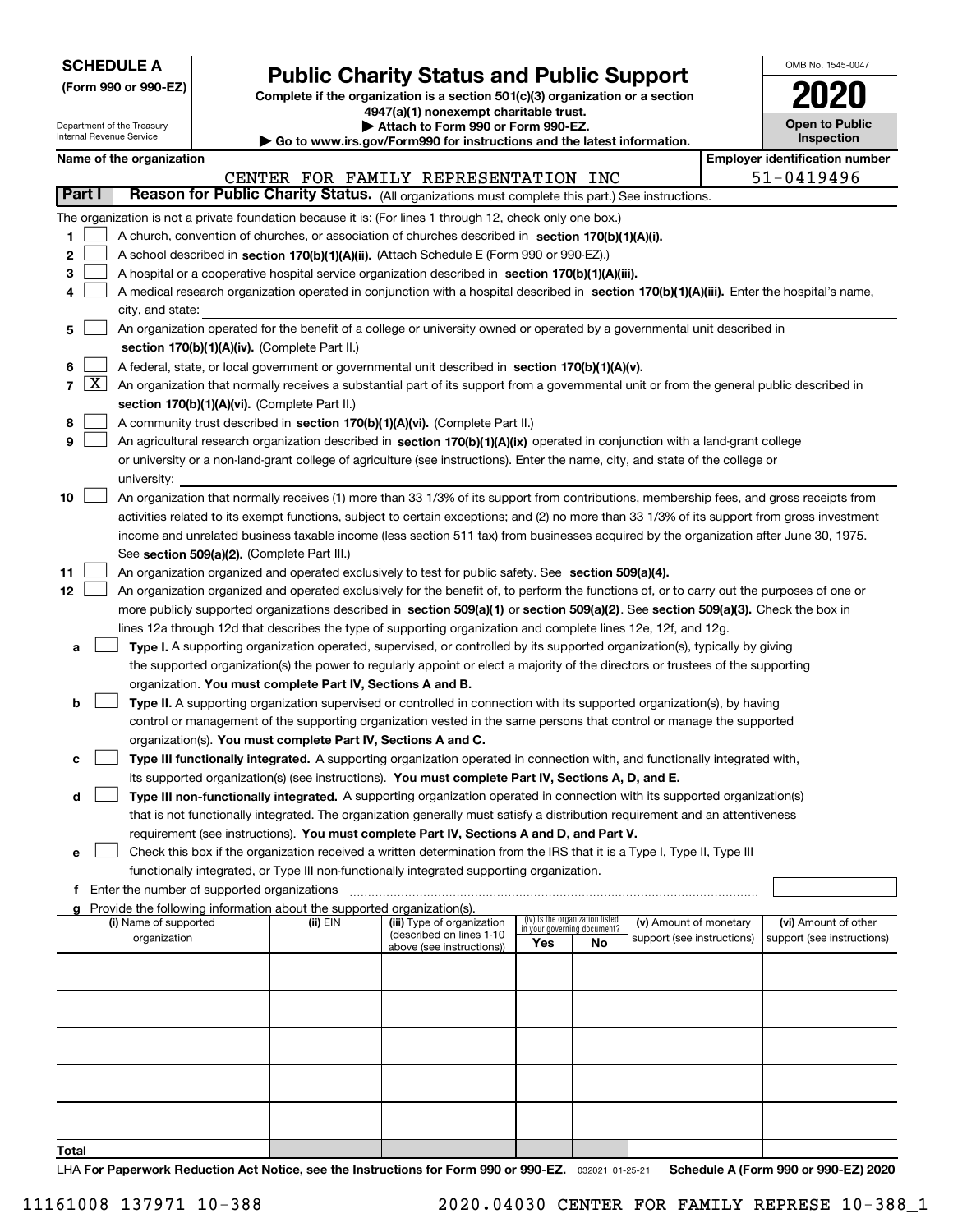#### $51 - 0419496$  Page 2 Schedule A (Form 990 or 990-EZ) 2020 CENTER FOR FAMILY REPRESENTATION INC  $51-0419496$  Page **Part II** Support Schedule for Organizations Described in Sections 170(b)(1)(A)(iv) and 170(b)(1)(A)(vi)

(Complete only if you checked the box on line 5, 7, or 8 of Part I or if the organization failed to qualify under Part III. If the organization fails to qualify under the tests listed below, please complete Part III.)

|    | <b>Section A. Public Support</b>                                                                                                                                                                                               |                      |          |            |                                                            |          |                                              |
|----|--------------------------------------------------------------------------------------------------------------------------------------------------------------------------------------------------------------------------------|----------------------|----------|------------|------------------------------------------------------------|----------|----------------------------------------------|
|    | Calendar year (or fiscal year beginning in)                                                                                                                                                                                    | (a) 2016             | (b) 2017 | $(c)$ 2018 | $(d)$ 2019                                                 | (e) 2020 | (f) Total                                    |
|    | 1 Gifts, grants, contributions, and                                                                                                                                                                                            |                      |          |            |                                                            |          |                                              |
|    | membership fees received. (Do not                                                                                                                                                                                              |                      |          |            |                                                            |          |                                              |
|    | include any "unusual grants.")                                                                                                                                                                                                 | 1045268.             |          |            |                                                            |          | 2070693.14239727.11898539.12856072.42110299. |
|    | 2 Tax revenues levied for the organ-                                                                                                                                                                                           |                      |          |            |                                                            |          |                                              |
|    | ization's benefit and either paid to                                                                                                                                                                                           |                      |          |            |                                                            |          |                                              |
|    | or expended on its behalf                                                                                                                                                                                                      |                      |          |            |                                                            |          |                                              |
|    | 3 The value of services or facilities                                                                                                                                                                                          |                      |          |            |                                                            |          |                                              |
|    | furnished by a governmental unit to                                                                                                                                                                                            |                      |          |            |                                                            |          |                                              |
|    | the organization without charge                                                                                                                                                                                                |                      |          |            |                                                            |          |                                              |
|    | 4 Total. Add lines 1 through 3                                                                                                                                                                                                 | 1045268.             |          |            | 2070693.14239727.11898539.12856072.42110299.               |          |                                              |
|    | The portion of total contributions                                                                                                                                                                                             |                      |          |            |                                                            |          |                                              |
|    | by each person (other than a                                                                                                                                                                                                   |                      |          |            |                                                            |          |                                              |
|    | governmental unit or publicly                                                                                                                                                                                                  |                      |          |            |                                                            |          |                                              |
|    | supported organization) included                                                                                                                                                                                               |                      |          |            |                                                            |          |                                              |
|    | on line 1 that exceeds 2% of the                                                                                                                                                                                               |                      |          |            |                                                            |          |                                              |
|    | amount shown on line 11,                                                                                                                                                                                                       |                      |          |            |                                                            |          |                                              |
|    | column (f)                                                                                                                                                                                                                     |                      |          |            |                                                            |          |                                              |
|    |                                                                                                                                                                                                                                |                      |          |            |                                                            |          | 42110299.                                    |
|    | 6 Public support. Subtract line 5 from line 4.<br><b>Section B. Total Support</b>                                                                                                                                              |                      |          |            |                                                            |          |                                              |
|    |                                                                                                                                                                                                                                |                      |          |            |                                                            |          |                                              |
|    | Calendar year (or fiscal year beginning in)                                                                                                                                                                                    | (a) 2016<br>1045268. | (b) 2017 | $(c)$ 2018 | $(d)$ 2019<br>2070693.14239727.11898539.12856072.42110299. | (e) 2020 | (f) Total                                    |
|    | <b>7</b> Amounts from line 4                                                                                                                                                                                                   |                      |          |            |                                                            |          |                                              |
| 8  | Gross income from interest.                                                                                                                                                                                                    |                      |          |            |                                                            |          |                                              |
|    | dividends, payments received on                                                                                                                                                                                                |                      |          |            |                                                            |          |                                              |
|    | securities loans, rents, royalties,                                                                                                                                                                                            |                      |          |            |                                                            |          |                                              |
|    | and income from similar sources                                                                                                                                                                                                | 457.                 | 930.     | 3,500.     | 24,075.                                                    | 16,725.  | 45,687.                                      |
| 9  | Net income from unrelated business                                                                                                                                                                                             |                      |          |            |                                                            |          |                                              |
|    | activities, whether or not the                                                                                                                                                                                                 |                      |          |            |                                                            |          |                                              |
|    | business is regularly carried on                                                                                                                                                                                               |                      |          |            |                                                            |          |                                              |
|    | 10 Other income. Do not include gain                                                                                                                                                                                           |                      |          |            |                                                            |          |                                              |
|    | or loss from the sale of capital                                                                                                                                                                                               |                      |          |            |                                                            |          |                                              |
|    | assets (Explain in Part VI.)                                                                                                                                                                                                   |                      |          |            |                                                            |          |                                              |
|    | 11 Total support. Add lines 7 through 10                                                                                                                                                                                       |                      |          |            |                                                            |          | 42155986.                                    |
|    | 12 Gross receipts from related activities, etc. (see instructions)                                                                                                                                                             |                      |          |            |                                                            | 12       | $\overline{13}$ , 484, 876.                  |
|    | 13 First 5 years. If the Form 990 is for the organization's first, second, third, fourth, or fifth tax year as a section 501(c)(3)                                                                                             |                      |          |            |                                                            |          |                                              |
|    | organization, check this box and stop here manufactured and according to the state of the state of the state of the state of the state of the state of the state of the state of the state of the state of the state of the st |                      |          |            |                                                            |          |                                              |
|    | <b>Section C. Computation of Public Support Percentage</b>                                                                                                                                                                     |                      |          |            |                                                            |          |                                              |
|    |                                                                                                                                                                                                                                |                      |          |            |                                                            | 14       | 99.89<br>$\frac{9}{6}$                       |
|    | <b>15</b> Public support percentage from 2019 Schedule A, Part II, line 14                                                                                                                                                     |                      |          |            |                                                            | 15       | 99.91<br>$\%$                                |
|    | 16a 33 1/3% support test - 2020. If the organization did not check the box on line 13, and line 14 is 33 1/3% or more, check this box and                                                                                      |                      |          |            |                                                            |          |                                              |
|    | stop here. The organization qualifies as a publicly supported organization                                                                                                                                                     |                      |          |            |                                                            |          | $\blacktriangleright$ $\boxed{\text{X}}$     |
|    | b 33 1/3% support test - 2019. If the organization did not check a box on line 13 or 16a, and line 15 is 33 1/3% or more, check this box                                                                                       |                      |          |            |                                                            |          |                                              |
|    | and stop here. The organization qualifies as a publicly supported organization                                                                                                                                                 |                      |          |            |                                                            |          |                                              |
|    | 17a 10% -facts-and-circumstances test - 2020. If the organization did not check a box on line 13, 16a, or 16b, and line 14 is 10% or more,                                                                                     |                      |          |            |                                                            |          |                                              |
|    | and if the organization meets the facts and circumstances test, check this box and stop here. Explain in Part VI how the organization                                                                                          |                      |          |            |                                                            |          |                                              |
|    | meets the facts-and-circumstances test. The organization qualifies as a publicly supported organization                                                                                                                        |                      |          |            |                                                            |          |                                              |
|    | <b>b 10% -facts-and-circumstances test - 2019.</b> If the organization did not check a box on line 13, 16a, 16b, or 17a, and line 15 is 10% or                                                                                 |                      |          |            |                                                            |          |                                              |
|    | more, and if the organization meets the facts-and-circumstances test, check this box and stop here. Explain in Part VI how the                                                                                                 |                      |          |            |                                                            |          |                                              |
|    | organization meets the facts-and-circumstances test. The organization qualifies as a publicly supported organization                                                                                                           |                      |          |            |                                                            |          |                                              |
| 18 | Private foundation. If the organization did not check a box on line 13, 16a, 16b, 17a, or 17b, check this box and see instructions                                                                                             |                      |          |            |                                                            |          |                                              |
|    |                                                                                                                                                                                                                                |                      |          |            |                                                            |          | Schodule A (Form 000 or 000 F7) 2020         |

Schedule A (Form 990 or 990-EZ) 2020

032022 01-25-21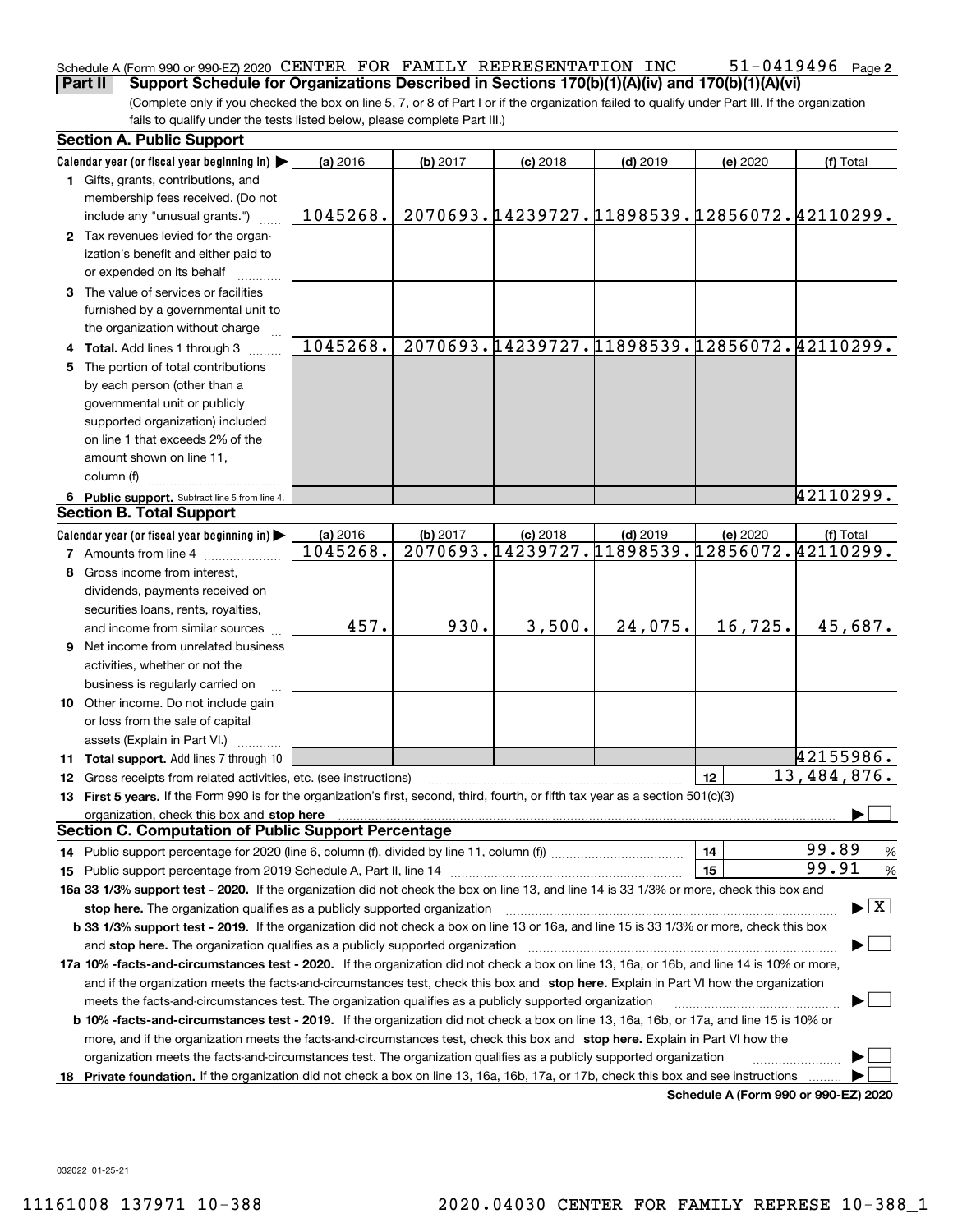#### Schedule A (Form 990 or 990-EZ) 2020 CENTER FOR FAMILY REPRESENTATION INC  $51-0419496$  Page **Part III | Support Schedule for Organizations Described in Section 509(a)(2)**

(Complete only if you checked the box on line 10 of Part I or if the organization failed to qualify under Part II. If the organization fails to qualify under the tests listed below, please complete Part II.)

|     | <b>Section A. Public Support</b>                                                                                                                                                                                               |          |          |            |            |          |                                      |
|-----|--------------------------------------------------------------------------------------------------------------------------------------------------------------------------------------------------------------------------------|----------|----------|------------|------------|----------|--------------------------------------|
|     | Calendar year (or fiscal year beginning in) $\blacktriangleright$                                                                                                                                                              | (a) 2016 | (b) 2017 | $(c)$ 2018 | $(d)$ 2019 | (e) 2020 | (f) Total                            |
|     | 1 Gifts, grants, contributions, and                                                                                                                                                                                            |          |          |            |            |          |                                      |
|     | membership fees received. (Do not                                                                                                                                                                                              |          |          |            |            |          |                                      |
|     | include any "unusual grants.")                                                                                                                                                                                                 |          |          |            |            |          |                                      |
|     | <b>2</b> Gross receipts from admissions,<br>merchandise sold or services per-<br>formed, or facilities furnished in<br>any activity that is related to the<br>organization's tax-exempt purpose                                |          |          |            |            |          |                                      |
|     | <b>3</b> Gross receipts from activities that                                                                                                                                                                                   |          |          |            |            |          |                                      |
|     | are not an unrelated trade or bus-<br>iness under section 513                                                                                                                                                                  |          |          |            |            |          |                                      |
| 4   | Tax revenues levied for the organ-                                                                                                                                                                                             |          |          |            |            |          |                                      |
|     | ization's benefit and either paid to                                                                                                                                                                                           |          |          |            |            |          |                                      |
|     | or expended on its behalf                                                                                                                                                                                                      |          |          |            |            |          |                                      |
|     | 5 The value of services or facilities<br>furnished by a governmental unit to                                                                                                                                                   |          |          |            |            |          |                                      |
|     | the organization without charge                                                                                                                                                                                                |          |          |            |            |          |                                      |
|     | <b>6 Total.</b> Add lines 1 through 5                                                                                                                                                                                          |          |          |            |            |          |                                      |
|     | 7a Amounts included on lines 1, 2, and                                                                                                                                                                                         |          |          |            |            |          |                                      |
|     | 3 received from disqualified persons<br><b>b</b> Amounts included on lines 2 and 3 received<br>from other than disqualified persons that<br>exceed the greater of \$5,000 or 1% of the<br>amount on line 13 for the year       |          |          |            |            |          |                                      |
|     | c Add lines 7a and 7b                                                                                                                                                                                                          |          |          |            |            |          |                                      |
|     | 8 Public support. (Subtract line 7c from line 6.)                                                                                                                                                                              |          |          |            |            |          |                                      |
|     | <b>Section B. Total Support</b>                                                                                                                                                                                                |          |          |            |            |          |                                      |
|     | Calendar year (or fiscal year beginning in) $\blacktriangleright$                                                                                                                                                              | (a) 2016 | (b) 2017 | $(c)$ 2018 | $(d)$ 2019 | (e) 2020 | (f) Total                            |
|     | 9 Amounts from line 6                                                                                                                                                                                                          |          |          |            |            |          |                                      |
|     | 10a Gross income from interest,<br>dividends, payments received on<br>securities loans, rents, royalties,<br>and income from similar sources                                                                                   |          |          |            |            |          |                                      |
|     | <b>b</b> Unrelated business taxable income                                                                                                                                                                                     |          |          |            |            |          |                                      |
|     | (less section 511 taxes) from businesses                                                                                                                                                                                       |          |          |            |            |          |                                      |
|     | acquired after June 30, 1975                                                                                                                                                                                                   |          |          |            |            |          |                                      |
|     | c Add lines 10a and 10b                                                                                                                                                                                                        |          |          |            |            |          |                                      |
| 11. | Net income from unrelated business<br>activities not included in line 10b,<br>whether or not the business is<br>regularly carried on                                                                                           |          |          |            |            |          |                                      |
|     | <b>12</b> Other income. Do not include gain<br>or loss from the sale of capital<br>assets (Explain in Part VI.)                                                                                                                |          |          |            |            |          |                                      |
|     | <b>13 Total support.</b> (Add lines 9, 10c, 11, and 12.)                                                                                                                                                                       |          |          |            |            |          |                                      |
|     | 14 First 5 years. If the Form 990 is for the organization's first, second, third, fourth, or fifth tax year as a section 501(c)(3) organization,                                                                               |          |          |            |            |          |                                      |
|     | check this box and stop here measurements and contact the contract of the contract of the contract of the contract of the contract of the contract of the contract of the contract of the contract of the contract of the cont |          |          |            |            |          |                                      |
|     | <b>Section C. Computation of Public Support Percentage</b>                                                                                                                                                                     |          |          |            |            |          |                                      |
|     |                                                                                                                                                                                                                                |          |          |            |            | 15       | %                                    |
| 16. | Public support percentage from 2019 Schedule A, Part III, line 15                                                                                                                                                              |          |          |            |            | 16       | %                                    |
|     | Section D. Computation of Investment Income Percentage                                                                                                                                                                         |          |          |            |            |          |                                      |
|     |                                                                                                                                                                                                                                |          |          |            |            | 17       | %                                    |
|     | 18 Investment income percentage from 2019 Schedule A, Part III, line 17                                                                                                                                                        |          |          |            |            | 18       | %                                    |
|     | 19a 33 1/3% support tests - 2020. If the organization did not check the box on line 14, and line 15 is more than 33 1/3%, and line 17 is not                                                                                   |          |          |            |            |          |                                      |
|     | more than 33 1/3%, check this box and stop here. The organization qualifies as a publicly supported organization                                                                                                               |          |          |            |            |          |                                      |
|     | b 33 1/3% support tests - 2019. If the organization did not check a box on line 14 or line 19a, and line 16 is more than 33 1/3%, and                                                                                          |          |          |            |            |          |                                      |
|     | line 18 is not more than 33 1/3%, check this box and stop here. The organization qualifies as a publicly supported organization <i>manner</i>                                                                                  |          |          |            |            |          |                                      |
| 20  | Private foundation. If the organization did not check a box on line 14, 19a, or 19b, check this box and see instructions                                                                                                       |          |          |            |            |          |                                      |
|     | 032023 01-25-21                                                                                                                                                                                                                |          |          |            |            |          | Schedule A (Form 990 or 990-EZ) 2020 |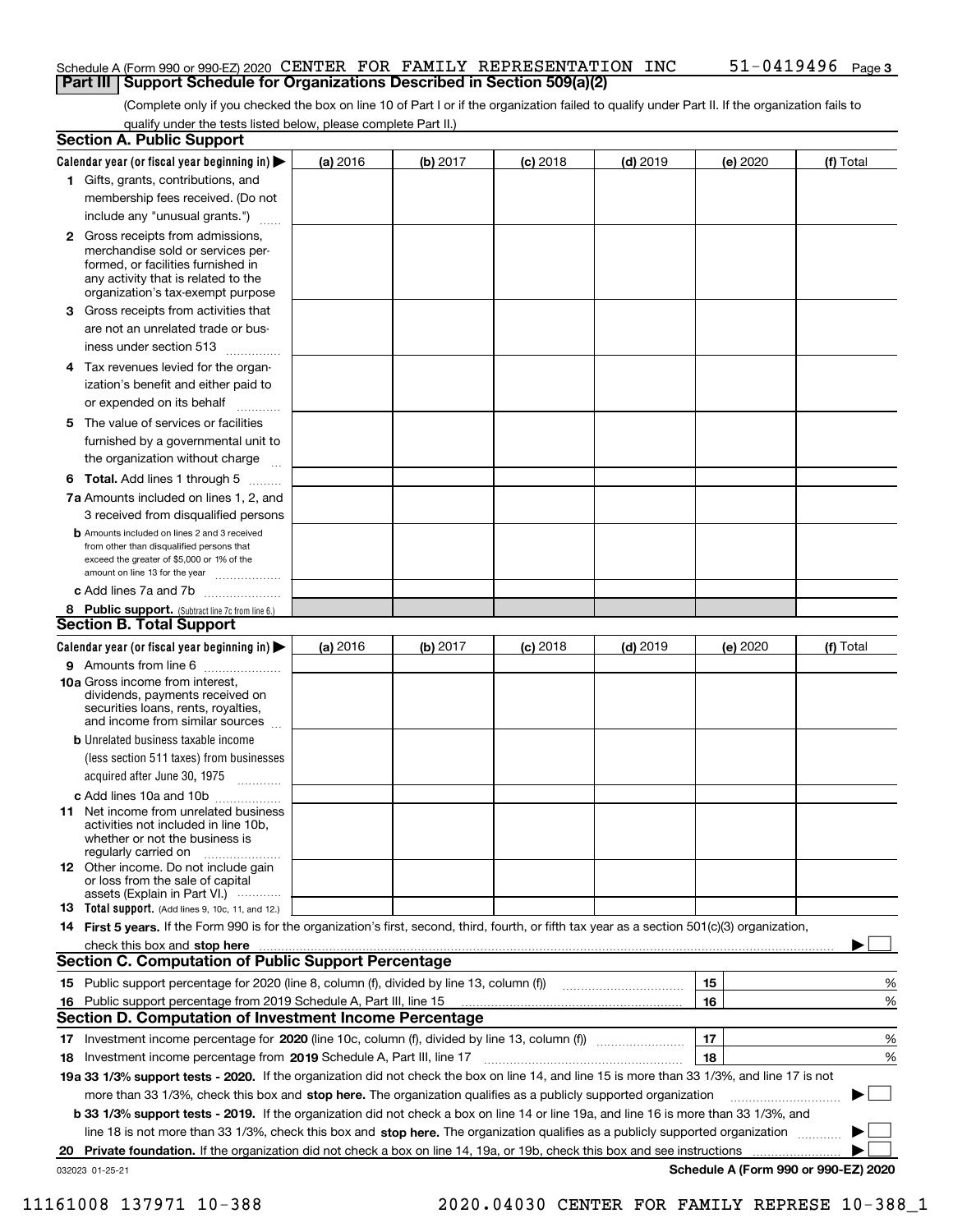### Schedule A (Form 990 or 990-EZ) 2020 CENTER FOR FAMILY REPRESENTATION INC  $51-0419496$  Page

1

2

3a

3b

3c

4a

4b

4c

5a

5b 5c

6

7

8

9a

9b

9c

10a

10b

Yes | No

## **Part IV Supporting Organizations**

(Complete only if you checked a box in line 12 on Part I. If you checked box 12a, Part I, complete Sections A and B. If you checked box 12b, Part I, complete Sections A and C. If you checked box 12c, Part I, complete Sections A, D, and E. If you checked box 12d, Part I, complete Sections A and D, and complete Part V.)

### Section A. All Supporting Organizations

- 1 Are all of the organization's supported organizations listed by name in the organization's governing documents? If "No," describe in Part VI how the supported organizations are designated. If designated by class or purpose, describe the designation. If historic and continuing relationship, explain.
- 2 Did the organization have any supported organization that does not have an IRS determination of status under section 509(a)(1) or (2)? If "Yes," explain in Part VI how the organization determined that the supported organization was described in section 509(a)(1) or (2).
- 3a Did the organization have a supported organization described in section 501(c)(4), (5), or (6)? If "Yes," answer lines 3b and 3c below.
- b Did the organization confirm that each supported organization qualified under section 501(c)(4), (5), or (6) and satisfied the public support tests under section 509(a)(2)? If "Yes," describe in Part VI when and how the organization made the determination.
- c Did the organization ensure that all support to such organizations was used exclusively for section 170(c)(2)(B) purposes? If "Yes," explain in Part VI what controls the organization put in place to ensure such use.
- 4a Was any supported organization not organized in the United States ("foreign supported organization")? If "Yes," and if you checked box 12a or 12b in Part I, answer lines 4b and 4c below.
- b Did the organization have ultimate control and discretion in deciding whether to make grants to the foreign supported organization? If "Yes," describe in Part VI how the organization had such control and discretion despite being controlled or supervised by or in connection with its supported organizations.
- c Did the organization support any foreign supported organization that does not have an IRS determination under sections 501(c)(3) and 509(a)(1) or (2)? If "Yes," explain in Part VI what controls the organization used to ensure that all support to the foreign supported organization was used exclusively for section 170(c)(2)(B) purposes.
- 5a Did the organization add, substitute, or remove any supported organizations during the tax year? If "Yes," answer lines 5b and 5c below (if applicable). Also, provide detail in **Part VI,** including (i) the names and EIN numbers of the supported organizations added, substituted, or removed; (ii) the reasons for each such action; (iii) the authority under the organization's organizing document authorizing such action; and (iv) how the action was accomplished (such as by amendment to the organizing document).
- **b Type I or Type II only.** Was any added or substituted supported organization part of a class already designated in the organization's organizing document?
- c Substitutions only. Was the substitution the result of an event beyond the organization's control?
- 6 Did the organization provide support (whether in the form of grants or the provision of services or facilities) to Part VI. support or benefit one or more of the filing organization's supported organizations? If "Yes," provide detail in anyone other than (i) its supported organizations, (ii) individuals that are part of the charitable class benefited by one or more of its supported organizations, or (iii) other supporting organizations that also
- 7 Did the organization provide a grant, loan, compensation, or other similar payment to a substantial contributor regard to a substantial contributor? If "Yes," complete Part I of Schedule L (Form 990 or 990-EZ). (as defined in section 4958(c)(3)(C)), a family member of a substantial contributor, or a 35% controlled entity with
- 8 Did the organization make a loan to a disqualified person (as defined in section 4958) not described in line 7? If "Yes," complete Part I of Schedule L (Form 990 or 990-EZ).
- **9a** Was the organization controlled directly or indirectly at any time during the tax year by one or more in section 509(a)(1) or (2))? If "Yes," provide detail in Part VI. disqualified persons, as defined in section 4946 (other than foundation managers and organizations described
- b Did one or more disqualified persons (as defined in line 9a) hold a controlling interest in any entity in which the supporting organization had an interest? If "Yes," provide detail in Part VI.
- c Did a disqualified person (as defined in line 9a) have an ownership interest in, or derive any personal benefit from, assets in which the supporting organization also had an interest? If "Yes," provide detail in Part VI.
- 10a Was the organization subject to the excess business holdings rules of section 4943 because of section supporting organizations)? If "Yes," answer line 10b below. 4943(f) (regarding certain Type II supporting organizations, and all Type III non-functionally integrated
	- **b** Did the organization have any excess business holdings in the tax year? (Use Schedule C, Form 4720, to determine whether the organization had excess business holdings.)

032024 01-25-21

Schedule A (Form 990 or 990-EZ) 2020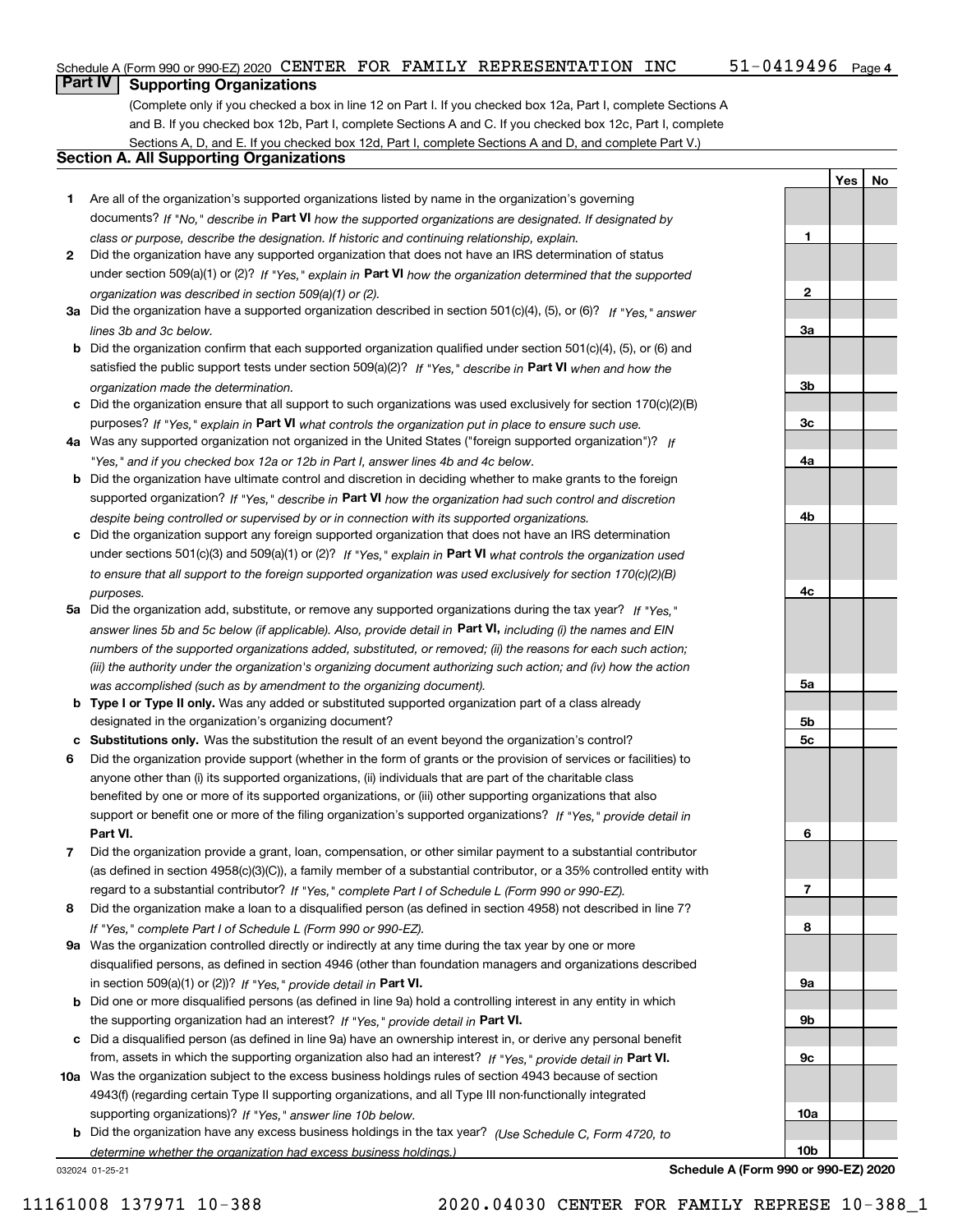### Schedule A (Form 990 or 990-EZ) 2020 CENTER FOR FAMILY REPRESENTATION INC  $51-0419496$  Page

|    | <b>Part IV</b> | <b>Supporting Organizations</b> (continued)                                                                                                                                                                                                                                                                                                                                                                                                                                                                                                                                                                                                          |                 |     |    |
|----|----------------|------------------------------------------------------------------------------------------------------------------------------------------------------------------------------------------------------------------------------------------------------------------------------------------------------------------------------------------------------------------------------------------------------------------------------------------------------------------------------------------------------------------------------------------------------------------------------------------------------------------------------------------------------|-----------------|-----|----|
|    |                |                                                                                                                                                                                                                                                                                                                                                                                                                                                                                                                                                                                                                                                      |                 | Yes | No |
| 11 |                | Has the organization accepted a gift or contribution from any of the following persons?                                                                                                                                                                                                                                                                                                                                                                                                                                                                                                                                                              |                 |     |    |
|    |                | a A person who directly or indirectly controls, either alone or together with persons described in lines 11b and                                                                                                                                                                                                                                                                                                                                                                                                                                                                                                                                     |                 |     |    |
|    |                | 11c below, the governing body of a supported organization?                                                                                                                                                                                                                                                                                                                                                                                                                                                                                                                                                                                           | 11a             |     |    |
|    |                | <b>b</b> A family member of a person described in line 11a above?                                                                                                                                                                                                                                                                                                                                                                                                                                                                                                                                                                                    | 11 <sub>b</sub> |     |    |
|    |                | c A 35% controlled entity of a person described in line 11a or 11b above? If "Yes" to line 11a, 11b, or 11c, provide                                                                                                                                                                                                                                                                                                                                                                                                                                                                                                                                 |                 |     |    |
|    |                | detail in Part VI.                                                                                                                                                                                                                                                                                                                                                                                                                                                                                                                                                                                                                                   | 11c             |     |    |
|    |                | <b>Section B. Type I Supporting Organizations</b>                                                                                                                                                                                                                                                                                                                                                                                                                                                                                                                                                                                                    |                 |     |    |
|    |                |                                                                                                                                                                                                                                                                                                                                                                                                                                                                                                                                                                                                                                                      |                 | Yes | No |
| 1  |                | Did the governing body, members of the governing body, officers acting in their official capacity, or membership of one or<br>more supported organizations have the power to regularly appoint or elect at least a majority of the organization's officers,<br>directors, or trustees at all times during the tax year? If "No," describe in Part VI how the supported organization(s)<br>effectively operated, supervised, or controlled the organization's activities. If the organization had more than one supported<br>organization, describe how the powers to appoint and/or remove officers, directors, or trustees were allocated among the |                 |     |    |
|    |                | supported organizations and what conditions or restrictions, if any, applied to such powers during the tax year.                                                                                                                                                                                                                                                                                                                                                                                                                                                                                                                                     | 1               |     |    |
| 2  |                | Did the organization operate for the benefit of any supported organization other than the supported                                                                                                                                                                                                                                                                                                                                                                                                                                                                                                                                                  |                 |     |    |
|    |                | organization(s) that operated, supervised, or controlled the supporting organization? If "Yes," explain in                                                                                                                                                                                                                                                                                                                                                                                                                                                                                                                                           |                 |     |    |
|    |                | Part VI how providing such benefit carried out the purposes of the supported organization(s) that operated,                                                                                                                                                                                                                                                                                                                                                                                                                                                                                                                                          |                 |     |    |
|    |                | supervised, or controlled the supporting organization.                                                                                                                                                                                                                                                                                                                                                                                                                                                                                                                                                                                               | $\mathbf{2}$    |     |    |
|    |                | <b>Section C. Type II Supporting Organizations</b>                                                                                                                                                                                                                                                                                                                                                                                                                                                                                                                                                                                                   |                 |     |    |
|    |                |                                                                                                                                                                                                                                                                                                                                                                                                                                                                                                                                                                                                                                                      |                 | Yes | No |
| 1. |                | Were a majority of the organization's directors or trustees during the tax year also a majority of the directors                                                                                                                                                                                                                                                                                                                                                                                                                                                                                                                                     |                 |     |    |
|    |                | or trustees of each of the organization's supported organization(s)? If "No." describe in Part VI how control                                                                                                                                                                                                                                                                                                                                                                                                                                                                                                                                        |                 |     |    |
|    |                | or management of the supporting organization was vested in the same persons that controlled or managed                                                                                                                                                                                                                                                                                                                                                                                                                                                                                                                                               |                 |     |    |
|    |                | the supported organization(s).                                                                                                                                                                                                                                                                                                                                                                                                                                                                                                                                                                                                                       | 1               |     |    |
|    |                | <b>Section D. All Type III Supporting Organizations</b>                                                                                                                                                                                                                                                                                                                                                                                                                                                                                                                                                                                              |                 |     |    |
|    |                |                                                                                                                                                                                                                                                                                                                                                                                                                                                                                                                                                                                                                                                      |                 | Yes | No |
| 1  |                | Did the organization provide to each of its supported organizations, by the last day of the fifth month of the                                                                                                                                                                                                                                                                                                                                                                                                                                                                                                                                       |                 |     |    |
|    |                | organization's tax year, (i) a written notice describing the type and amount of support provided during the prior tax                                                                                                                                                                                                                                                                                                                                                                                                                                                                                                                                |                 |     |    |
|    |                | year, (ii) a copy of the Form 990 that was most recently filed as of the date of notification, and (iii) copies of the                                                                                                                                                                                                                                                                                                                                                                                                                                                                                                                               |                 |     |    |
|    |                | organization's governing documents in effect on the date of notification, to the extent not previously provided?                                                                                                                                                                                                                                                                                                                                                                                                                                                                                                                                     | 1               |     |    |
| 2  |                | Were any of the organization's officers, directors, or trustees either (i) appointed or elected by the supported                                                                                                                                                                                                                                                                                                                                                                                                                                                                                                                                     |                 |     |    |
|    |                | organization(s) or (ii) serving on the governing body of a supported organization? If "No," explain in Part VI how                                                                                                                                                                                                                                                                                                                                                                                                                                                                                                                                   |                 |     |    |
|    |                | the organization maintained a close and continuous working relationship with the supported organization(s).                                                                                                                                                                                                                                                                                                                                                                                                                                                                                                                                          | $\mathbf{2}$    |     |    |
| З  |                | By reason of the relationship described in line 2, above, did the organization's supported organizations have a                                                                                                                                                                                                                                                                                                                                                                                                                                                                                                                                      |                 |     |    |
|    |                | significant voice in the organization's investment policies and in directing the use of the organization's                                                                                                                                                                                                                                                                                                                                                                                                                                                                                                                                           |                 |     |    |
|    |                | income or assets at all times during the tax year? If "Yes," describe in Part VI the role the organization's                                                                                                                                                                                                                                                                                                                                                                                                                                                                                                                                         |                 |     |    |
|    |                | supported organizations played in this regard.                                                                                                                                                                                                                                                                                                                                                                                                                                                                                                                                                                                                       | 3               |     |    |
|    |                | Section E. Type III Functionally Integrated Supporting Organizations                                                                                                                                                                                                                                                                                                                                                                                                                                                                                                                                                                                 |                 |     |    |
| 1  |                | Check the box next to the method that the organization used to satisfy the Integral Part Test during the year (see instructions).                                                                                                                                                                                                                                                                                                                                                                                                                                                                                                                    |                 |     |    |
| a  |                | The organization satisfied the Activities Test. Complete line 2 below.                                                                                                                                                                                                                                                                                                                                                                                                                                                                                                                                                                               |                 |     |    |
| b  |                | The organization is the parent of each of its supported organizations. Complete line 3 below.                                                                                                                                                                                                                                                                                                                                                                                                                                                                                                                                                        |                 |     |    |
| c  |                | The organization supported a governmental entity. Describe in Part VI how you supported a governmental entity (see instructions).                                                                                                                                                                                                                                                                                                                                                                                                                                                                                                                    |                 |     |    |
| 2  |                | Activities Test. Answer lines 2a and 2b below.                                                                                                                                                                                                                                                                                                                                                                                                                                                                                                                                                                                                       |                 | Yes | No |
| a  |                | Did substantially all of the organization's activities during the tax year directly further the exempt purposes of                                                                                                                                                                                                                                                                                                                                                                                                                                                                                                                                   |                 |     |    |

the supported organization(s) to which the organization was responsive? If "Yes," then in Part VI identify those supported organizations and explain how these activities directly furthered their exempt purposes, how the organization was responsive to those supported organizations, and how the organization determined that these activities constituted substantially all of its activities.

- b Did the activities described in line 2a, above, constitute activities that, but for the organization's involvement, Part VI the reasons for the organization's position that its supported organization(s) would have engaged in one or more of the organization's supported organization(s) would have been engaged in? If "Yes," explain in these activities but for the organization's involvement.
- 3 Parent of Supported Organizations. Answer lines 3a and 3b below.

a Did the organization have the power to regularly appoint or elect a majority of the officers, directors, or trustees of each of the supported organizations? If "Yes" or "No" provide details in Part VI.

032025 01-25-21 b Did the organization exercise a substantial degree of direction over the policies, programs, and activities of each of its supported organizations? If "Yes," describe in Part VI the role played by the organization in this regard.

Schedule A (Form 990 or 990-EZ) 2020

2a

2b

3a

3b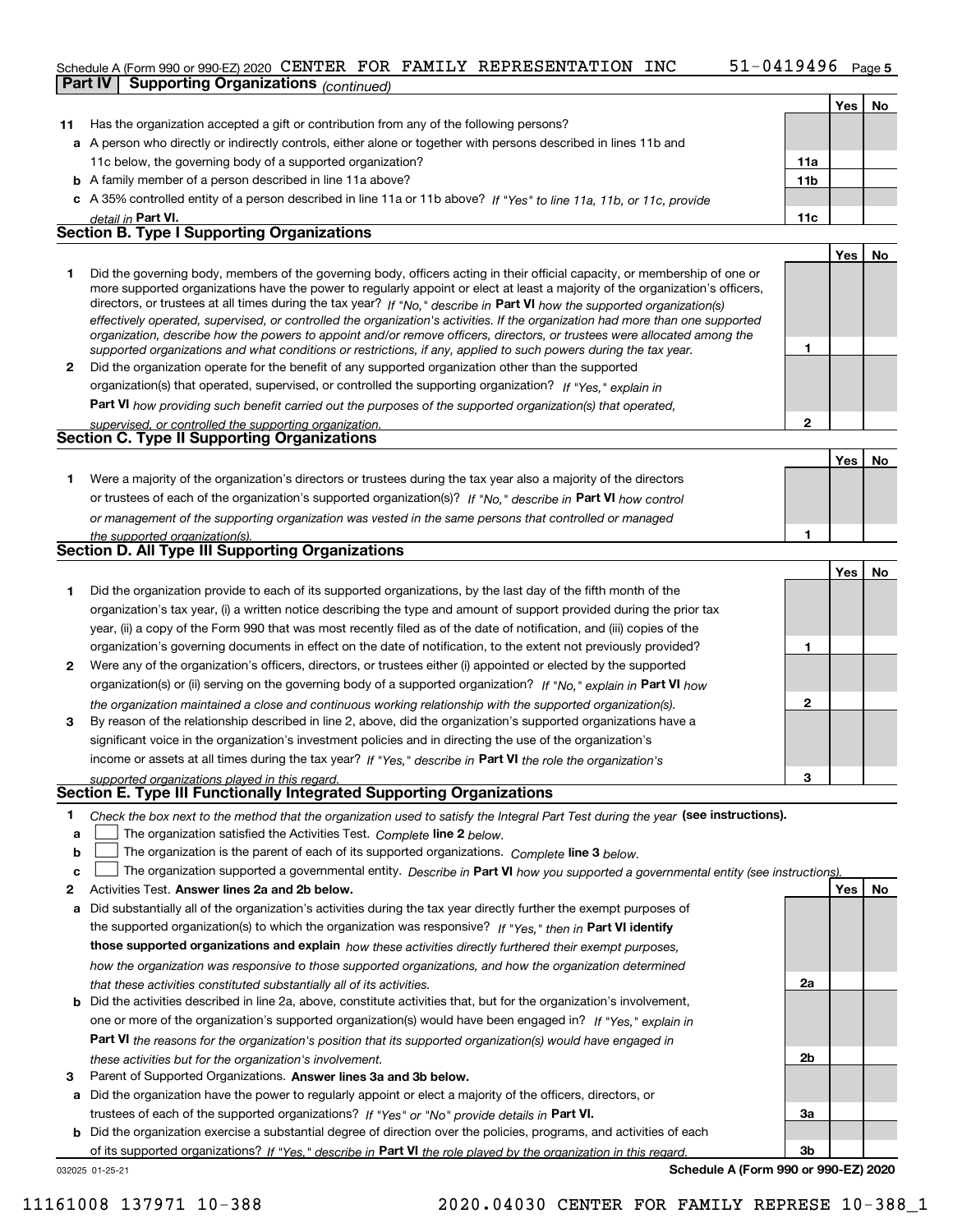| <b>Part V</b> | Schedule A (Form 990 or 990-EZ) 2020 CENTER FOR FAMILY REPRESENTATION INC<br>Type III Non-Functionally Integrated 509(a)(3) Supporting Organizations |                |                | $51 - 0419496$ Page 6          |
|---------------|------------------------------------------------------------------------------------------------------------------------------------------------------|----------------|----------------|--------------------------------|
| 1             | Check here if the organization satisfied the Integral Part Test as a qualifying trust on Nov. 20, 1970 (explain in Part VI). See instructions.       |                |                |                                |
|               | All other Type III non-functionally integrated supporting organizations must complete Sections A through E.                                          |                |                |                                |
|               | <b>Section A - Adjusted Net Income</b>                                                                                                               |                | (A) Prior Year | (B) Current Year<br>(optional) |
| 1             | Net short-term capital gain                                                                                                                          | 1              |                |                                |
| 2             | Recoveries of prior-year distributions                                                                                                               | $\overline{2}$ |                |                                |
| з             | Other gross income (see instructions)                                                                                                                | 3              |                |                                |
| 4             | Add lines 1 through 3.                                                                                                                               | 4              |                |                                |
| 5             | Depreciation and depletion                                                                                                                           | 5              |                |                                |
| 6             | Portion of operating expenses paid or incurred for production or                                                                                     |                |                |                                |
|               | collection of gross income or for management, conservation, or                                                                                       |                |                |                                |
|               | maintenance of property held for production of income (see instructions)                                                                             | 6              |                |                                |
| 7             | Other expenses (see instructions)                                                                                                                    | 7              |                |                                |
| 8             | Adjusted Net Income (subtract lines 5, 6, and 7 from line 4)                                                                                         | 8              |                |                                |
|               | <b>Section B - Minimum Asset Amount</b>                                                                                                              |                | (A) Prior Year | (B) Current Year<br>(optional) |
| 1             | Aggregate fair market value of all non-exempt-use assets (see                                                                                        |                |                |                                |
|               | instructions for short tax year or assets held for part of year):                                                                                    |                |                |                                |
|               | a Average monthly value of securities                                                                                                                | 1a             |                |                                |
|               | <b>b</b> Average monthly cash balances                                                                                                               | 1b             |                |                                |
|               | c Fair market value of other non-exempt-use assets                                                                                                   | 1c             |                |                                |
|               | d Total (add lines 1a, 1b, and 1c)                                                                                                                   | 1d             |                |                                |
|               | e Discount claimed for blockage or other factors                                                                                                     |                |                |                                |
|               | (explain in detail in Part VI):                                                                                                                      |                |                |                                |
| 2             | Acquisition indebtedness applicable to non-exempt-use assets                                                                                         | $\mathbf{2}$   |                |                                |
| 3             | Subtract line 2 from line 1d.                                                                                                                        | 3              |                |                                |
| 4             | Cash deemed held for exempt use. Enter 0.015 of line 3 (for greater amount,                                                                          |                |                |                                |
|               | see instructions).                                                                                                                                   | 4              |                |                                |
| 5             | Net value of non-exempt-use assets (subtract line 4 from line 3)                                                                                     | 5              |                |                                |
| 6             | Multiply line 5 by 0.035.                                                                                                                            | 6              |                |                                |
| 7             | Recoveries of prior-year distributions                                                                                                               | 7              |                |                                |
| 8             | Minimum Asset Amount (add line 7 to line 6)                                                                                                          | 8              |                |                                |
|               | <b>Section C - Distributable Amount</b>                                                                                                              |                |                | <b>Current Year</b>            |
|               | Adjusted net income for prior year (from Section A, line 8, column A)                                                                                | 1              |                |                                |
| 2             | Enter 0.85 of line 1.                                                                                                                                | 2              |                |                                |
| 3             | Minimum asset amount for prior year (from Section B, line 8, column A)                                                                               | 3              |                |                                |
| 4             | Enter greater of line 2 or line 3.                                                                                                                   | 4              |                |                                |
| 5             | Income tax imposed in prior year                                                                                                                     | 5              |                |                                |
| 6             | Distributable Amount. Subtract line 5 from line 4, unless subject to                                                                                 |                |                |                                |
|               | emergency temporary reduction (see instructions).                                                                                                    | 6              |                |                                |
| 7             | Check here if the current year is the organization's first as a non-functionally integrated Type III supporting organization (see                    |                |                |                                |

instructions).

Schedule A (Form 990 or 990-EZ) 2020

032026 01-25-21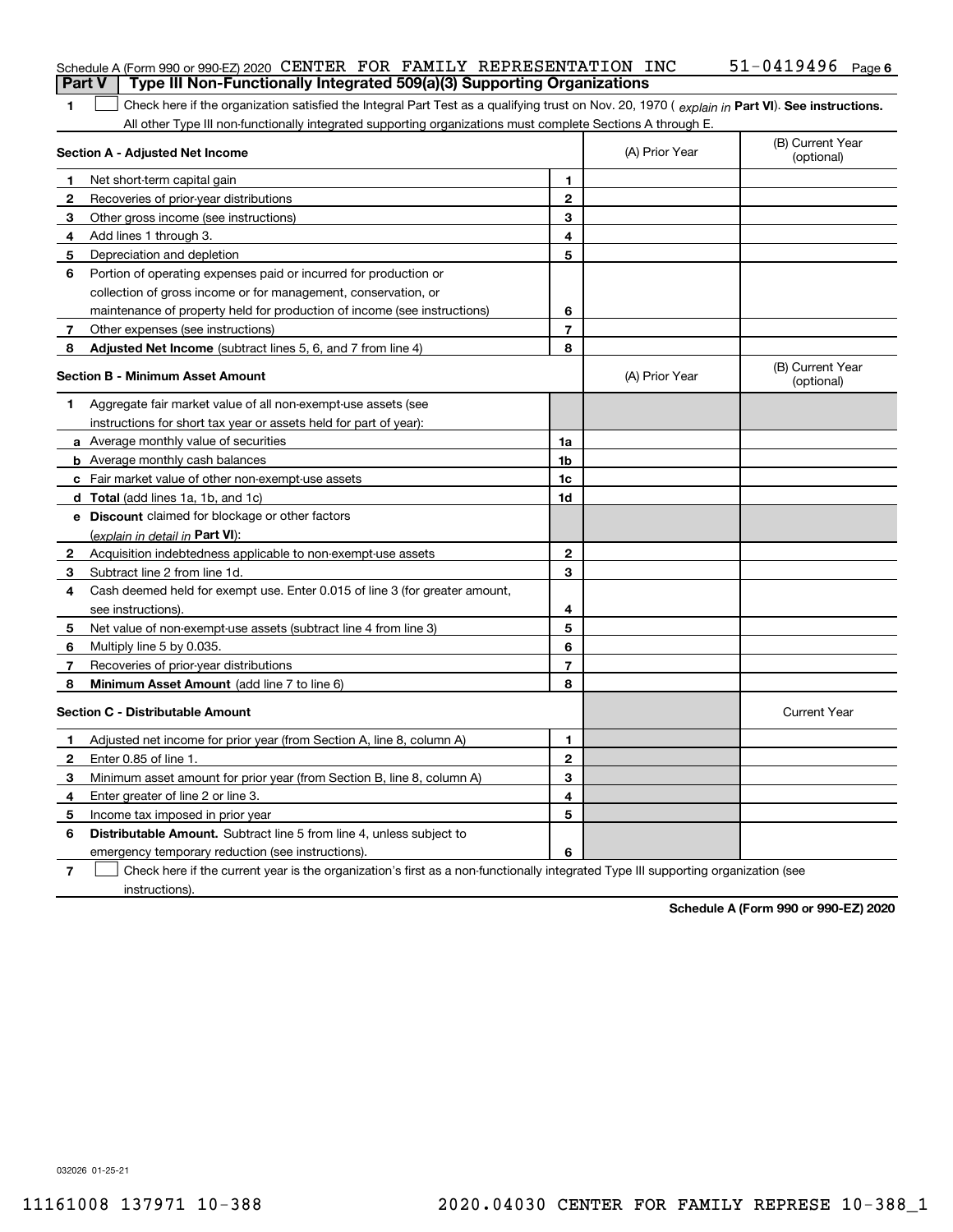#### $51 - 0419496$  Page 7 Schedule A (Form 990 or 990-EZ) 2020 Page CENTER FOR FAMILY REPRESENTATION INC 51-0419496

| Part V | Type III Non-Functionally Integrated 509(a)(3) Supporting Organizations                    |                             | (continued)                           |                |                                         |
|--------|--------------------------------------------------------------------------------------------|-----------------------------|---------------------------------------|----------------|-----------------------------------------|
|        | <b>Section D - Distributions</b>                                                           |                             |                                       |                | <b>Current Year</b>                     |
| 1      | Amounts paid to supported organizations to accomplish exempt purposes                      |                             | 1                                     |                |                                         |
| 2      | Amounts paid to perform activity that directly furthers exempt purposes of supported       |                             |                                       |                |                                         |
|        | organizations, in excess of income from activity                                           |                             | $\mathbf{2}$                          |                |                                         |
| З      | Administrative expenses paid to accomplish exempt purposes of supported organizations      |                             | 3                                     |                |                                         |
| 4      | Amounts paid to acquire exempt-use assets                                                  |                             |                                       | 4              |                                         |
| 5      | Qualified set-aside amounts (prior IRS approval required - provide details in Part VI)     |                             |                                       | 5              |                                         |
| 6      | Other distributions (describe in Part VI). See instructions.                               |                             |                                       | 6              |                                         |
| 7      | <b>Total annual distributions.</b> Add lines 1 through 6.                                  |                             |                                       | $\overline{7}$ |                                         |
| 8      | Distributions to attentive supported organizations to which the organization is responsive |                             |                                       |                |                                         |
|        | (provide details in Part VI). See instructions.                                            |                             |                                       | 8              |                                         |
| 9      | Distributable amount for 2020 from Section C, line 6                                       |                             |                                       | 9              |                                         |
| 10     | Line 8 amount divided by line 9 amount                                                     |                             |                                       | 10             |                                         |
|        |                                                                                            | (i)                         | (ii)                                  |                | (iii)                                   |
|        | <b>Section E - Distribution Allocations</b> (see instructions)                             | <b>Excess Distributions</b> | <b>Underdistributions</b><br>Pre-2020 |                | <b>Distributable</b><br>Amount for 2020 |
| 1      | Distributable amount for 2020 from Section C, line 6                                       |                             |                                       |                |                                         |
| 2      | Underdistributions, if any, for years prior to 2020 (reason-                               |                             |                                       |                |                                         |
|        | able cause required - explain in Part VI). See instructions.                               |                             |                                       |                |                                         |
| З      | Excess distributions carryover, if any, to 2020                                            |                             |                                       |                |                                         |
|        | <b>a</b> From 2015                                                                         |                             |                                       |                |                                         |
|        | <b>b</b> From 2016                                                                         |                             |                                       |                |                                         |
|        | $c$ From 2017                                                                              |                             |                                       |                |                                         |
|        | d From 2018                                                                                |                             |                                       |                |                                         |
|        | e From 2019                                                                                |                             |                                       |                |                                         |
|        | f Total of lines 3a through 3e                                                             |                             |                                       |                |                                         |
|        | <b>g</b> Applied to underdistributions of prior years                                      |                             |                                       |                |                                         |
|        | <b>h</b> Applied to 2020 distributable amount                                              |                             |                                       |                |                                         |
|        | Carryover from 2015 not applied (see instructions)                                         |                             |                                       |                |                                         |
|        | Remainder. Subtract lines 3g, 3h, and 3i from line 3f.                                     |                             |                                       |                |                                         |
| 4      | Distributions for 2020 from Section D,                                                     |                             |                                       |                |                                         |
|        | line $7:$                                                                                  |                             |                                       |                |                                         |
|        | <b>a</b> Applied to underdistributions of prior years                                      |                             |                                       |                |                                         |
|        | <b>b</b> Applied to 2020 distributable amount                                              |                             |                                       |                |                                         |
|        | c Remainder. Subtract lines 4a and 4b from line 4.                                         |                             |                                       |                |                                         |
| 5      | Remaining underdistributions for years prior to 2020, if                                   |                             |                                       |                |                                         |
|        | any. Subtract lines 3g and 4a from line 2. For result greater                              |                             |                                       |                |                                         |
|        | than zero, explain in Part VI. See instructions.                                           |                             |                                       |                |                                         |
| 6      | Remaining underdistributions for 2020. Subtract lines 3h                                   |                             |                                       |                |                                         |
|        | and 4b from line 1. For result greater than zero, explain in                               |                             |                                       |                |                                         |
|        | Part VI. See instructions.                                                                 |                             |                                       |                |                                         |
| 7      | Excess distributions carryover to 2021. Add lines 3j                                       |                             |                                       |                |                                         |
|        | and 4c.                                                                                    |                             |                                       |                |                                         |
| 8      | Breakdown of line 7:                                                                       |                             |                                       |                |                                         |
|        | a Excess from 2016                                                                         |                             |                                       |                |                                         |
|        | <b>b</b> Excess from 2017                                                                  |                             |                                       |                |                                         |
|        |                                                                                            |                             |                                       |                |                                         |
|        | c Excess from 2018                                                                         |                             |                                       |                |                                         |
|        | d Excess from 2019<br>e Excess from 2020                                                   |                             |                                       |                |                                         |
|        |                                                                                            |                             |                                       |                |                                         |

Schedule A (Form 990 or 990-EZ) 2020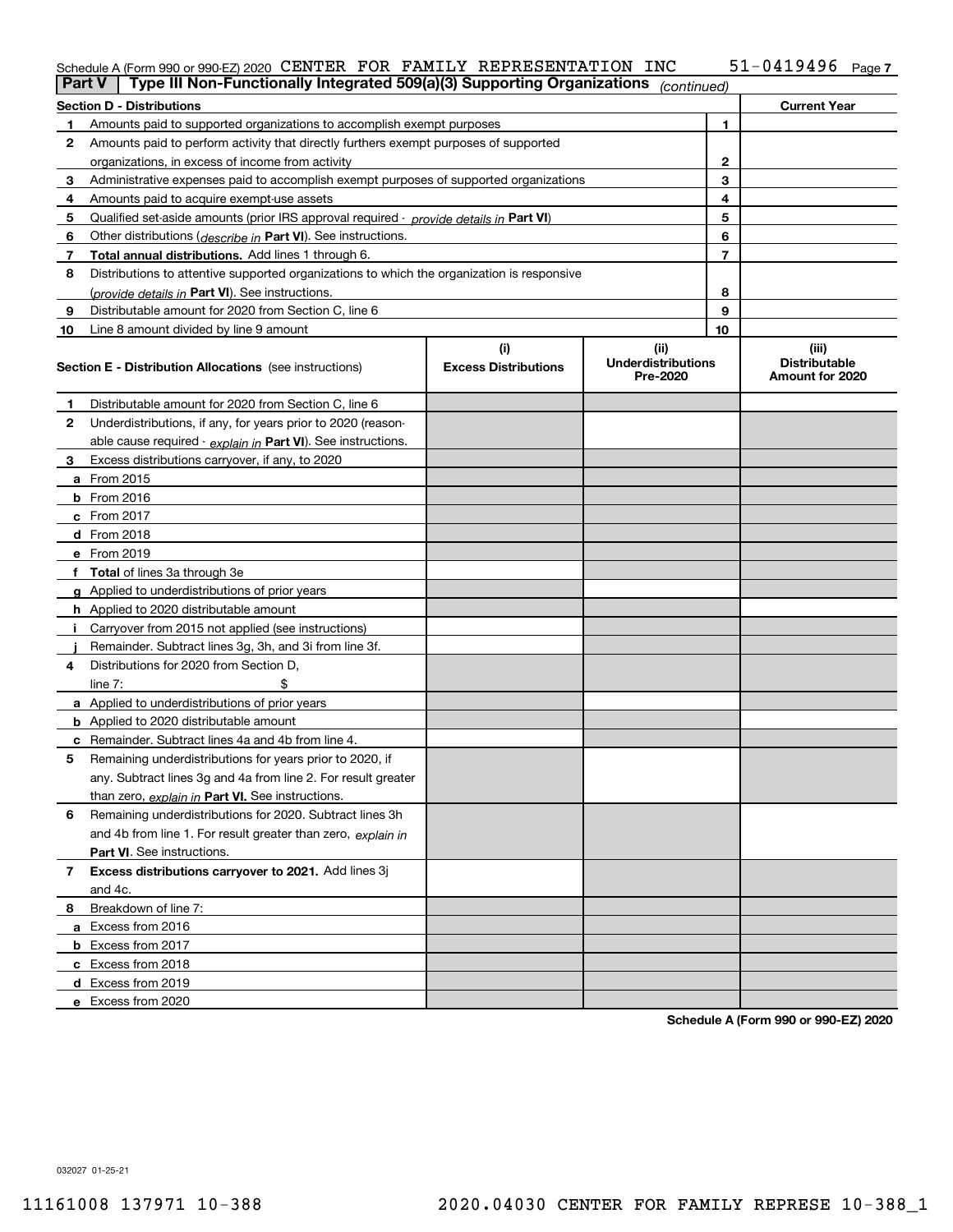|                | Schedule A (Form 990 or 990-EZ) 2020 CENTER FOR FAMILY REPRESENTATION INC                                                                                                                                                                                                           |  |  |  | $51 - 0419496$ Page 8 |  |
|----------------|-------------------------------------------------------------------------------------------------------------------------------------------------------------------------------------------------------------------------------------------------------------------------------------|--|--|--|-----------------------|--|
| <b>Part VI</b> | Supplemental Information. Provide the explanations required by Part II, line 10; Part II, line 17a or 17b; Part III, line 12;                                                                                                                                                       |  |  |  |                       |  |
|                | Part IV, Section A, lines 1, 2, 3b, 3c, 4b, 4c, 5a, 6, 9a, 9b, 9c, 11a, 11b, and 11c; Part IV, Section B, lines 1 and 2; Part IV, Section C,                                                                                                                                        |  |  |  |                       |  |
|                | line 1; Part IV, Section D, lines 2 and 3; Part IV, Section E, lines 1c, 2a, 2b, 3a, and 3b; Part V, line 1; Part V, Section B, line 1e; Part V,<br>Section D, lines 5, 6, and 8; and Part V, Section E, lines 2, 5, and 6. Also complete this part for any additional information. |  |  |  |                       |  |
|                | (See instructions.)                                                                                                                                                                                                                                                                 |  |  |  |                       |  |
|                |                                                                                                                                                                                                                                                                                     |  |  |  |                       |  |
|                |                                                                                                                                                                                                                                                                                     |  |  |  |                       |  |
|                |                                                                                                                                                                                                                                                                                     |  |  |  |                       |  |
|                |                                                                                                                                                                                                                                                                                     |  |  |  |                       |  |
|                |                                                                                                                                                                                                                                                                                     |  |  |  |                       |  |
|                |                                                                                                                                                                                                                                                                                     |  |  |  |                       |  |
|                |                                                                                                                                                                                                                                                                                     |  |  |  |                       |  |
|                |                                                                                                                                                                                                                                                                                     |  |  |  |                       |  |
|                |                                                                                                                                                                                                                                                                                     |  |  |  |                       |  |
|                |                                                                                                                                                                                                                                                                                     |  |  |  |                       |  |
|                |                                                                                                                                                                                                                                                                                     |  |  |  |                       |  |
|                |                                                                                                                                                                                                                                                                                     |  |  |  |                       |  |
|                |                                                                                                                                                                                                                                                                                     |  |  |  |                       |  |
|                |                                                                                                                                                                                                                                                                                     |  |  |  |                       |  |
|                |                                                                                                                                                                                                                                                                                     |  |  |  |                       |  |
|                |                                                                                                                                                                                                                                                                                     |  |  |  |                       |  |
|                |                                                                                                                                                                                                                                                                                     |  |  |  |                       |  |
|                |                                                                                                                                                                                                                                                                                     |  |  |  |                       |  |
|                |                                                                                                                                                                                                                                                                                     |  |  |  |                       |  |
|                |                                                                                                                                                                                                                                                                                     |  |  |  |                       |  |
|                |                                                                                                                                                                                                                                                                                     |  |  |  |                       |  |
|                |                                                                                                                                                                                                                                                                                     |  |  |  |                       |  |
|                |                                                                                                                                                                                                                                                                                     |  |  |  |                       |  |
|                |                                                                                                                                                                                                                                                                                     |  |  |  |                       |  |
|                |                                                                                                                                                                                                                                                                                     |  |  |  |                       |  |
|                |                                                                                                                                                                                                                                                                                     |  |  |  |                       |  |
|                |                                                                                                                                                                                                                                                                                     |  |  |  |                       |  |
|                |                                                                                                                                                                                                                                                                                     |  |  |  |                       |  |
|                |                                                                                                                                                                                                                                                                                     |  |  |  |                       |  |
|                |                                                                                                                                                                                                                                                                                     |  |  |  |                       |  |
|                |                                                                                                                                                                                                                                                                                     |  |  |  |                       |  |
|                |                                                                                                                                                                                                                                                                                     |  |  |  |                       |  |
|                |                                                                                                                                                                                                                                                                                     |  |  |  |                       |  |
|                |                                                                                                                                                                                                                                                                                     |  |  |  |                       |  |
|                |                                                                                                                                                                                                                                                                                     |  |  |  |                       |  |
|                |                                                                                                                                                                                                                                                                                     |  |  |  |                       |  |
|                |                                                                                                                                                                                                                                                                                     |  |  |  |                       |  |
|                |                                                                                                                                                                                                                                                                                     |  |  |  |                       |  |
|                |                                                                                                                                                                                                                                                                                     |  |  |  |                       |  |
|                |                                                                                                                                                                                                                                                                                     |  |  |  |                       |  |
|                |                                                                                                                                                                                                                                                                                     |  |  |  |                       |  |
|                |                                                                                                                                                                                                                                                                                     |  |  |  |                       |  |
|                |                                                                                                                                                                                                                                                                                     |  |  |  |                       |  |
|                |                                                                                                                                                                                                                                                                                     |  |  |  |                       |  |
|                |                                                                                                                                                                                                                                                                                     |  |  |  |                       |  |
|                |                                                                                                                                                                                                                                                                                     |  |  |  |                       |  |
|                |                                                                                                                                                                                                                                                                                     |  |  |  |                       |  |
|                |                                                                                                                                                                                                                                                                                     |  |  |  |                       |  |
|                |                                                                                                                                                                                                                                                                                     |  |  |  |                       |  |
|                |                                                                                                                                                                                                                                                                                     |  |  |  |                       |  |
|                |                                                                                                                                                                                                                                                                                     |  |  |  |                       |  |
|                |                                                                                                                                                                                                                                                                                     |  |  |  |                       |  |

Schedule A (Form 990 or 990-EZ) 2020

032028 01-25-21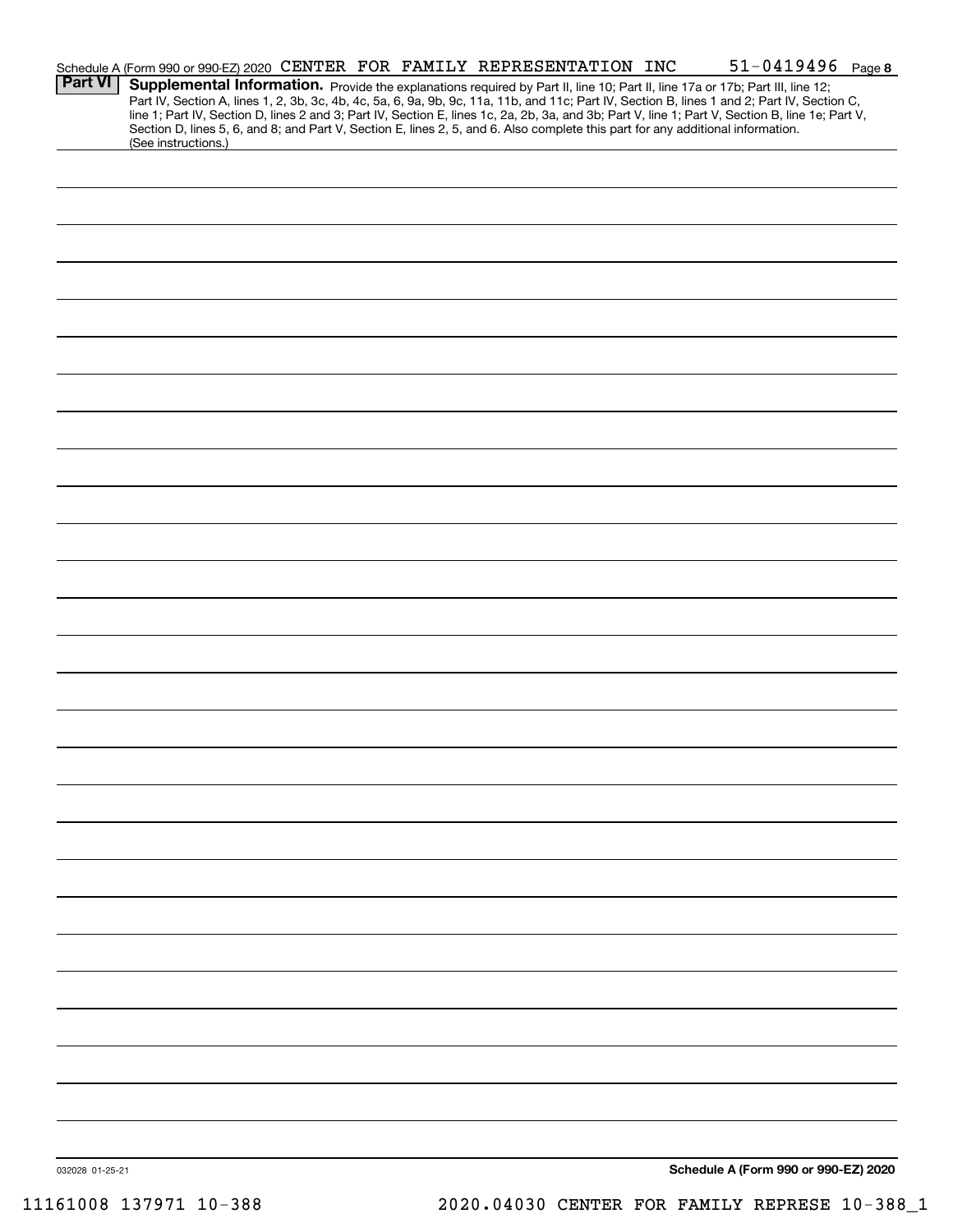| <b>SCHEDULE D</b> |  |
|-------------------|--|
|-------------------|--|

Department of the Treasury Internal Revenue Service

| (Form 990) |  |
|------------|--|
|------------|--|

(Form 990) | Complete if the organization answered "Yes" on Form 990, Part IV, line 6, 7, 8, 9, 10, 11a, 11b, 11c, 11d, 11e, 11f, 12a, or 12b. SCHEDULE D Supplemental Financial Statements<br>
Form 990) Somplete if the organization answered "Yes" on Form 990,<br>
Part IV, line 6, 7, 8, 9, 10, 11a, 11b, 11c, 11d, 11e, 11f, 12a, or 12b.

| Attach to Form 990.                                                                          |  |
|----------------------------------------------------------------------------------------------|--|
| $\blacktriangleright$ Go to www.irs.gov/Form990 for instructions and the latest information. |  |



|          | Name of the organization                                                                                                                       | CENTER FOR FAMILY REPRESENTATION INC | <b>Employer identification number</b><br>51-0419496 |
|----------|------------------------------------------------------------------------------------------------------------------------------------------------|--------------------------------------|-----------------------------------------------------|
| Part I   | Organizations Maintaining Donor Advised Funds or Other Similar Funds or Accounts. Complete if the                                              |                                      |                                                     |
|          | organization answered "Yes" on Form 990, Part IV, line 6.                                                                                      |                                      |                                                     |
|          |                                                                                                                                                | (a) Donor advised funds              | (b) Funds and other accounts                        |
|          |                                                                                                                                                |                                      |                                                     |
| 1        |                                                                                                                                                |                                      |                                                     |
| 2        | Aggregate value of contributions to (during year)                                                                                              |                                      |                                                     |
| з        | Aggregate value of grants from (during year)                                                                                                   |                                      |                                                     |
| 4        |                                                                                                                                                |                                      |                                                     |
| 5        | Did the organization inform all donors and donor advisors in writing that the assets held in donor advised funds                               |                                      |                                                     |
|          |                                                                                                                                                |                                      | Yes<br><b>No</b>                                    |
| 6        | Did the organization inform all grantees, donors, and donor advisors in writing that grant funds can be used only                              |                                      |                                                     |
|          | for charitable purposes and not for the benefit of the donor or donor advisor, or for any other purpose conferring                             |                                      |                                                     |
|          |                                                                                                                                                |                                      | Yes<br>No                                           |
| Part II  | Conservation Easements. Complete if the organization answered "Yes" on Form 990, Part IV, line 7.                                              |                                      |                                                     |
| 1.       | Purpose(s) of conservation easements held by the organization (check all that apply).                                                          |                                      |                                                     |
|          | Preservation of land for public use (for example, recreation or education)                                                                     |                                      | Preservation of a historically important land area  |
|          | Protection of natural habitat                                                                                                                  |                                      | Preservation of a certified historic structure      |
|          | Preservation of open space                                                                                                                     |                                      |                                                     |
| 2        | Complete lines 2a through 2d if the organization held a qualified conservation contribution in the form of a conservation easement on the last |                                      |                                                     |
|          | day of the tax year.                                                                                                                           |                                      | Held at the End of the Tax Year                     |
| а        | Total number of conservation easements                                                                                                         |                                      | 2a                                                  |
| b        | Total acreage restricted by conservation easements                                                                                             |                                      | 2b                                                  |
| c        |                                                                                                                                                |                                      | 2c                                                  |
| d        | Number of conservation easements included in (c) acquired after 7/25/06, and not on a historic structure                                       |                                      |                                                     |
|          |                                                                                                                                                |                                      | 2d                                                  |
| 3        | Number of conservation easements modified, transferred, released, extinguished, or terminated by the organization during the tax               |                                      |                                                     |
|          | $\gamma$ ear $\blacktriangleright$                                                                                                             |                                      |                                                     |
| 4        | Number of states where property subject to conservation easement is located >                                                                  |                                      |                                                     |
| 5        | Does the organization have a written policy regarding the periodic monitoring, inspection, handling of                                         |                                      |                                                     |
|          | violations, and enforcement of the conservation easements it holds?                                                                            |                                      | Yes<br><b>No</b>                                    |
| 6        | Staff and volunteer hours devoted to monitoring, inspecting, handling of violations, and enforcing conservation easements during the year      |                                      |                                                     |
|          |                                                                                                                                                |                                      |                                                     |
| 7        | Amount of expenses incurred in monitoring, inspecting, handling of violations, and enforcing conservation easements during the year            |                                      |                                                     |
|          | $\blacktriangleright$ \$                                                                                                                       |                                      |                                                     |
| 8        | Does each conservation easement reported on line 2(d) above satisfy the requirements of section 170(h)(4)(B)(i)                                |                                      |                                                     |
|          |                                                                                                                                                |                                      | Yes<br>No                                           |
|          | In Part XIII, describe how the organization reports conservation easements in its revenue and expense statement and                            |                                      |                                                     |
|          | balance sheet, and include, if applicable, the text of the footnote to the organization's financial statements that describes the              |                                      |                                                     |
|          | organization's accounting for conservation easements.                                                                                          |                                      |                                                     |
| Part III | Organizations Maintaining Collections of Art, Historical Treasures, or Other Similar Assets.                                                   |                                      |                                                     |
|          | Complete if the organization answered "Yes" on Form 990, Part IV, line 8.                                                                      |                                      |                                                     |
|          | 1a If the organization elected, as permitted under FASB ASC 958, not to report in its revenue statement and balance sheet works                |                                      |                                                     |
|          | of art, historical treasures, or other similar assets held for public exhibition, education, or research in furtherance of public              |                                      |                                                     |
|          | service, provide in Part XIII the text of the footnote to its financial statements that describes these items.                                 |                                      |                                                     |
| b        | If the organization elected, as permitted under FASB ASC 958, to report in its revenue statement and balance sheet works of                    |                                      |                                                     |
|          | art, historical treasures, or other similar assets held for public exhibition, education, or research in furtherance of public service,        |                                      |                                                     |
|          | provide the following amounts relating to these items:                                                                                         |                                      |                                                     |
|          | (i)                                                                                                                                            |                                      |                                                     |
|          | (ii) Assets included in Form 990, Part X                                                                                                       |                                      | $\blacktriangleright$ \$                            |
| 2        | If the organization received or held works of art, historical treasures, or other similar assets for financial gain, provide                   |                                      |                                                     |
|          | the following amounts required to be reported under FASB ASC 958 relating to these items:                                                      |                                      |                                                     |
| а        |                                                                                                                                                |                                      | $\triangleright$ \$                                 |
|          |                                                                                                                                                |                                      | $\blacktriangleright$ \$                            |

032051 12-01-20 LHA For Paperwork Reduction Act Notice, see the Instructions for Form 990. Shank the Schedule D (Form 990) 2020 L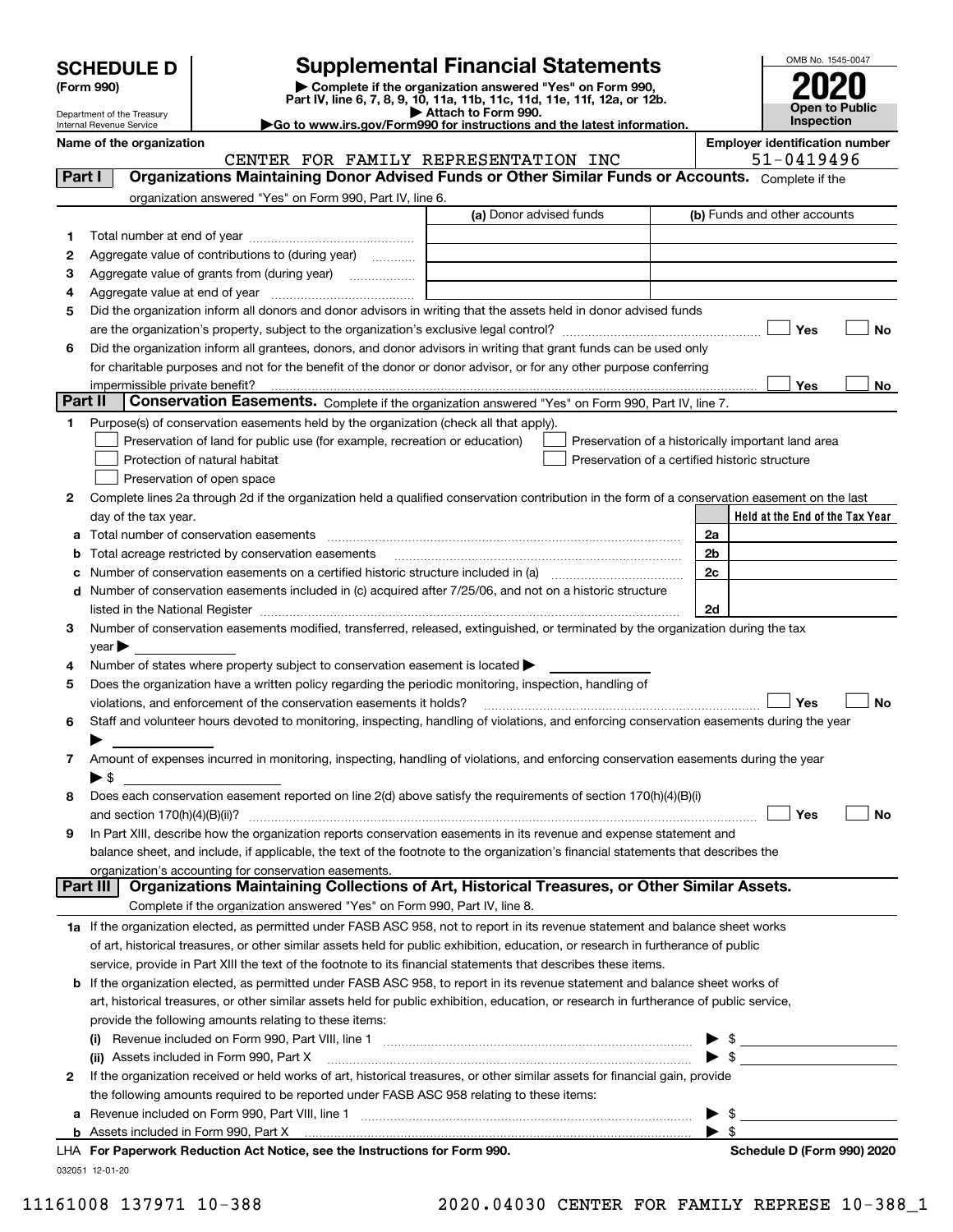|        | Schedule D (Form 990) 2020                                                                                                                                                                                                     | CENTER FOR FAMILY REPRESENTATION INC |   |                   |                                                                                                                                                                                                                                |                 | $51 - 0419496$ Page 2                      |                |          |      |
|--------|--------------------------------------------------------------------------------------------------------------------------------------------------------------------------------------------------------------------------------|--------------------------------------|---|-------------------|--------------------------------------------------------------------------------------------------------------------------------------------------------------------------------------------------------------------------------|-----------------|--------------------------------------------|----------------|----------|------|
|        | Part III<br>Organizations Maintaining Collections of Art, Historical Treasures, or Other Similar Assets (continued)                                                                                                            |                                      |   |                   |                                                                                                                                                                                                                                |                 |                                            |                |          |      |
| З      | Using the organization's acquisition, accession, and other records, check any of the following that make significant use of its                                                                                                |                                      |   |                   |                                                                                                                                                                                                                                |                 |                                            |                |          |      |
|        | collection items (check all that apply):                                                                                                                                                                                       |                                      |   |                   |                                                                                                                                                                                                                                |                 |                                            |                |          |      |
| a      | Public exhibition                                                                                                                                                                                                              |                                      |   |                   | Loan or exchange program                                                                                                                                                                                                       |                 |                                            |                |          |      |
| b      | Scholarly research                                                                                                                                                                                                             |                                      |   |                   | Other and the control of the control of the control of the control of the control of the control of the control of the control of the control of the control of the control of the control of the control of the control of th |                 |                                            |                |          |      |
| c      | Preservation for future generations                                                                                                                                                                                            |                                      |   |                   |                                                                                                                                                                                                                                |                 |                                            |                |          |      |
| 4      | Provide a description of the organization's collections and explain how they further the organization's exempt purpose in Part XIII.                                                                                           |                                      |   |                   |                                                                                                                                                                                                                                |                 |                                            |                |          |      |
| 5      | During the year, did the organization solicit or receive donations of art, historical treasures, or other similar assets                                                                                                       |                                      |   |                   |                                                                                                                                                                                                                                |                 |                                            |                |          |      |
|        | to be sold to raise funds rather than to be maintained as part of the organization's collection?                                                                                                                               |                                      |   |                   |                                                                                                                                                                                                                                |                 |                                            | Yes            |          | No.  |
|        | <b>Part IV</b><br>Escrow and Custodial Arrangements. Complete if the organization answered "Yes" on Form 990, Part IV, line 9, or<br>reported an amount on Form 990, Part X, line 21.                                          |                                      |   |                   |                                                                                                                                                                                                                                |                 |                                            |                |          |      |
|        |                                                                                                                                                                                                                                |                                      |   |                   |                                                                                                                                                                                                                                |                 |                                            |                |          |      |
|        | 1a Is the organization an agent, trustee, custodian or other intermediary for contributions or other assets not included                                                                                                       |                                      |   |                   |                                                                                                                                                                                                                                |                 |                                            |                |          |      |
|        |                                                                                                                                                                                                                                |                                      |   |                   |                                                                                                                                                                                                                                |                 |                                            | Yes            |          | No   |
|        | <b>b</b> If "Yes," explain the arrangement in Part XIII and complete the following table:                                                                                                                                      |                                      |   |                   |                                                                                                                                                                                                                                |                 |                                            | Amount         |          |      |
|        |                                                                                                                                                                                                                                |                                      |   |                   |                                                                                                                                                                                                                                | 1c              |                                            |                |          |      |
|        | Additions during the year manufactured and an annual contract of the year manufactured and a set of the year manufactured and a set of the year manufactured and a set of the year manufactured and a set of the year manufact |                                      |   |                   |                                                                                                                                                                                                                                | 1d              |                                            |                |          |      |
|        | Distributions during the year manufactured and continuum and the year manufactured and the year manufactured and the year manufactured and the year manufactured and the year manufactured and the year manufactured and the y |                                      |   |                   |                                                                                                                                                                                                                                | 1e              |                                            |                |          |      |
|        |                                                                                                                                                                                                                                |                                      |   |                   |                                                                                                                                                                                                                                | 1f              |                                            |                |          |      |
|        | 2a Did the organization include an amount on Form 990, Part X, line 21, for escrow or custodial account liability?                                                                                                             |                                      |   |                   |                                                                                                                                                                                                                                |                 |                                            | Yes            |          | No   |
|        | <b>b</b> If "Yes," explain the arrangement in Part XIII. Check here if the explanation has been provided on Part XIII                                                                                                          |                                      |   |                   |                                                                                                                                                                                                                                |                 |                                            |                |          |      |
| Part V | Endowment Funds. Complete if the organization answered "Yes" on Form 990, Part IV, line 10.                                                                                                                                    |                                      |   |                   |                                                                                                                                                                                                                                |                 |                                            |                |          |      |
|        |                                                                                                                                                                                                                                | (a) Current year                     |   | (b) Prior year    | (c) Two years back                                                                                                                                                                                                             |                 | (d) Three years back   (e) Four years back |                |          |      |
| 1a     | Beginning of year balance                                                                                                                                                                                                      |                                      |   |                   |                                                                                                                                                                                                                                |                 |                                            |                |          |      |
|        |                                                                                                                                                                                                                                |                                      |   |                   |                                                                                                                                                                                                                                |                 |                                            |                |          |      |
|        | Net investment earnings, gains, and losses                                                                                                                                                                                     |                                      |   |                   |                                                                                                                                                                                                                                |                 |                                            |                |          |      |
|        |                                                                                                                                                                                                                                |                                      |   |                   |                                                                                                                                                                                                                                |                 |                                            |                |          |      |
| е      | Other expenditures for facilities                                                                                                                                                                                              |                                      |   |                   |                                                                                                                                                                                                                                |                 |                                            |                |          |      |
|        | and programs                                                                                                                                                                                                                   |                                      |   |                   |                                                                                                                                                                                                                                |                 |                                            |                |          |      |
|        | Administrative expenses                                                                                                                                                                                                        |                                      |   |                   |                                                                                                                                                                                                                                |                 |                                            |                |          |      |
| g      | End of year balance                                                                                                                                                                                                            |                                      |   |                   |                                                                                                                                                                                                                                |                 |                                            |                |          |      |
| 2      | Provide the estimated percentage of the current year end balance (line 1g, column (a)) held as:                                                                                                                                |                                      |   |                   |                                                                                                                                                                                                                                |                 |                                            |                |          |      |
|        | Board designated or quasi-endowment                                                                                                                                                                                            |                                      | % |                   |                                                                                                                                                                                                                                |                 |                                            |                |          |      |
|        | Permanent endowment                                                                                                                                                                                                            | %                                    |   |                   |                                                                                                                                                                                                                                |                 |                                            |                |          |      |
| с      | Term endowment $\blacktriangleright$                                                                                                                                                                                           | %                                    |   |                   |                                                                                                                                                                                                                                |                 |                                            |                |          |      |
|        | The percentages on lines 2a, 2b, and 2c should equal 100%.                                                                                                                                                                     |                                      |   |                   |                                                                                                                                                                                                                                |                 |                                            |                |          |      |
|        | 3a Are there endowment funds not in the possession of the organization that are held and administered for the organization                                                                                                     |                                      |   |                   |                                                                                                                                                                                                                                |                 |                                            |                |          |      |
|        | by:                                                                                                                                                                                                                            |                                      |   |                   |                                                                                                                                                                                                                                |                 |                                            |                | Yes      | No   |
|        | (i)                                                                                                                                                                                                                            |                                      |   |                   |                                                                                                                                                                                                                                |                 |                                            | 3a(i)          |          |      |
|        |                                                                                                                                                                                                                                |                                      |   |                   |                                                                                                                                                                                                                                |                 |                                            | 3a(ii)         |          |      |
|        | Describe in Part XIII the intended uses of the organization's endowment funds.                                                                                                                                                 |                                      |   |                   |                                                                                                                                                                                                                                |                 |                                            | 3b             |          |      |
|        | Land, Buildings, and Equipment.<br>Part VI                                                                                                                                                                                     |                                      |   |                   |                                                                                                                                                                                                                                |                 |                                            |                |          |      |
|        | Complete if the organization answered "Yes" on Form 990, Part IV, line 11a. See Form 990, Part X, line 10.                                                                                                                     |                                      |   |                   |                                                                                                                                                                                                                                |                 |                                            |                |          |      |
|        | Description of property                                                                                                                                                                                                        | (a) Cost or other                    |   | (b) Cost or other |                                                                                                                                                                                                                                | (c) Accumulated |                                            | (d) Book value |          |      |
|        |                                                                                                                                                                                                                                | basis (investment)                   |   | basis (other)     |                                                                                                                                                                                                                                | depreciation    |                                            |                |          |      |
|        |                                                                                                                                                                                                                                |                                      |   |                   |                                                                                                                                                                                                                                |                 |                                            |                |          |      |
| b      |                                                                                                                                                                                                                                |                                      |   |                   |                                                                                                                                                                                                                                |                 |                                            |                |          |      |
|        |                                                                                                                                                                                                                                |                                      |   |                   | 559,142.                                                                                                                                                                                                                       | 216,185.        |                                            |                | 342,957. |      |
| d      |                                                                                                                                                                                                                                |                                      |   |                   | 182,306.                                                                                                                                                                                                                       | 71,591.         |                                            |                | 110,715. |      |
|        |                                                                                                                                                                                                                                |                                      |   |                   | 203, 107.                                                                                                                                                                                                                      | 202,322.        |                                            |                |          | 785. |
|        |                                                                                                                                                                                                                                |                                      |   |                   |                                                                                                                                                                                                                                |                 |                                            |                | 454,457. |      |

Schedule D (Form 990) 2020

032052 12-01-20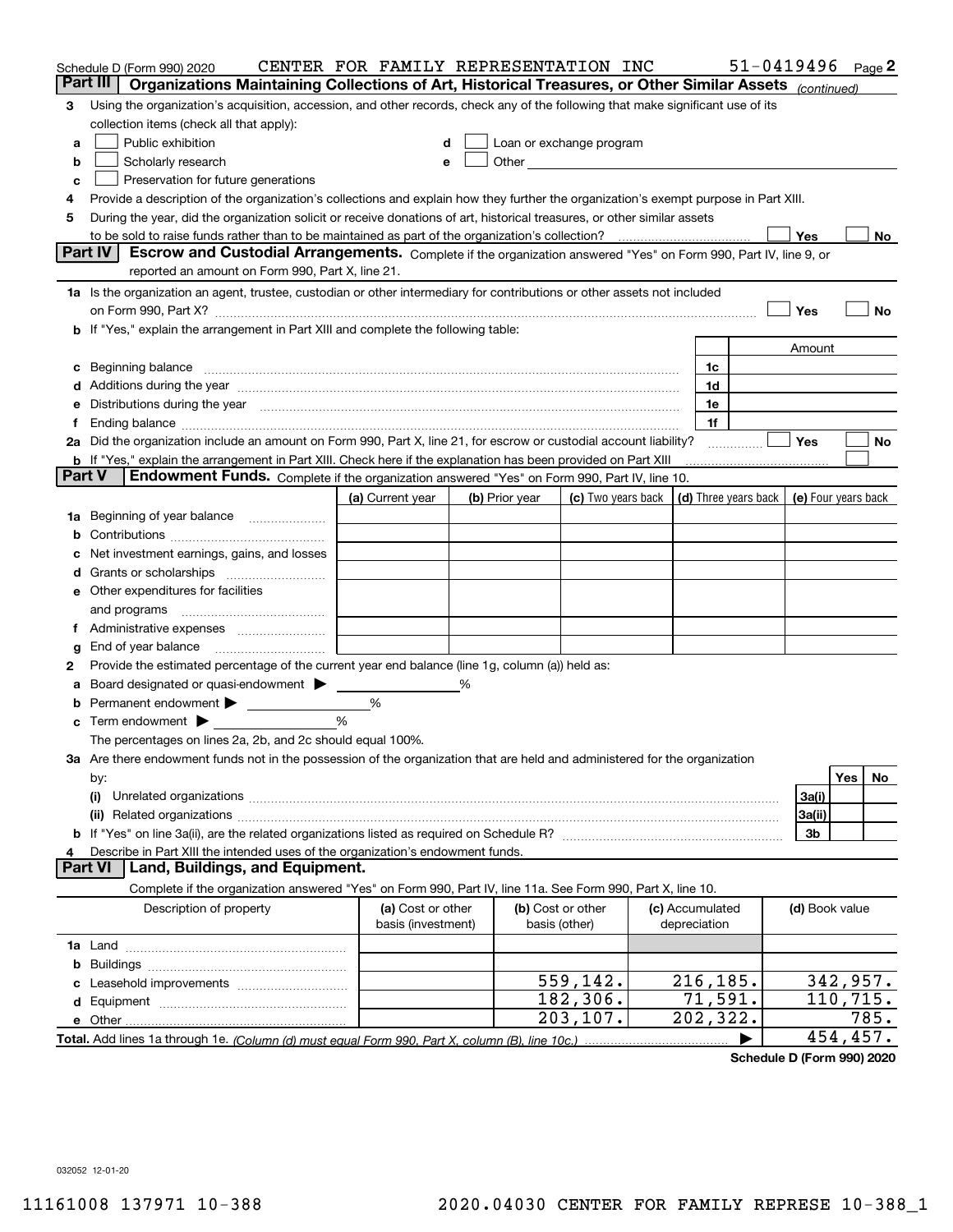|                  | Schedule D (Form 990) 2020                                                                                                                           |                              |                 |                | CENTER FOR FAMILY REPRESENTATION INC |                                                           | $51 - 0419496$ | Page $3$ |
|------------------|------------------------------------------------------------------------------------------------------------------------------------------------------|------------------------------|-----------------|----------------|--------------------------------------|-----------------------------------------------------------|----------------|----------|
| <b>Part VIII</b> | <b>Investments - Other Securities.</b>                                                                                                               |                              |                 |                |                                      |                                                           |                |          |
|                  | Complete if the organization answered "Yes" on Form 990, Part IV, line 11b. See Form 990, Part X, line 12.                                           |                              |                 |                |                                      |                                                           |                |          |
|                  | (a) Description of security or category (including name of security)                                                                                 |                              |                 | (b) Book value |                                      | (c) Method of valuation: Cost or end-of-year market value |                |          |
|                  | (1) Financial derivatives                                                                                                                            |                              |                 |                |                                      |                                                           |                |          |
|                  |                                                                                                                                                      |                              |                 |                |                                      |                                                           |                |          |
| $(3)$ Other      |                                                                                                                                                      |                              |                 |                |                                      |                                                           |                |          |
| (A)              |                                                                                                                                                      |                              |                 |                |                                      |                                                           |                |          |
| (B)              |                                                                                                                                                      |                              |                 |                |                                      |                                                           |                |          |
| (C)              |                                                                                                                                                      |                              |                 |                |                                      |                                                           |                |          |
| (D)              |                                                                                                                                                      |                              |                 |                |                                      |                                                           |                |          |
| (E)              |                                                                                                                                                      |                              |                 |                |                                      |                                                           |                |          |
| (F)              |                                                                                                                                                      |                              |                 |                |                                      |                                                           |                |          |
| (G)              |                                                                                                                                                      |                              |                 |                |                                      |                                                           |                |          |
| (H)              |                                                                                                                                                      |                              |                 |                |                                      |                                                           |                |          |
|                  | Total. (Col. (b) must equal Form 990, Part X, col. (B) line 12.)                                                                                     |                              |                 |                |                                      |                                                           |                |          |
|                  | Part VIII Investments - Program Related.                                                                                                             |                              |                 |                |                                      |                                                           |                |          |
|                  | Complete if the organization answered "Yes" on Form 990, Part IV, line 11c. See Form 990, Part X, line 13.                                           |                              |                 |                |                                      |                                                           |                |          |
|                  | (a) Description of investment                                                                                                                        |                              |                 | (b) Book value |                                      | (c) Method of valuation: Cost or end-of-year market value |                |          |
| (1)              |                                                                                                                                                      |                              |                 |                |                                      |                                                           |                |          |
| (2)              |                                                                                                                                                      |                              |                 |                |                                      |                                                           |                |          |
| (3)              |                                                                                                                                                      |                              |                 |                |                                      |                                                           |                |          |
| (4)              |                                                                                                                                                      |                              |                 |                |                                      |                                                           |                |          |
| (5)              |                                                                                                                                                      |                              |                 |                |                                      |                                                           |                |          |
| (6)              |                                                                                                                                                      |                              |                 |                |                                      |                                                           |                |          |
| (7)              |                                                                                                                                                      |                              |                 |                |                                      |                                                           |                |          |
| (8)              |                                                                                                                                                      |                              |                 |                |                                      |                                                           |                |          |
| (9)              |                                                                                                                                                      |                              |                 |                |                                      |                                                           |                |          |
|                  | <b>Total.</b> (Col. (b) must equal Form 990, Part X, col. (B) line $13.$                                                                             |                              |                 |                |                                      |                                                           |                |          |
| Part IX          | <b>Other Assets.</b>                                                                                                                                 |                              |                 |                |                                      |                                                           |                |          |
|                  | Complete if the organization answered "Yes" on Form 990, Part IV, line 11d. See Form 990, Part X, line 15.                                           |                              |                 |                |                                      |                                                           |                |          |
|                  |                                                                                                                                                      |                              | (a) Description |                |                                      |                                                           | (b) Book value |          |
| (1)              |                                                                                                                                                      |                              |                 |                |                                      |                                                           |                |          |
| (2)              |                                                                                                                                                      |                              |                 |                |                                      |                                                           |                |          |
| (3)              |                                                                                                                                                      |                              |                 |                |                                      |                                                           |                |          |
| (4)              |                                                                                                                                                      |                              |                 |                |                                      |                                                           |                |          |
| (5)              |                                                                                                                                                      |                              |                 |                |                                      |                                                           |                |          |
| (6)              |                                                                                                                                                      |                              |                 |                |                                      |                                                           |                |          |
| (7)              |                                                                                                                                                      |                              |                 |                |                                      |                                                           |                |          |
| (8)              |                                                                                                                                                      |                              |                 |                |                                      |                                                           |                |          |
| (9)              |                                                                                                                                                      |                              |                 |                |                                      |                                                           |                |          |
|                  |                                                                                                                                                      |                              |                 |                |                                      |                                                           |                |          |
| Part X           | <b>Other Liabilities.</b>                                                                                                                            |                              |                 |                |                                      |                                                           |                |          |
|                  | Complete if the organization answered "Yes" on Form 990, Part IV, line 11e or 11f. See Form 990, Part X, line 25.                                    |                              |                 |                |                                      |                                                           |                |          |
| 1.               |                                                                                                                                                      | (a) Description of liability |                 |                |                                      |                                                           | (b) Book value |          |
| (1)              | Federal income taxes                                                                                                                                 |                              |                 |                |                                      |                                                           |                |          |
| (2)              | REFUNDABLE ADVANCES                                                                                                                                  |                              |                 |                |                                      |                                                           | 1,847,186.     |          |
| (3)              | DEFERRED RENT                                                                                                                                        |                              |                 |                |                                      |                                                           |                | 341,092. |
| (4)              |                                                                                                                                                      |                              |                 |                |                                      |                                                           |                |          |
| (5)              |                                                                                                                                                      |                              |                 |                |                                      |                                                           |                |          |
| (6)              |                                                                                                                                                      |                              |                 |                |                                      |                                                           |                |          |
| (7)              |                                                                                                                                                      |                              |                 |                |                                      |                                                           |                |          |
| (8)              |                                                                                                                                                      |                              |                 |                |                                      |                                                           |                |          |
| (9)              |                                                                                                                                                      |                              |                 |                |                                      |                                                           |                |          |
|                  |                                                                                                                                                      |                              |                 |                |                                      |                                                           | 2,188,278.     |          |
|                  | 2. Liability for uncertain tax positions. In Part XIII, provide the text of the footnote to the organization's financial statements that reports the |                              |                 |                |                                      |                                                           |                |          |

organization's liability for uncertain tax positions under FASB ASC 740. Check here if the text of the footnote has been provided in Part XIII  $\boxed{\text{X}}$ 

Schedule D (Form 990) 2020

032053 12-01-20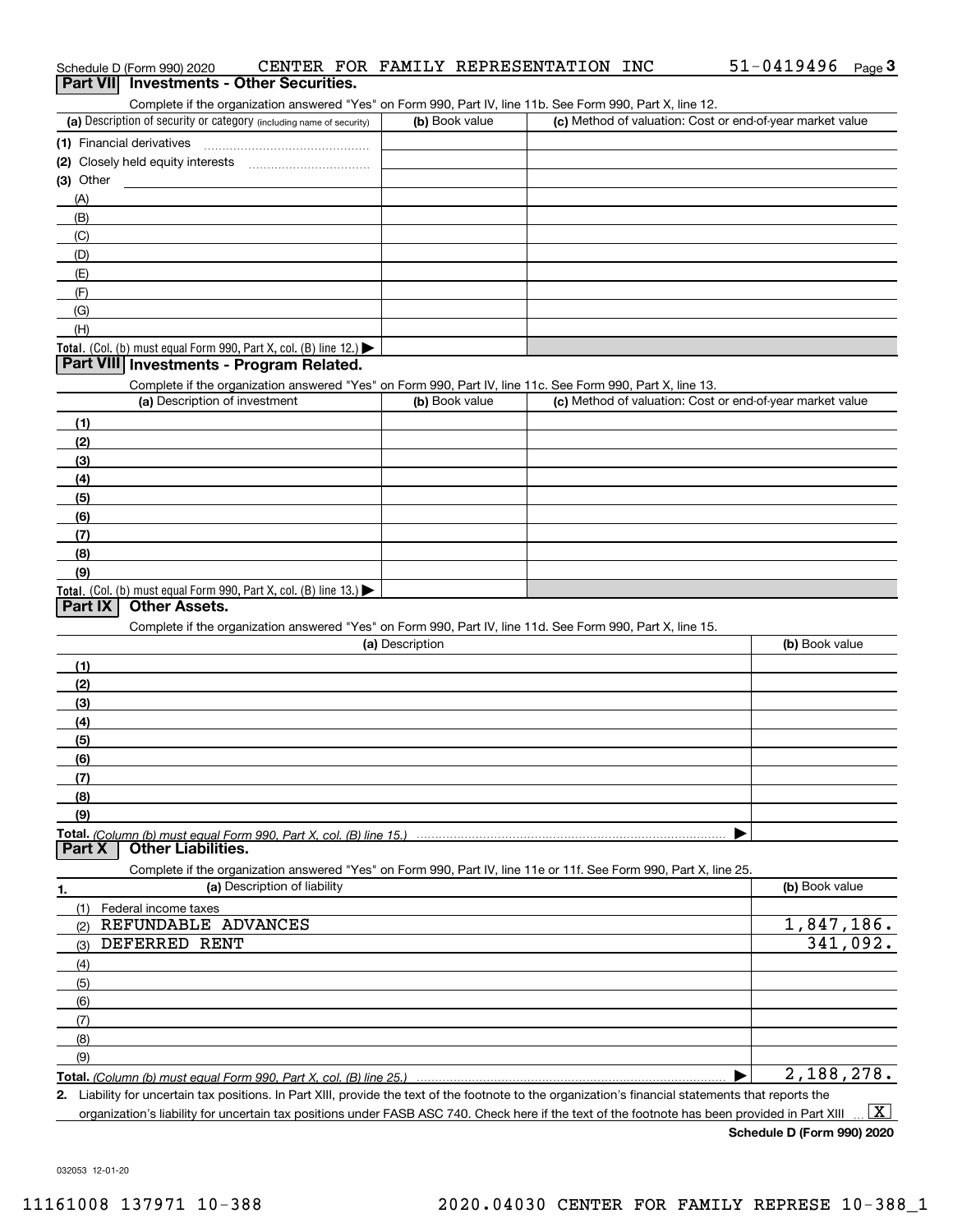|    | CENTER FOR FAMILY REPRESENTATION INC<br>Schedule D (Form 990) 2020                                                                                                                                      |                |                | 51-0419496<br>Page 4 |
|----|---------------------------------------------------------------------------------------------------------------------------------------------------------------------------------------------------------|----------------|----------------|----------------------|
|    | Reconciliation of Revenue per Audited Financial Statements With Revenue per Return.<br>Part XI                                                                                                          |                |                |                      |
|    | Complete if the organization answered "Yes" on Form 990, Part IV, line 12a.                                                                                                                             |                |                |                      |
| 1  | Total revenue, gains, and other support per audited financial statements                                                                                                                                |                | $\blacksquare$ | 12,887,592.          |
| 2  | Amounts included on line 1 but not on Form 990, Part VIII, line 12:                                                                                                                                     |                |                |                      |
| a  |                                                                                                                                                                                                         | 2a             |                |                      |
|    |                                                                                                                                                                                                         | 2 <sub>b</sub> |                |                      |
|    |                                                                                                                                                                                                         | 2c             |                |                      |
| d  | Other (Describe in Part XIII.) <b>Construction Contract Construction</b> Chern Construction Construction Construction                                                                                   | 2d             |                |                      |
| е  | Add lines 2a through 2d                                                                                                                                                                                 |                | 2e             | υ.                   |
| з  |                                                                                                                                                                                                         |                | $\overline{3}$ | 12,887,592.          |
| 4  | Amounts included on Form 990, Part VIII, line 12, but not on line 1:                                                                                                                                    |                |                |                      |
|    | Investment expenses not included on Form 990, Part VIII, line 7b [1000000000000000000000000000000000                                                                                                    | 4a             |                |                      |
| b  |                                                                                                                                                                                                         | 4 <sub>b</sub> |                |                      |
| C. | Add lines 4a and 4b                                                                                                                                                                                     |                | 4с             |                      |
|    |                                                                                                                                                                                                         | $5^{\circ}$    | 12,887,592.    |                      |
|    |                                                                                                                                                                                                         |                |                |                      |
|    | Part XII   Reconciliation of Expenses per Audited Financial Statements With Expenses per Return.                                                                                                        |                |                |                      |
|    | Complete if the organization answered "Yes" on Form 990, Part IV, line 12a.                                                                                                                             |                |                |                      |
| 1  | Total expenses and losses per audited financial statements [11,11] [11] Total expenses and losses per audited financial statements [11] [11] Total expenses and losses per audited financial statements |                | $\blacksquare$ | 12,738,124.          |
| 2  | Amounts included on line 1 but not on Form 990, Part IX, line 25:                                                                                                                                       |                |                |                      |
| a  |                                                                                                                                                                                                         | 2a             |                |                      |
| b  |                                                                                                                                                                                                         | 2 <sub>b</sub> |                |                      |
|    |                                                                                                                                                                                                         | 2c             |                |                      |
| d  |                                                                                                                                                                                                         | 2d             |                |                      |
|    |                                                                                                                                                                                                         |                | 2e             | $0$ .                |
| з  |                                                                                                                                                                                                         |                | 3              | 12,738,124.          |
| 4  | Amounts included on Form 990, Part IX, line 25, but not on line 1:                                                                                                                                      |                |                |                      |
| a  |                                                                                                                                                                                                         | 4а             |                |                      |
| b  | Other (Describe in Part XIII.)                                                                                                                                                                          | 4 <sub>b</sub> |                |                      |
| c. | Add lines 4a and 4b                                                                                                                                                                                     |                | 4с             | 0.                   |
|    | Part XIII Supplemental Information.                                                                                                                                                                     |                | 5              | 12,738,124           |

Provide the descriptions required for Part II, lines 3, 5, and 9; Part III, lines 1a and 4; Part IV, lines 1b and 2b; Part V, line 4; Part X, line 2; Part XI, lines 2d and 4b; and Part XII, lines 2d and 4b. Also complete this part to provide any additional information.

PART X, LINE 2:

|  |  |  |  |  |  |  |  | CFR APPLIES THE PROVISIONS PERTAINING TO UNCERTAIN TAX PROVISIONS (FASB |  |
|--|--|--|--|--|--|--|--|-------------------------------------------------------------------------|--|
|--|--|--|--|--|--|--|--|-------------------------------------------------------------------------|--|

ACCOUNTING STANDARDS CODIFICATION ("ASC")TOPIC 740) AND HAS DETERMINED

THAT THERE ARE NO MATERIAL UNCERTAIN TAX POSITIONS THAT REQUIRE

RECOGNITION OR DISCLOSURE IN THE FINANCIAL STATEMENTS. CFR BELIEVES IT IS

NO LONGER SUBJECT TO INCOME TAX EXAMINATIONS FOR YEARS PRIOR TO 2017.

032054 12-01-20

Schedule D (Form 990) 2020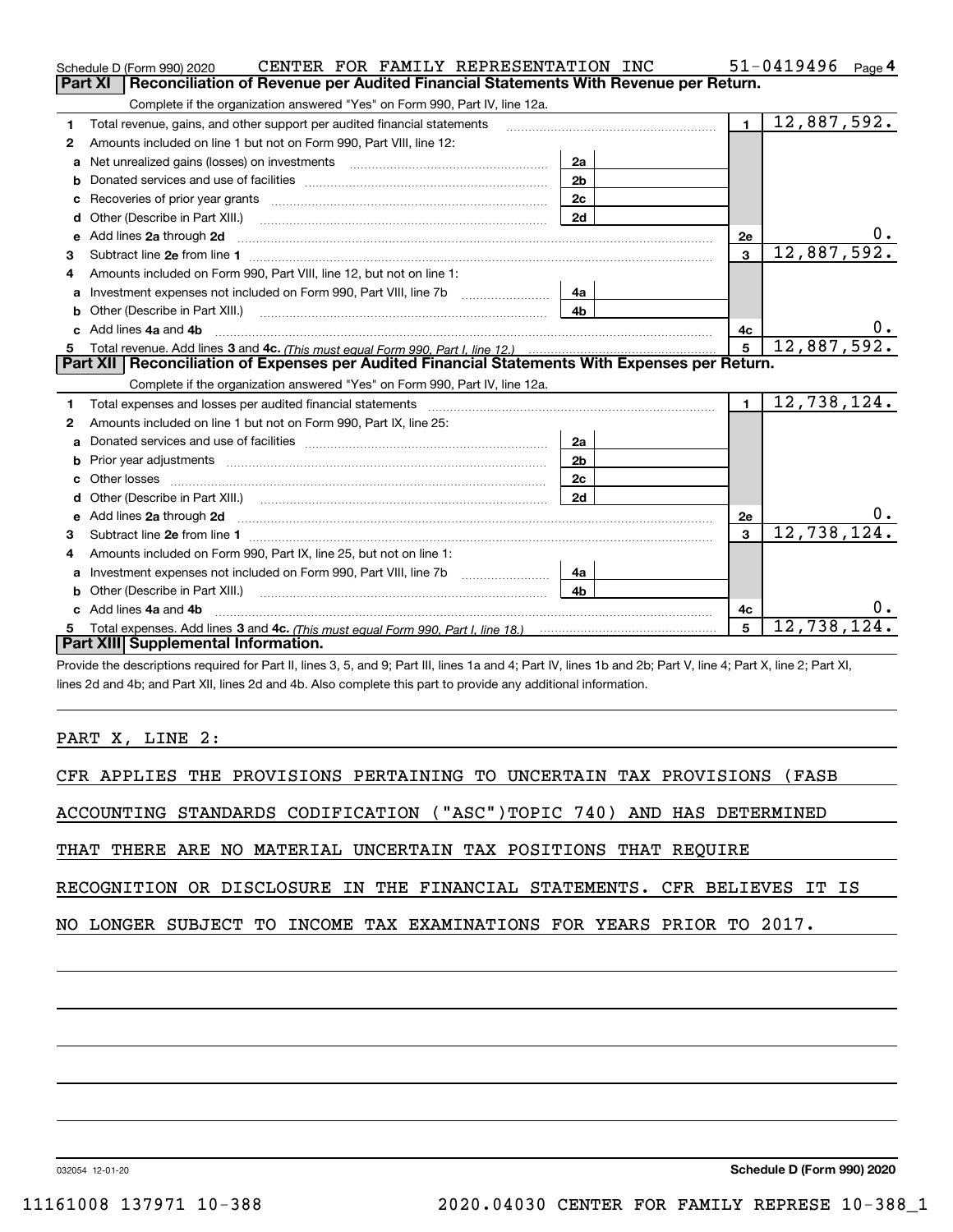| <b>SCHEDULE G</b>                                                                        |                                                                                                                                                                     | <b>Supplemental Information Regarding Fundraising or Gaming Activities</b>                                                                                                                                                                                                                                                                                                                           |                                                                            |    |                                                                            |  |                                                                            | OMB No. 1545-0047                                       |  |  |
|------------------------------------------------------------------------------------------|---------------------------------------------------------------------------------------------------------------------------------------------------------------------|------------------------------------------------------------------------------------------------------------------------------------------------------------------------------------------------------------------------------------------------------------------------------------------------------------------------------------------------------------------------------------------------------|----------------------------------------------------------------------------|----|----------------------------------------------------------------------------|--|----------------------------------------------------------------------------|---------------------------------------------------------|--|--|
| (Form 990 or 990-EZ)                                                                     | Complete if the organization answered "Yes" on Form 990, Part IV, line 17, 18, or 19, or if the<br>organization entered more than \$15,000 on Form 990-EZ, line 6a. |                                                                                                                                                                                                                                                                                                                                                                                                      |                                                                            |    |                                                                            |  |                                                                            |                                                         |  |  |
|                                                                                          |                                                                                                                                                                     | Attach to Form 990 or Form 990-EZ.                                                                                                                                                                                                                                                                                                                                                                   |                                                                            |    |                                                                            |  |                                                                            | <b>Open to Public</b>                                   |  |  |
| Department of the Treasury<br>Internal Revenue Service                                   |                                                                                                                                                                     | Go to www.irs.gov/Form990 for instructions and the latest information.                                                                                                                                                                                                                                                                                                                               |                                                                            |    |                                                                            |  |                                                                            | Inspection                                              |  |  |
| Name of the organization                                                                 |                                                                                                                                                                     |                                                                                                                                                                                                                                                                                                                                                                                                      |                                                                            |    |                                                                            |  |                                                                            | <b>Employer identification number</b>                   |  |  |
| Part I                                                                                   |                                                                                                                                                                     | CENTER FOR FAMILY REPRESENTATION INC                                                                                                                                                                                                                                                                                                                                                                 |                                                                            |    |                                                                            |  | 51-0419496                                                                 |                                                         |  |  |
|                                                                                          | required to complete this part.                                                                                                                                     | Fundraising Activities. Complete if the organization answered "Yes" on Form 990, Part IV, line 17. Form 990-EZ filers are not                                                                                                                                                                                                                                                                        |                                                                            |    |                                                                            |  |                                                                            |                                                         |  |  |
| Mail solicitations<br>a<br>b<br>Phone solicitations<br>c<br>In-person solicitations<br>d | Internet and email solicitations                                                                                                                                    | 1 Indicate whether the organization raised funds through any of the following activities. Check all that apply.<br>e<br>Special fundraising events<br>g<br>2 a Did the organization have a written or oral agreement with any individual (including officers, directors, trustees, or<br>key employees listed in Form 990, Part VII) or entity in connection with professional fundraising services? |                                                                            |    | Solicitation of non-government grants<br>Solicitation of government grants |  | Yes                                                                        | <b>No</b>                                               |  |  |
| compensated at least \$5,000 by the organization.                                        |                                                                                                                                                                     | <b>b</b> If "Yes," list the 10 highest paid individuals or entities (fundraisers) pursuant to agreements under which the fundraiser is to be                                                                                                                                                                                                                                                         |                                                                            |    |                                                                            |  |                                                                            |                                                         |  |  |
| (i) Name and address of individual<br>or entity (fundraiser)                             |                                                                                                                                                                     | (ii) Activity                                                                                                                                                                                                                                                                                                                                                                                        | (iii) Did<br>fundraiser<br>have custody<br>or control of<br>contributions? |    | (iv) Gross receipts<br>from activity                                       |  | (v) Amount paid<br>to (or retained by)<br>fundraiser<br>listed in col. (i) | (vi) Amount paid<br>to (or retained by)<br>organization |  |  |
|                                                                                          |                                                                                                                                                                     |                                                                                                                                                                                                                                                                                                                                                                                                      | Yes                                                                        | No |                                                                            |  |                                                                            |                                                         |  |  |
|                                                                                          |                                                                                                                                                                     |                                                                                                                                                                                                                                                                                                                                                                                                      |                                                                            |    |                                                                            |  |                                                                            |                                                         |  |  |
|                                                                                          |                                                                                                                                                                     |                                                                                                                                                                                                                                                                                                                                                                                                      |                                                                            |    |                                                                            |  |                                                                            |                                                         |  |  |
|                                                                                          |                                                                                                                                                                     |                                                                                                                                                                                                                                                                                                                                                                                                      |                                                                            |    |                                                                            |  |                                                                            |                                                         |  |  |
|                                                                                          |                                                                                                                                                                     |                                                                                                                                                                                                                                                                                                                                                                                                      |                                                                            |    |                                                                            |  |                                                                            |                                                         |  |  |
|                                                                                          |                                                                                                                                                                     |                                                                                                                                                                                                                                                                                                                                                                                                      |                                                                            |    |                                                                            |  |                                                                            |                                                         |  |  |
|                                                                                          |                                                                                                                                                                     |                                                                                                                                                                                                                                                                                                                                                                                                      |                                                                            |    |                                                                            |  |                                                                            |                                                         |  |  |
|                                                                                          |                                                                                                                                                                     |                                                                                                                                                                                                                                                                                                                                                                                                      |                                                                            |    |                                                                            |  |                                                                            |                                                         |  |  |
|                                                                                          |                                                                                                                                                                     |                                                                                                                                                                                                                                                                                                                                                                                                      |                                                                            |    |                                                                            |  |                                                                            |                                                         |  |  |
|                                                                                          |                                                                                                                                                                     |                                                                                                                                                                                                                                                                                                                                                                                                      |                                                                            |    |                                                                            |  |                                                                            |                                                         |  |  |
|                                                                                          |                                                                                                                                                                     |                                                                                                                                                                                                                                                                                                                                                                                                      |                                                                            |    |                                                                            |  |                                                                            |                                                         |  |  |
|                                                                                          |                                                                                                                                                                     |                                                                                                                                                                                                                                                                                                                                                                                                      |                                                                            |    |                                                                            |  |                                                                            |                                                         |  |  |
|                                                                                          |                                                                                                                                                                     |                                                                                                                                                                                                                                                                                                                                                                                                      |                                                                            |    |                                                                            |  |                                                                            |                                                         |  |  |
|                                                                                          |                                                                                                                                                                     |                                                                                                                                                                                                                                                                                                                                                                                                      |                                                                            |    |                                                                            |  |                                                                            |                                                         |  |  |
|                                                                                          |                                                                                                                                                                     |                                                                                                                                                                                                                                                                                                                                                                                                      |                                                                            |    |                                                                            |  |                                                                            |                                                         |  |  |
|                                                                                          |                                                                                                                                                                     |                                                                                                                                                                                                                                                                                                                                                                                                      |                                                                            |    |                                                                            |  |                                                                            |                                                         |  |  |
| Total                                                                                    |                                                                                                                                                                     |                                                                                                                                                                                                                                                                                                                                                                                                      |                                                                            |    |                                                                            |  |                                                                            |                                                         |  |  |
| or licensing.                                                                            |                                                                                                                                                                     | 3 List all states in which the organization is registered or licensed to solicit contributions or has been notified it is exempt from registration                                                                                                                                                                                                                                                   |                                                                            |    |                                                                            |  |                                                                            |                                                         |  |  |
|                                                                                          |                                                                                                                                                                     |                                                                                                                                                                                                                                                                                                                                                                                                      |                                                                            |    |                                                                            |  |                                                                            |                                                         |  |  |
|                                                                                          |                                                                                                                                                                     |                                                                                                                                                                                                                                                                                                                                                                                                      |                                                                            |    |                                                                            |  |                                                                            |                                                         |  |  |
|                                                                                          |                                                                                                                                                                     |                                                                                                                                                                                                                                                                                                                                                                                                      |                                                                            |    |                                                                            |  |                                                                            |                                                         |  |  |
|                                                                                          |                                                                                                                                                                     |                                                                                                                                                                                                                                                                                                                                                                                                      |                                                                            |    |                                                                            |  |                                                                            |                                                         |  |  |
|                                                                                          |                                                                                                                                                                     |                                                                                                                                                                                                                                                                                                                                                                                                      |                                                                            |    |                                                                            |  |                                                                            |                                                         |  |  |
|                                                                                          |                                                                                                                                                                     |                                                                                                                                                                                                                                                                                                                                                                                                      |                                                                            |    |                                                                            |  |                                                                            |                                                         |  |  |
|                                                                                          |                                                                                                                                                                     |                                                                                                                                                                                                                                                                                                                                                                                                      |                                                                            |    |                                                                            |  |                                                                            |                                                         |  |  |
|                                                                                          |                                                                                                                                                                     |                                                                                                                                                                                                                                                                                                                                                                                                      |                                                                            |    |                                                                            |  |                                                                            |                                                         |  |  |
|                                                                                          |                                                                                                                                                                     | LHA For Paperwork Reduction Act Notice, see the Instructions for Form 990 or 990-EZ.                                                                                                                                                                                                                                                                                                                 |                                                                            |    |                                                                            |  |                                                                            | Schedule G (Form 990 or 990-EZ) 2020                    |  |  |

032081 11-25-20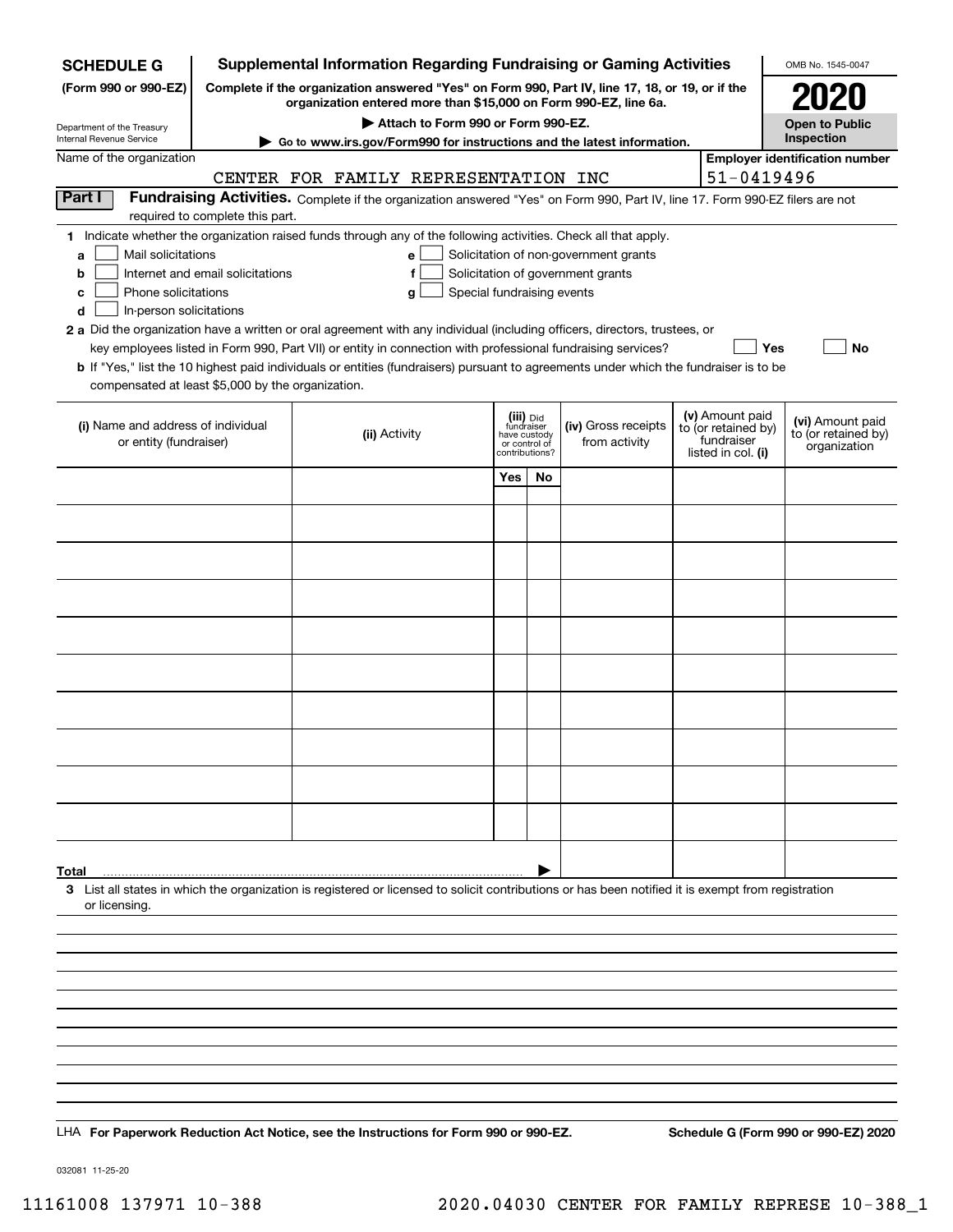|                                               |  | Schedule G (Form 990 or 990-EZ) 2020 CENTER FOR FAMILY REPRESENTATION INC | $51 - 0419496$ Page 2 |  |
|-----------------------------------------------|--|---------------------------------------------------------------------------|-----------------------|--|
| <b>Deal II. Francisco Frante</b> de la Consta |  |                                                                           |                       |  |

Part II | Fundraising Events. Complete if the organization answered "Yes" on Form 990, Part IV, line 18, or reported more than \$15,000 of fundraising event contributions and gross income on Form 990-EZ, lines 1 and 6b. List events with gross receipts greater than \$5,000.

|                 |          |                                                                                                          |                |                         |                  | 01 Turiluraising event continuutions and gross income on Form 990-LL, inies T and OD. List events with gross receipts greater than \$0,000. |
|-----------------|----------|----------------------------------------------------------------------------------------------------------|----------------|-------------------------|------------------|---------------------------------------------------------------------------------------------------------------------------------------------|
|                 |          |                                                                                                          | (a) Event $#1$ | $(b)$ Event #2          | (c) Other events |                                                                                                                                             |
|                 |          |                                                                                                          | CELEBRATING    |                         | <b>NONE</b>      | (d) Total events                                                                                                                            |
|                 |          |                                                                                                          | FAMILIES       |                         |                  | (add col. (a) through                                                                                                                       |
|                 |          |                                                                                                          |                |                         |                  | col. (c)                                                                                                                                    |
|                 |          |                                                                                                          | (event type)   | (event type)            | (total number)   |                                                                                                                                             |
| Revenue         |          |                                                                                                          |                |                         |                  |                                                                                                                                             |
|                 | 1.       |                                                                                                          | 273, 649.      |                         |                  | 273,649.                                                                                                                                    |
|                 |          |                                                                                                          |                |                         |                  |                                                                                                                                             |
|                 |          |                                                                                                          | 273,649.       |                         |                  | 273,649.                                                                                                                                    |
|                 |          |                                                                                                          |                |                         |                  |                                                                                                                                             |
|                 |          |                                                                                                          |                |                         |                  |                                                                                                                                             |
|                 |          | 3 Gross income (line 1 minus line 2)                                                                     |                |                         |                  |                                                                                                                                             |
|                 |          |                                                                                                          |                |                         |                  |                                                                                                                                             |
|                 |          |                                                                                                          |                |                         |                  |                                                                                                                                             |
|                 |          |                                                                                                          |                |                         |                  |                                                                                                                                             |
|                 | 5        |                                                                                                          |                |                         |                  |                                                                                                                                             |
|                 |          |                                                                                                          |                |                         |                  |                                                                                                                                             |
|                 |          |                                                                                                          |                |                         |                  |                                                                                                                                             |
|                 |          |                                                                                                          |                |                         |                  |                                                                                                                                             |
| Direct Expenses |          |                                                                                                          |                |                         |                  |                                                                                                                                             |
|                 |          | 7 Food and beverages                                                                                     |                |                         |                  |                                                                                                                                             |
|                 |          |                                                                                                          |                |                         |                  |                                                                                                                                             |
|                 | 8        |                                                                                                          |                |                         |                  |                                                                                                                                             |
|                 | 9        |                                                                                                          |                |                         |                  |                                                                                                                                             |
|                 |          | 10 Direct expense summary. Add lines 4 through 9 in column (d)                                           |                |                         |                  |                                                                                                                                             |
|                 |          | 11 Net income summary. Subtract line 10 from line 3, column (d)                                          |                |                         |                  |                                                                                                                                             |
|                 | Part III | Gaming. Complete if the organization answered "Yes" on Form 990, Part IV, line 19, or reported more than |                |                         |                  |                                                                                                                                             |
|                 |          | \$15,000 on Form 990-EZ, line 6a.                                                                        |                |                         |                  |                                                                                                                                             |
|                 |          |                                                                                                          |                | (b) Pull tabs/instant   |                  | (d) Total gaming (add                                                                                                                       |
|                 |          |                                                                                                          | (a) Bingo      | bingo/progressive bingo | (c) Other gaming | col. (a) through col. (c))                                                                                                                  |
| Revenue         |          |                                                                                                          |                |                         |                  |                                                                                                                                             |
|                 |          |                                                                                                          |                |                         |                  |                                                                                                                                             |
|                 |          |                                                                                                          |                |                         |                  |                                                                                                                                             |
|                 |          |                                                                                                          |                |                         |                  |                                                                                                                                             |
|                 |          |                                                                                                          |                |                         |                  |                                                                                                                                             |
|                 |          |                                                                                                          |                |                         |                  |                                                                                                                                             |
| Direct Expenses |          |                                                                                                          |                |                         |                  |                                                                                                                                             |
|                 |          |                                                                                                          |                |                         |                  |                                                                                                                                             |
|                 |          |                                                                                                          |                |                         |                  |                                                                                                                                             |
|                 |          |                                                                                                          |                |                         |                  |                                                                                                                                             |
|                 |          |                                                                                                          |                |                         |                  |                                                                                                                                             |
|                 |          |                                                                                                          |                |                         |                  |                                                                                                                                             |
|                 |          | 5 Other direct expenses                                                                                  |                |                         |                  |                                                                                                                                             |
|                 |          |                                                                                                          | Yes<br>%       | Yes<br>$\%$             | Yes<br>%         |                                                                                                                                             |
|                 | 6        | Volunteer labor                                                                                          | No             | No                      | No               |                                                                                                                                             |
|                 |          |                                                                                                          |                |                         |                  |                                                                                                                                             |
|                 | 7        | Direct expense summary. Add lines 2 through 5 in column (d)                                              |                |                         |                  |                                                                                                                                             |
|                 |          |                                                                                                          |                |                         |                  |                                                                                                                                             |
|                 | 8        |                                                                                                          |                |                         |                  |                                                                                                                                             |
|                 |          |                                                                                                          |                |                         |                  |                                                                                                                                             |
|                 |          |                                                                                                          |                |                         |                  |                                                                                                                                             |
|                 |          | 9 Enter the state(s) in which the organization conducts gaming activities:                               |                |                         |                  |                                                                                                                                             |
|                 |          |                                                                                                          |                |                         |                  | Yes<br><b>No</b>                                                                                                                            |
|                 |          | <b>b</b> If "No," explain:                                                                               |                |                         |                  |                                                                                                                                             |
|                 |          |                                                                                                          |                |                         |                  |                                                                                                                                             |
|                 |          |                                                                                                          |                |                         |                  |                                                                                                                                             |
|                 |          |                                                                                                          |                |                         |                  | Yes<br>No                                                                                                                                   |
|                 |          |                                                                                                          |                |                         |                  |                                                                                                                                             |
|                 |          |                                                                                                          |                |                         |                  |                                                                                                                                             |

032082 11-25-20

Schedule G (Form 990 or 990-EZ) 2020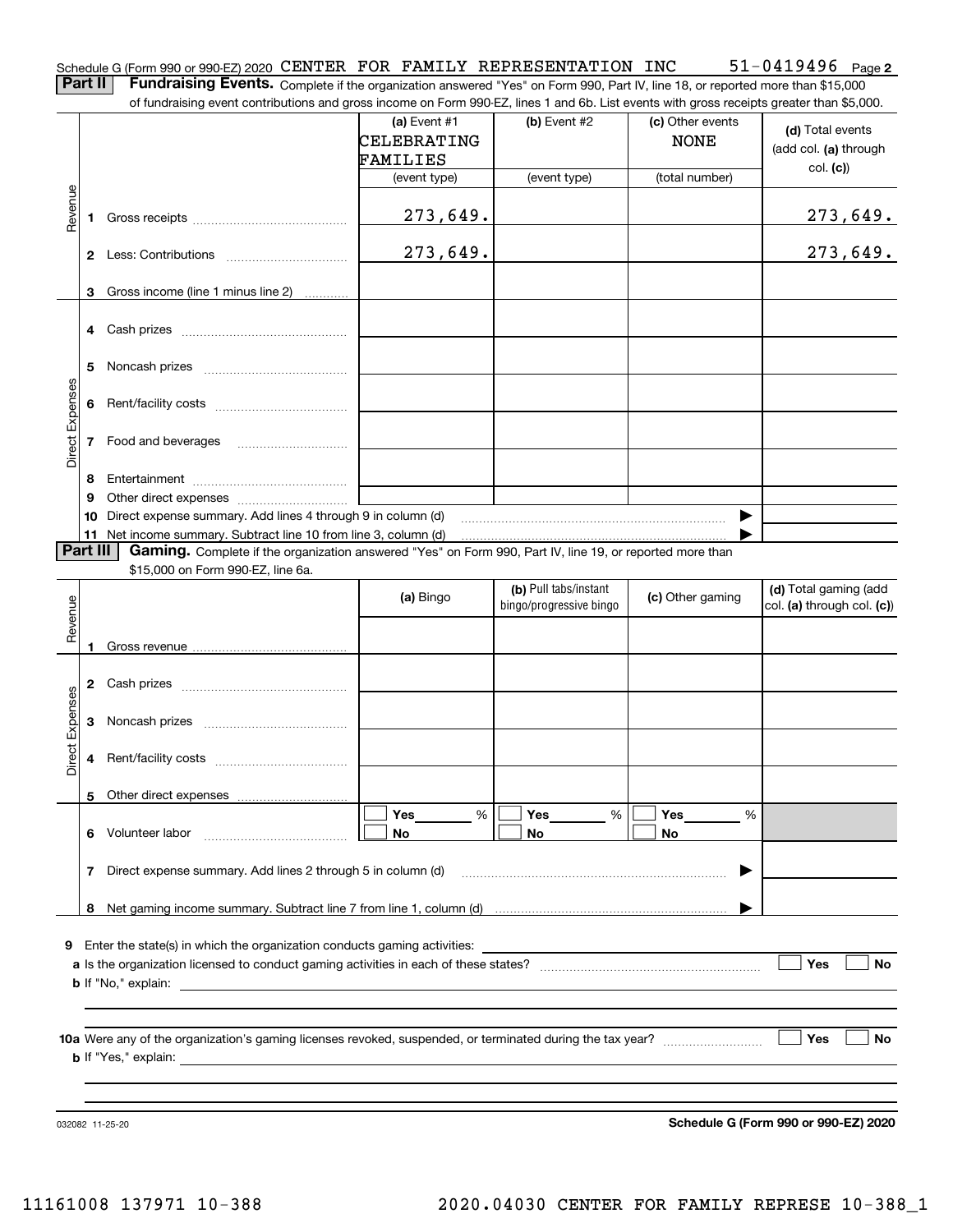|    | Schedule G (Form 990 or 990-EZ) 2020 CENTER FOR FAMILY REPRESENTATION INC                                                                                                                                                                  | 51-0419496      | Page 3 |
|----|--------------------------------------------------------------------------------------------------------------------------------------------------------------------------------------------------------------------------------------------|-----------------|--------|
|    |                                                                                                                                                                                                                                            | Yes             | No     |
|    | 12 Is the organization a grantor, beneficiary or trustee of a trust, or a member of a partnership or other entity formed                                                                                                                   | Yes             | No     |
|    | 13 Indicate the percentage of gaming activity conducted in:                                                                                                                                                                                |                 |        |
|    |                                                                                                                                                                                                                                            | 13а             | %      |
|    | <b>b</b> An outside facility <b>contract and the contract of the contract of the contract of the contract of the contract of the contract of the contract of the contract of the contract of the contract of the contract of the cont</b>  | 13 <sub>b</sub> | %      |
|    | 14 Enter the name and address of the person who prepares the organization's gaming/special events books and records:                                                                                                                       |                 |        |
|    | Name $\blacktriangleright$<br><u> 1990 - Johann Stoff, amerikansk politiker (d. 1980)</u>                                                                                                                                                  |                 |        |
|    |                                                                                                                                                                                                                                            |                 |        |
|    | 15a Does the organization have a contract with a third party from whom the organization receives gaming revenue?                                                                                                                           | Yes             | No     |
|    |                                                                                                                                                                                                                                            |                 |        |
|    | c If "Yes," enter name and address of the third party:                                                                                                                                                                                     |                 |        |
|    | Name $\blacktriangleright$<br><u> 1989 - Andrea State Barbara, amerikan personal di sebagai personal di sebagai personal di sebagai personal di</u>                                                                                        |                 |        |
|    | Address $\blacktriangleright$                                                                                                                                                                                                              |                 |        |
| 16 | Gaming manager information:                                                                                                                                                                                                                |                 |        |
|    | Name $\blacktriangleright$                                                                                                                                                                                                                 |                 |        |
|    | Gaming manager compensation > \$                                                                                                                                                                                                           |                 |        |
|    | Description of services provided $\blacktriangleright$<br><u> 1989 - Andrea Aonaichte ann an Comhan ann an Comhan ann an t-</u>                                                                                                            |                 |        |
|    |                                                                                                                                                                                                                                            |                 |        |
|    | Director/officer<br>Employee<br>Independent contractor                                                                                                                                                                                     |                 |        |
|    | <b>17</b> Mandatory distributions:                                                                                                                                                                                                         |                 |        |
|    | a Is the organization required under state law to make charitable distributions from the gaming proceeds to                                                                                                                                |                 |        |
|    | retain the state gaming license?                                                                                                                                                                                                           | $\Box$ Yes      |        |
|    | <b>b</b> Enter the amount of distributions required under state law to be distributed to other exempt organizations or spent in the                                                                                                        |                 |        |
|    | organization's own exempt activities during the tax year $\triangleright$ \$<br><b>Part IV</b>                                                                                                                                             |                 |        |
|    | Supplemental Information. Provide the explanations required by Part I, line 2b, columns (iii) and (v); and Part III, lines 9, 9b, 10b,<br>15b, 15c, 16, and 17b, as applicable. Also provide any additional information. See instructions. |                 |        |
|    |                                                                                                                                                                                                                                            |                 |        |
|    |                                                                                                                                                                                                                                            |                 |        |
|    |                                                                                                                                                                                                                                            |                 |        |
|    |                                                                                                                                                                                                                                            |                 |        |
|    |                                                                                                                                                                                                                                            |                 |        |
|    |                                                                                                                                                                                                                                            |                 |        |
|    |                                                                                                                                                                                                                                            |                 |        |
|    |                                                                                                                                                                                                                                            |                 |        |
|    |                                                                                                                                                                                                                                            |                 |        |
|    | Schodule C (Form 000 or 000 F7) 2020                                                                                                                                                                                                       |                 |        |

032083 11-25-20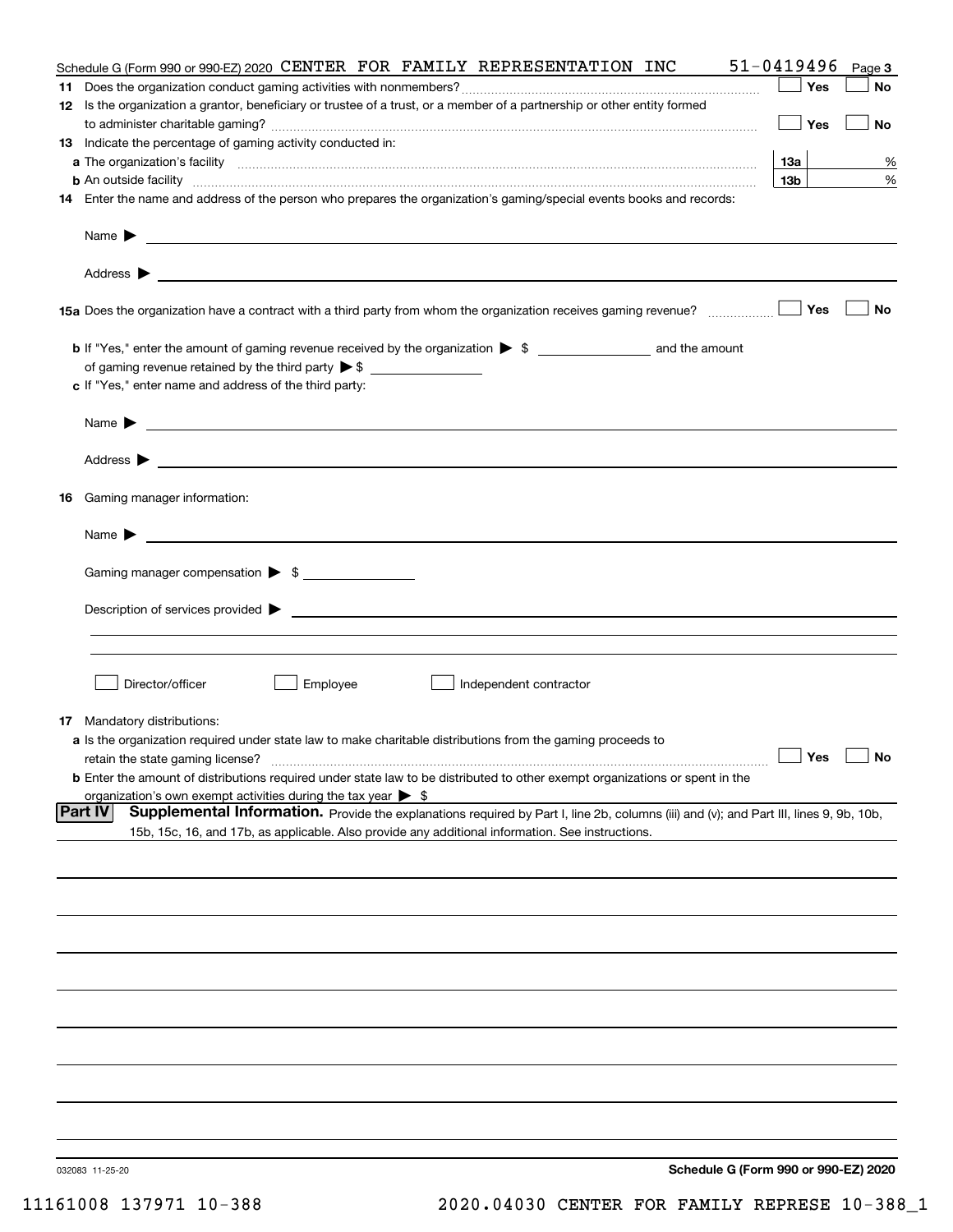| Schedule G (Form 990 or 990-EZ) CENTER FOR<br><b>Part IV</b> Supplemental Information (continued) |  | CENTER FOR FAMILY REPRESENTATION INC | $51 - 0419496$ Page 4 |  |
|---------------------------------------------------------------------------------------------------|--|--------------------------------------|-----------------------|--|
|                                                                                                   |  |                                      |                       |  |
|                                                                                                   |  |                                      |                       |  |
|                                                                                                   |  |                                      |                       |  |
|                                                                                                   |  |                                      |                       |  |
|                                                                                                   |  |                                      |                       |  |
|                                                                                                   |  |                                      |                       |  |
|                                                                                                   |  |                                      |                       |  |
|                                                                                                   |  |                                      |                       |  |
|                                                                                                   |  |                                      |                       |  |
|                                                                                                   |  |                                      |                       |  |
|                                                                                                   |  |                                      |                       |  |
|                                                                                                   |  |                                      |                       |  |
|                                                                                                   |  |                                      |                       |  |
|                                                                                                   |  |                                      |                       |  |
|                                                                                                   |  |                                      |                       |  |
|                                                                                                   |  |                                      |                       |  |
|                                                                                                   |  |                                      |                       |  |
|                                                                                                   |  |                                      |                       |  |
|                                                                                                   |  |                                      |                       |  |
|                                                                                                   |  |                                      |                       |  |
|                                                                                                   |  |                                      |                       |  |
|                                                                                                   |  |                                      |                       |  |
|                                                                                                   |  |                                      |                       |  |
|                                                                                                   |  |                                      |                       |  |
|                                                                                                   |  |                                      |                       |  |
|                                                                                                   |  |                                      |                       |  |
|                                                                                                   |  |                                      |                       |  |
|                                                                                                   |  |                                      |                       |  |
|                                                                                                   |  |                                      |                       |  |
|                                                                                                   |  |                                      |                       |  |
|                                                                                                   |  |                                      |                       |  |
|                                                                                                   |  |                                      |                       |  |
|                                                                                                   |  |                                      |                       |  |
|                                                                                                   |  |                                      |                       |  |
|                                                                                                   |  |                                      |                       |  |
|                                                                                                   |  |                                      |                       |  |
|                                                                                                   |  |                                      |                       |  |
|                                                                                                   |  |                                      |                       |  |
|                                                                                                   |  |                                      |                       |  |
|                                                                                                   |  |                                      |                       |  |
|                                                                                                   |  |                                      |                       |  |
|                                                                                                   |  |                                      |                       |  |
|                                                                                                   |  |                                      |                       |  |
|                                                                                                   |  |                                      |                       |  |
|                                                                                                   |  |                                      |                       |  |

Schedule G (Form 990 or 990-EZ)

032084 04-01-20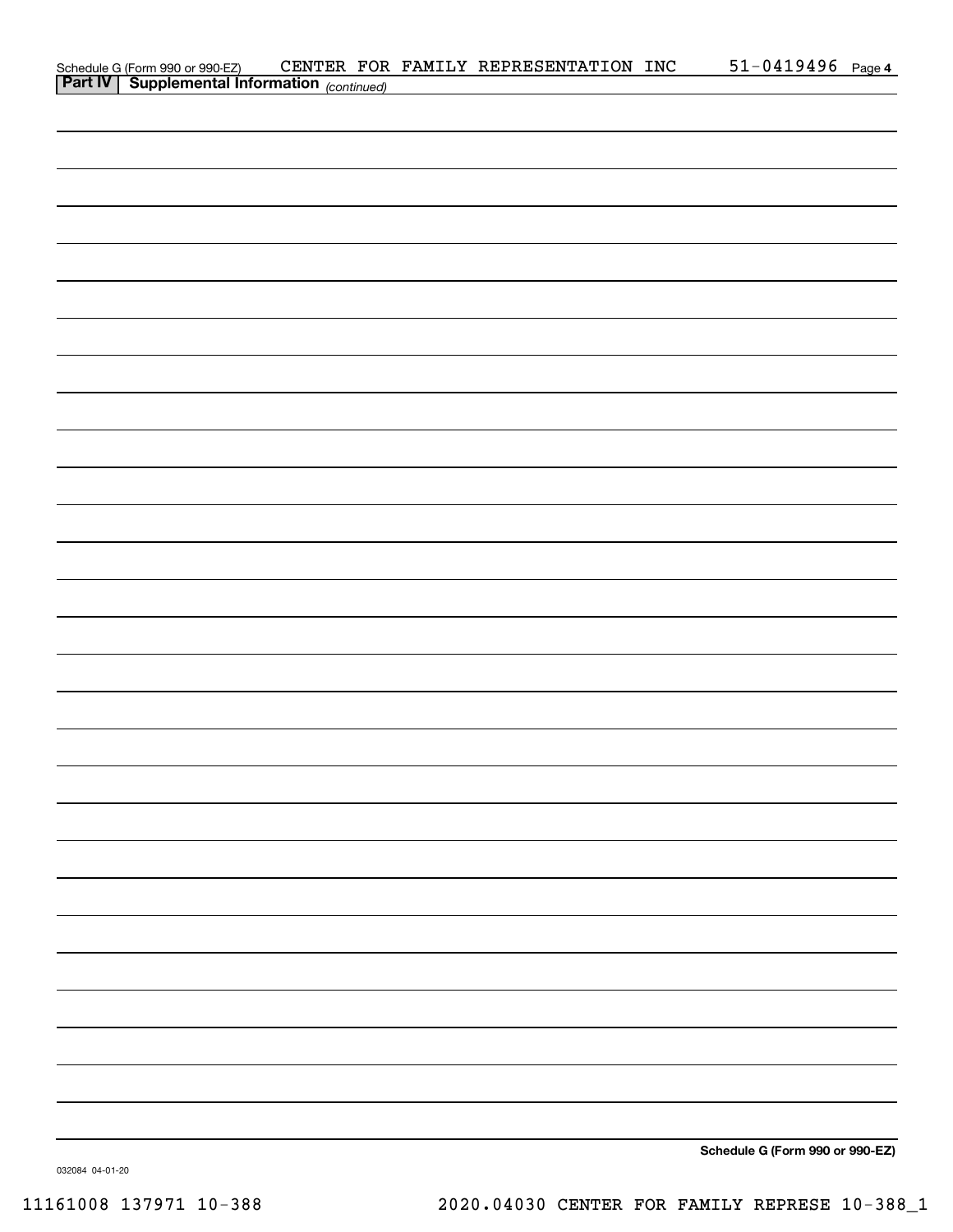|    | <b>Compensation Information</b><br><b>SCHEDULE J</b>                                                                                                    |                                       | OMB No. 1545-0047     |            |                         |
|----|---------------------------------------------------------------------------------------------------------------------------------------------------------|---------------------------------------|-----------------------|------------|-------------------------|
|    | (Form 990)<br>For certain Officers, Directors, Trustees, Key Employees, and Highest                                                                     |                                       |                       |            |                         |
|    | <b>Compensated Employees</b>                                                                                                                            |                                       |                       |            |                         |
|    | Complete if the organization answered "Yes" on Form 990, Part IV, line 23.                                                                              |                                       | <b>Open to Public</b> |            |                         |
|    | Attach to Form 990.<br>Department of the Treasury<br>Go to www.irs.gov/Form990 for instructions and the latest information.<br>Internal Revenue Service |                                       | Inspection            |            |                         |
|    | Name of the organization                                                                                                                                | <b>Employer identification number</b> |                       |            |                         |
|    | CENTER FOR FAMILY REPRESENTATION INC                                                                                                                    | 51-0419496                            |                       |            |                         |
|    | <b>Questions Regarding Compensation</b><br>Part I                                                                                                       |                                       |                       |            |                         |
|    |                                                                                                                                                         |                                       |                       | <b>Yes</b> | No                      |
|    | 1a Check the appropriate box(es) if the organization provided any of the following to or for a person listed on Form 990,                               |                                       |                       |            |                         |
|    | Part VII, Section A, line 1a. Complete Part III to provide any relevant information regarding these items.                                              |                                       |                       |            |                         |
|    | First-class or charter travel<br>Housing allowance or residence for personal use                                                                        |                                       |                       |            |                         |
|    | Travel for companions<br>Payments for business use of personal residence                                                                                |                                       |                       |            |                         |
|    | Tax indemnification and gross-up payments<br>Health or social club dues or initiation fees                                                              |                                       |                       |            |                         |
|    | Discretionary spending account<br>Personal services (such as maid, chauffeur, chef)                                                                     |                                       |                       |            |                         |
|    |                                                                                                                                                         |                                       |                       |            |                         |
|    | <b>b</b> If any of the boxes on line 1a are checked, did the organization follow a written policy regarding payment or                                  |                                       |                       |            |                         |
|    | reimbursement or provision of all of the expenses described above? If "No," complete Part III to explain                                                |                                       | 1b                    |            |                         |
| 2  | Did the organization require substantiation prior to reimbursing or allowing expenses incurred by all directors,                                        |                                       |                       |            |                         |
|    | trustees, and officers, including the CEO/Executive Director, regarding the items checked on line 1a?                                                   |                                       | $\mathbf{2}$          |            |                         |
|    |                                                                                                                                                         |                                       |                       |            |                         |
| З  | Indicate which, if any, of the following the organization used to establish the compensation of the organization's                                      |                                       |                       |            |                         |
|    | CEO/Executive Director. Check all that apply. Do not check any boxes for methods used by a related organization to                                      |                                       |                       |            |                         |
|    | establish compensation of the CEO/Executive Director, but explain in Part III.                                                                          |                                       |                       |            |                         |
|    | $ \mathbf{X} $ Compensation committee<br>Written employment contract                                                                                    |                                       |                       |            |                         |
|    | $X$ Compensation survey or study<br>Independent compensation consultant                                                                                 |                                       |                       |            |                         |
|    | $\boxed{\textbf{X}}$ Form 990 of other organizations<br>$\mathbf{X}$ Approval by the board or compensation committee                                    |                                       |                       |            |                         |
|    |                                                                                                                                                         |                                       |                       |            |                         |
|    | During the year, did any person listed on Form 990, Part VII, Section A, line 1a, with respect to the filing                                            |                                       |                       |            |                         |
|    | organization or a related organization:                                                                                                                 |                                       |                       |            |                         |
| а  | Receive a severance payment or change-of-control payment?                                                                                               |                                       | 4a                    |            | х                       |
| b  | Participate in or receive payment from a supplemental nonqualified retirement plan?                                                                     |                                       | 4b                    |            | $\overline{\mathbf{x}}$ |
| с  | Participate in or receive payment from an equity-based compensation arrangement?                                                                        |                                       | 4c                    |            | $\overline{\mathbf{x}}$ |
|    | If "Yes" to any of lines 4a-c, list the persons and provide the applicable amounts for each item in Part III.                                           |                                       |                       |            |                         |
|    |                                                                                                                                                         |                                       |                       |            |                         |
|    | Only section 501(c)(3), 501(c)(4), and 501(c)(29) organizations must complete lines 5-9.                                                                |                                       |                       |            |                         |
|    | For persons listed on Form 990, Part VII, Section A, line 1a, did the organization pay or accrue any compensation                                       |                                       |                       |            |                         |
|    | contingent on the revenues of:                                                                                                                          |                                       |                       |            |                         |
| a  |                                                                                                                                                         |                                       | 5а                    |            | x                       |
|    |                                                                                                                                                         |                                       | 5b                    |            | $\overline{\mathbf{x}}$ |
|    | If "Yes" on line 5a or 5b, describe in Part III.                                                                                                        |                                       |                       |            |                         |
| 6. | For persons listed on Form 990, Part VII, Section A, line 1a, did the organization pay or accrue any compensation                                       |                                       |                       |            |                         |
|    | contingent on the net earnings of:                                                                                                                      |                                       |                       |            |                         |
| a  |                                                                                                                                                         |                                       | 6a                    |            | х                       |
|    |                                                                                                                                                         |                                       | 6b                    |            | $\overline{\mathbf{x}}$ |
|    | If "Yes" on line 6a or 6b, describe in Part III.                                                                                                        |                                       |                       |            |                         |
|    | 7 For persons listed on Form 990, Part VII, Section A, line 1a, did the organization provide any nonfixed payments                                      |                                       |                       |            |                         |
|    |                                                                                                                                                         |                                       | $\overline{7}$        |            | х                       |
| 8  | Were any amounts reported on Form 990, Part VII, paid or accrued pursuant to a contract that was subject to the                                         |                                       |                       |            |                         |
|    | initial contract exception described in Regulations section 53.4958-4(a)(3)? If "Yes," describe in Part III                                             |                                       | 8                     |            | х                       |
| 9  | If "Yes" on line 8, did the organization also follow the rebuttable presumption procedure described in                                                  |                                       |                       |            |                         |
|    |                                                                                                                                                         |                                       | 9                     |            |                         |
|    | duction Act Notice, and the Instructions for Form 000.                                                                                                  | Calcadola 17Pa                        |                       |            |                         |

LHA For Paperwork Reduction Act Notice, see the Instructions for Form 990. Schedule J (Form 990) 2020

032111 12-07-20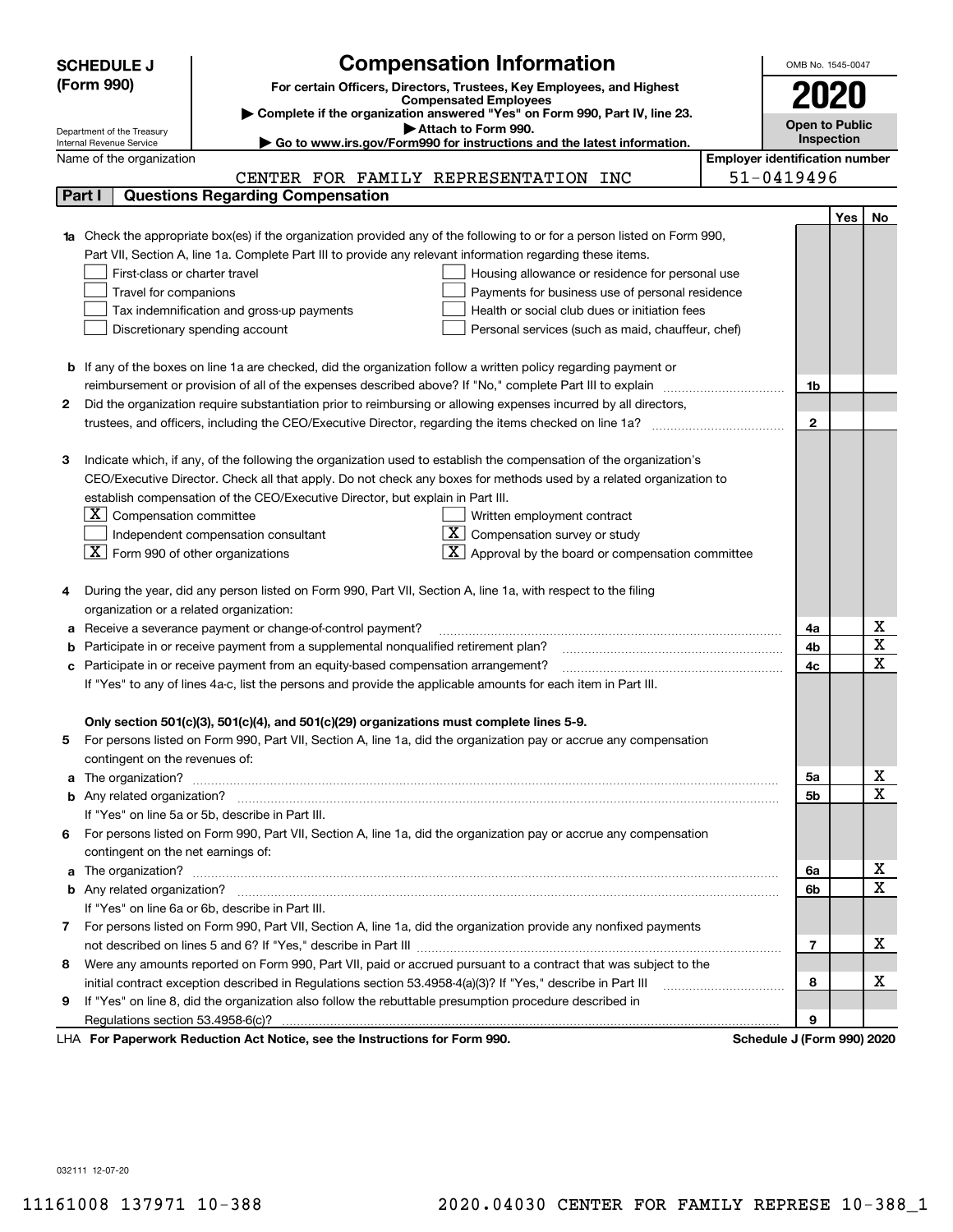#### Schedule J (Form 990) 2020 CENTER FOR FAMILY REPRESENTATION INC 51-0419496 Page

#### Part II | Officers, Directors, Trustees, Key Employees, and Highest Compensated Employees. Use duplicate copies if additional space is needed.

For each individual whose compensation must be reported on Schedule J, report compensation from the organization on row (i) and from related organizations, described in the instructions, on row (ii). Do not list any individuals that aren't listed on Form 990, Part VII.

51-0419496

Note: The sum of columns (B)(i)-(iii) for each listed individual must equal the total amount of Form 990, Part VII, Section A, line 1a, applicable column (D) and (E) amounts for that individual.

| (A) Name and Title       |                    | (B) Breakdown of W-2 and/or 1099-MISC compensation |                                                                                                        |                  | (C) Retirement and<br>other deferred | (D) Nontaxable<br>benefits                | (E) Total of columns<br>$(B)(i)-(D)$ | (F) Compensation<br>in column (B) |
|--------------------------|--------------------|----------------------------------------------------|--------------------------------------------------------------------------------------------------------|------------------|--------------------------------------|-------------------------------------------|--------------------------------------|-----------------------------------|
|                          |                    | (i) Base<br>compensation                           | (ii) Bonus &<br>(iii) Other<br>compensation<br>incentive<br>reportable<br>compensation<br>compensation |                  |                                      | reported as deferred<br>on prior Form 990 |                                      |                                   |
| (1) MICHELE CORTESE      | (i)                | 188,700.                                           | $\overline{0}$ .                                                                                       | $\overline{0}$ . | $\overline{0}$ .                     | $\overline{0}$ .                          | 188,700.                             | 0.                                |
| EXECUTIVE DIRECTOR       | <u>(ii)</u>        | $\overline{0}$ .                                   | $\overline{0}$ .                                                                                       | $\overline{0}$ . | $\overline{0}$ .                     | $\overline{0}$ .                          | $\overline{0}$ .                     | $\overline{\mathbf{0}}$ .         |
| GENEVIEVE CHRISTY<br>(2) | (i)                | 157, 100.                                          | $\overline{0}$ .                                                                                       | $\overline{0}$ . | $\overline{0}$ .                     | $\overline{0}$ .                          | 157, 100.                            | $\overline{\mathbf{0}}$ .         |
| $_{\mbox{\tiny CFO}}$    | <u>(ii)</u>        | $\overline{0}$ .                                   | $\overline{0}$ .                                                                                       | $\overline{0}$ . | $\overline{0}$ .                     | $\overline{0}$ .                          | $\overline{0}$ .                     | $\overline{0}$ .                  |
|                          | (i)                |                                                    |                                                                                                        |                  |                                      |                                           |                                      |                                   |
|                          | <u>(ii)</u>        |                                                    |                                                                                                        |                  |                                      |                                           |                                      |                                   |
|                          | (i)                |                                                    |                                                                                                        |                  |                                      |                                           |                                      |                                   |
|                          | (ii)               |                                                    |                                                                                                        |                  |                                      |                                           |                                      |                                   |
|                          | (i)                |                                                    |                                                                                                        |                  |                                      |                                           |                                      |                                   |
|                          | (ii)               |                                                    |                                                                                                        |                  |                                      |                                           |                                      |                                   |
|                          | (i)                |                                                    |                                                                                                        |                  |                                      |                                           |                                      |                                   |
|                          | (ii)               |                                                    |                                                                                                        |                  |                                      |                                           |                                      |                                   |
|                          | $(\sf{i})$<br>(ii) |                                                    |                                                                                                        |                  |                                      |                                           |                                      |                                   |
|                          | $(\sf{i})$         |                                                    |                                                                                                        |                  |                                      |                                           |                                      |                                   |
|                          | <u>(ii)</u>        |                                                    |                                                                                                        |                  |                                      |                                           |                                      |                                   |
|                          | $(\sf{i})$         |                                                    |                                                                                                        |                  |                                      |                                           |                                      |                                   |
|                          | <u>(ii)</u>        |                                                    |                                                                                                        |                  |                                      |                                           |                                      |                                   |
|                          | (i)                |                                                    |                                                                                                        |                  |                                      |                                           |                                      |                                   |
|                          | (ii)               |                                                    |                                                                                                        |                  |                                      |                                           |                                      |                                   |
|                          | (i)                |                                                    |                                                                                                        |                  |                                      |                                           |                                      |                                   |
|                          | (ii)               |                                                    |                                                                                                        |                  |                                      |                                           |                                      |                                   |
|                          | (i)                |                                                    |                                                                                                        |                  |                                      |                                           |                                      |                                   |
|                          | (ii)               |                                                    |                                                                                                        |                  |                                      |                                           |                                      |                                   |
|                          | (i)                |                                                    |                                                                                                        |                  |                                      |                                           |                                      |                                   |
|                          | (ii)               |                                                    |                                                                                                        |                  |                                      |                                           |                                      |                                   |
|                          | (i)                |                                                    |                                                                                                        |                  |                                      |                                           |                                      |                                   |
|                          | (ii)               |                                                    |                                                                                                        |                  |                                      |                                           |                                      |                                   |
|                          | (i)                |                                                    |                                                                                                        |                  |                                      |                                           |                                      |                                   |
|                          | (ii)               |                                                    |                                                                                                        |                  |                                      |                                           |                                      |                                   |
|                          | (i)                |                                                    |                                                                                                        |                  |                                      |                                           |                                      |                                   |
|                          | $\overline{}}$     |                                                    |                                                                                                        |                  |                                      |                                           |                                      |                                   |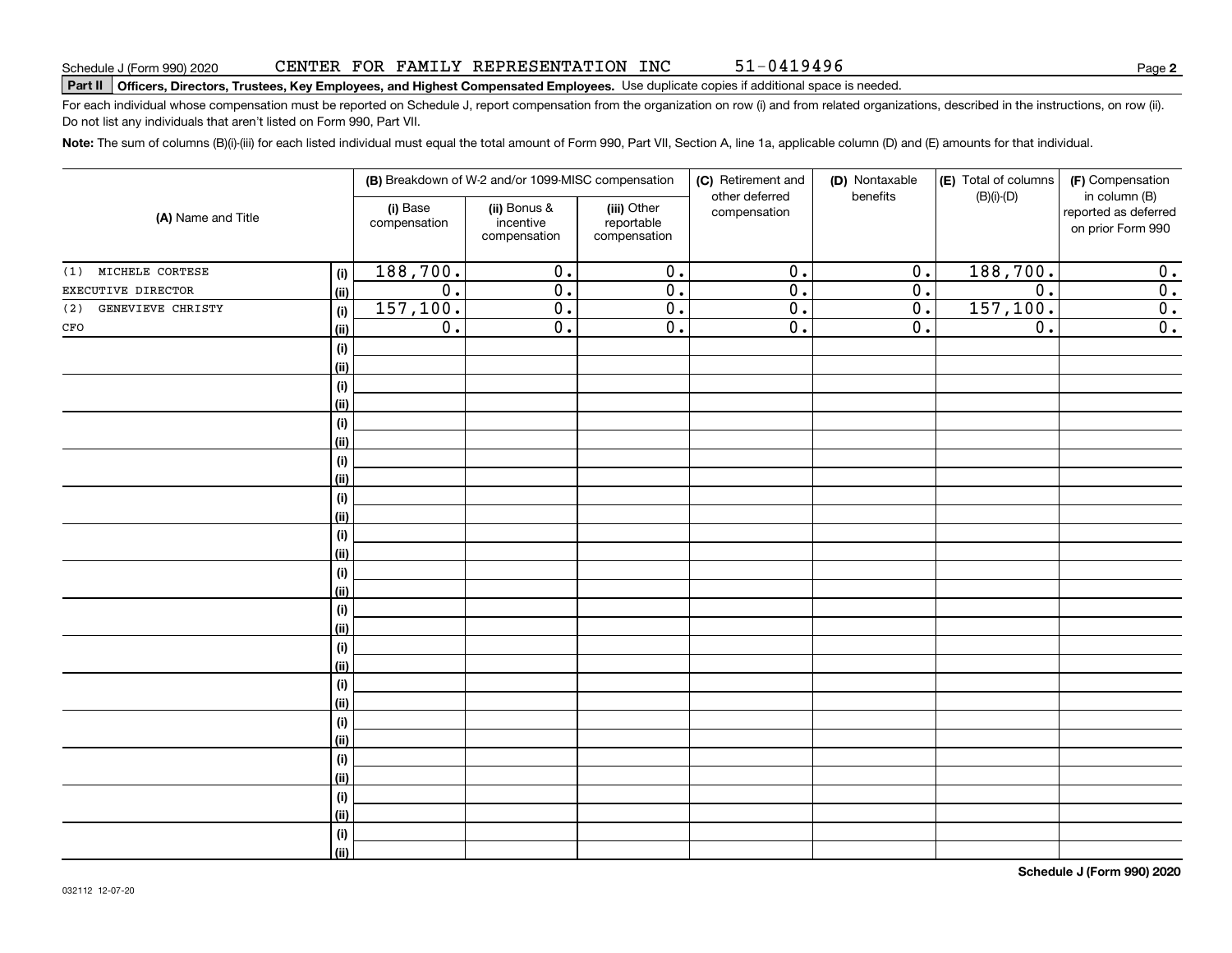### Part III Supplemental Information

Provide the information, explanation, or descriptions required for Part I, lines 1a, 1b, 3, 4a, 4b, 4c, 5a, 5b, 6a, 6b, 7, and 8, and for Part II. Also complete this part for any additional information.

Schedule J (Form 990) 2020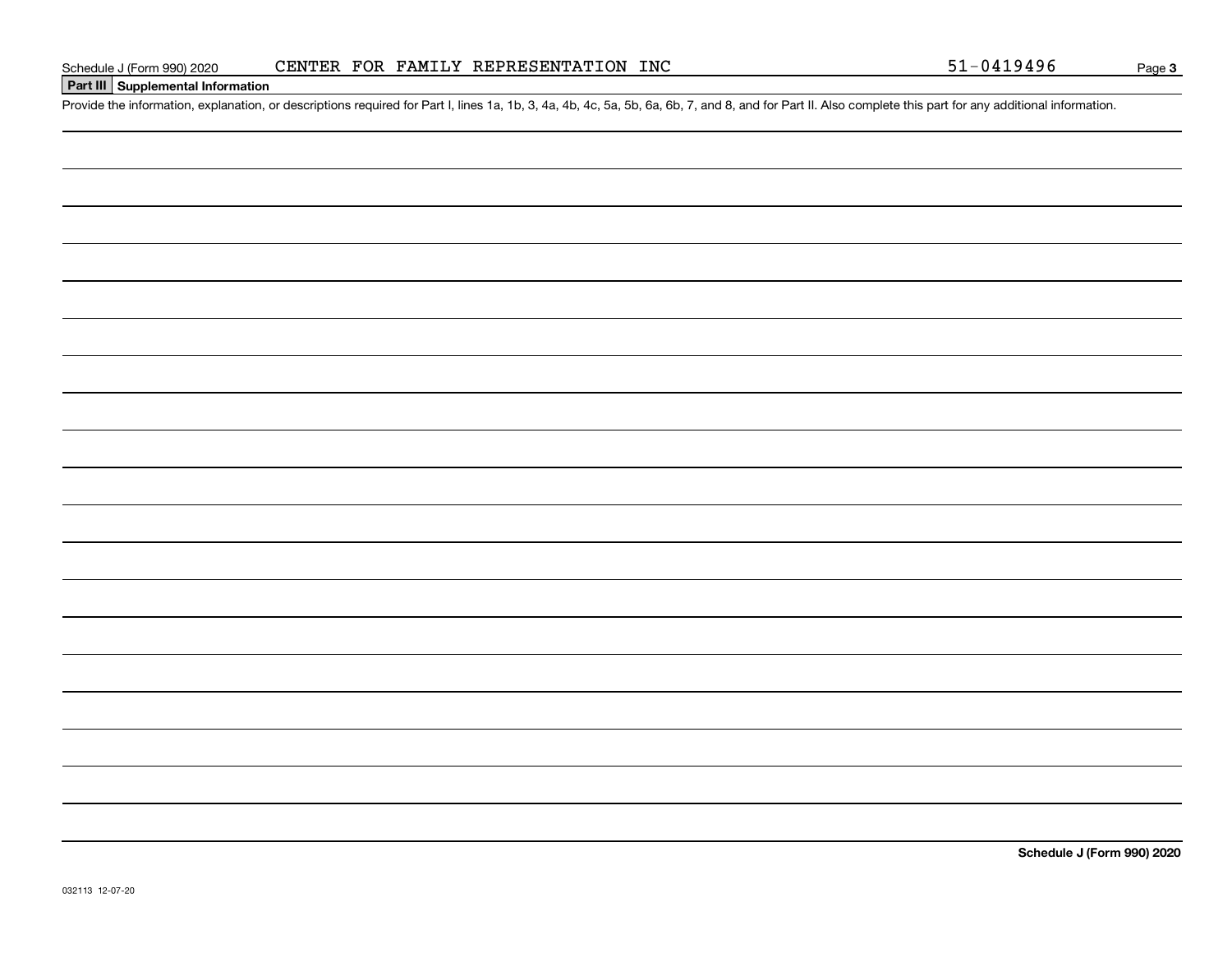(Form 990 or 990-EZ)

Department of the Treasury Internal Revenue Service Name of the organization

SCHEDULE 0 | Supplemental Information to Form 990 or 990-EZ

Complete to provide information for responses to specific questions on Form 990 or 990-EZ or to provide any additional information. | Attach to Form 990 or 990-EZ. | Go to www.irs.gov/Form990 for the latest information.



CENTER FOR FAMILY REPRESENTATION INC 51-0419496

Employer identification number

FORM 990, PART III, LINE 4D, OTHER PROGRAM SERVICES:

TRAINING, TECHNICAL ASSISTANCE, AND POLICY ADVOCACY: ANNUALLY CFR

PROVIDES TRAINING AND TA TO MORE THAN 500 PROFESSIONALS ACROSS THE

COUNTRY, INCLUDING JUDGES, ON OUR INTERDISCIPLINARY MODEL. STAFF ALSO

REGULARLY HOST COMMUNITY BASED TRAININGS FOR PARENTS AND YOUTH. TO

DATE, WE HAVE WORKED WITH OVER 10,000 PRACTITIONERS IN 20 STATES, WHO

HOPE TO REPLICATE SOME OR ALL OF OUR NATIONALLY RECOGNIZED

INTERDISCIPLINARY CORNERSTONE ADVOCACY MODEL. CFR STAFF REGULARLY

PRESENT AT NATIONAL CONFERENCES AND SIT ON ADVISORY BOARDS AND WORK

GROUPS DIRECTED TOWARD LEGISLATIVE AND POLICY REFORM TO PROMOTE JUSTICE

FOR INDIGENT FAMILIES AND YOUTH.

EXPENSES \$ 71,483. INCLUDING GRANTS OF \$ 0. REVENUE \$ 14,795.

FORM 990, PART VI, SECTION A, LINE 4:

IN DECEMBER 2020, OUR CERTIFICATE OF INCORPORATION WAS AMENDED AND OUR CORPORATE PURPOSES WAS REVISED TO READ AS FOLLOWS: THE CORPORATION IS ORGANIZED AND AT ALL TIMES THEREAFTER SHALL BE OPERATED PRIMARILY FOR THE PURPOSES OF PROVIDING AND IMPROVING THE PROVISION OF LEGAL REPRESENTATION AND RELATED INTERDISCIPLINARY SERVICES TO INDIGENT INDIVIDUALS INVOLVED WITH, OR AT RISK OF BECOMING INVOLVED WITH, FAMILY COURT, HOUSING COURT, CRIMINAL COURT OR IMMIGRATION PROCEEDINGS, PROVIDING TRAINING AND TECHNICAL ASSISTANCE TO OTHER PROFESSIONALS WORKING WITH SUCH INDIVIDUALS, ADVOCATING FOR THE INTERESTS OF SUCH INDIVIDUALS WITH RESPECT TO RELEVANT POLICY ISSUES AND OTHER LAWFUL PURPOSES RELATED TO THE FOREGOING.

FORM 990, PART VI, SECTION B, LINE 11B:

032211 11-20-20 LHA For Paperwork Reduction Act Notice, see the Instructions for Form 990 or 990-EZ. Schedule O (Form 990 or 990-EZ) 2020